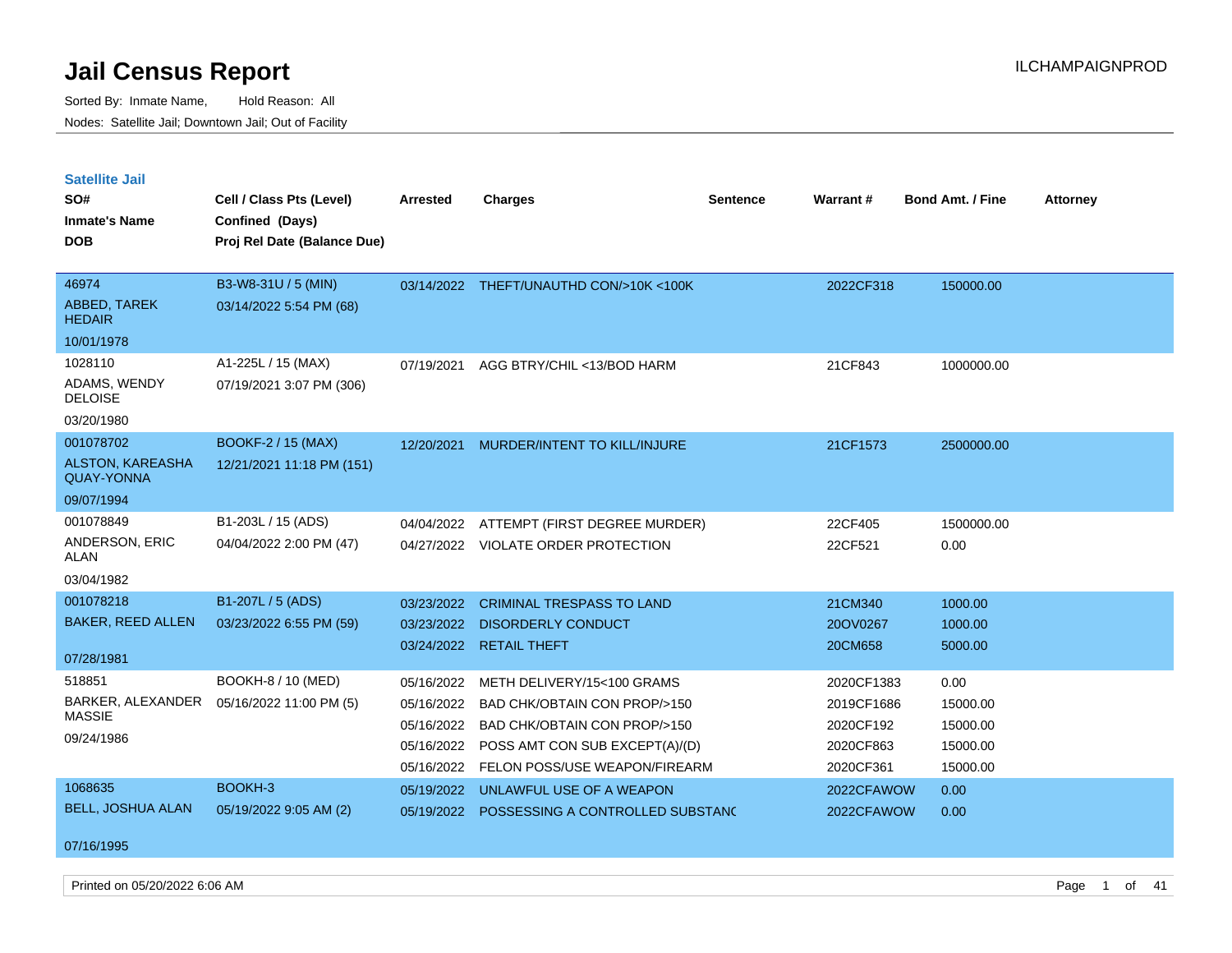| SO#<br><b>Inmate's Name</b><br><b>DOB</b>                       | Cell / Class Pts (Level)<br>Confined (Days)<br>Proj Rel Date (Balance Due) | Arrested                                             | <b>Charges</b>                                                                                                                             | <b>Sentence</b> | <b>Warrant#</b>                           | <b>Bond Amt. / Fine</b>                      | <b>Attorney</b> |
|-----------------------------------------------------------------|----------------------------------------------------------------------------|------------------------------------------------------|--------------------------------------------------------------------------------------------------------------------------------------------|-----------------|-------------------------------------------|----------------------------------------------|-----------------|
| 64848<br><b>BLISSIT, ANTHONY</b><br><b>LATHEN</b><br>02/16/1985 | B3-W6-22L / 10 (ADS)<br>04/23/2022 1:31 AM (28)                            | 04/23/2022<br>04/23/2022<br>04/23/2022<br>05/03/2022 | DOM BTRY/BOD HARM/4+ PRECONV<br><b>ESCAPE/VIOLATE ELEC MONITORING</b><br><b>HRSMT/THREATEN PERSON/KILL</b><br>DOMESTIC BATTERY/OTHER PRIOR |                 | 20CF1099<br>21CF372<br>21CF339<br>22CF539 | 25000.00<br>25000.00<br>25000.00<br>10000.00 |                 |
| 517915<br><b>BOXLEY, CHARLES</b><br>OMAR<br>01/10/1985          | B3-W4-15U / 5 (MIN)<br>08/03/2021 2:18 PM (291)                            | 08/03/2021<br>08/03/2021                             | <b>BURGLARY</b><br><b>BURGLARY</b><br>08/03/2021 FORGERY/ISSUE/DELIVER DOCUMENT                                                            |                 | 21CF289<br>21CF679                        | 20000.00<br>20000.00<br>0.00                 |                 |
| 47897<br><b>BRANAMAN,</b><br><b>CLIFFORD EARL</b><br>03/09/1975 | B1-104L / 15 (ADS)<br>01/19/2022 9:21 PM (122)                             | 01/19/2022<br>01/19/2022                             | <b>VIOLATE ORDER PROTECTION</b><br>DRVG REVOKED/2+/PERS INJ/DEATH<br>01/19/2022 PAROLE REVOCATION                                          |                 | 22CF85<br>22CF84<br>VA2201139             | 50000.00<br>150000.00<br>0.00                |                 |
| 923208<br>BREADY, ANDREW<br><b>NICHOLAS</b><br>06/08/1988       | B3-W8-30L / 10 (MED)<br>01/22/2022 7:43 PM (119)                           | 01/22/2022                                           | CRIM TRES TO RES/PERS PRESENT                                                                                                              |                 | 22CF92                                    | 3960.00                                      |                 |
| 25694<br><b>BROADWAY, ELLIS</b><br>Junior<br>10/02/1960         | A3-111L / 5 (ADS)<br>04/25/2022 3:23 PM (26)                               |                                                      | 04/25/2022 BURGLARY                                                                                                                        |                 | 22CF506                                   | 15000.00                                     |                 |
| 61675<br><b>BROWN, ANTONIO</b><br><b>BURNETT</b><br>03/04/1983  | A4-104U / 10 (MED)<br>02/10/2022 3:28 PM (100)                             | 02/10/2022                                           | AGG DISCHARGE FIREARM/OCC BLDG                                                                                                             |                 | 20CF374                                   | 100000.00                                    |                 |
| 51247<br><b>BROWN, DANTE</b><br><b>MAURICE</b><br>04/19/1979    | A4-104L / 10 (MED)<br>04/15/2021 6:24 PM (401)                             | 04/15/2021                                           | <b>FELON POSS/USE WEAPON/FIREARM</b>                                                                                                       |                 | 21CF411                                   | 250000.00                                    |                 |
| 1028966<br>BROWN, DARRION<br><b>DEVON</b><br>03/05/1994         | A4-102L / 10 (ADS)<br>04/30/2022 1:10 AM (21)                              |                                                      | 04/29/2022 MFG/DEL CANNABIS/500<2000 GR                                                                                                    |                 | 22CF532                                   | 100000.00                                    |                 |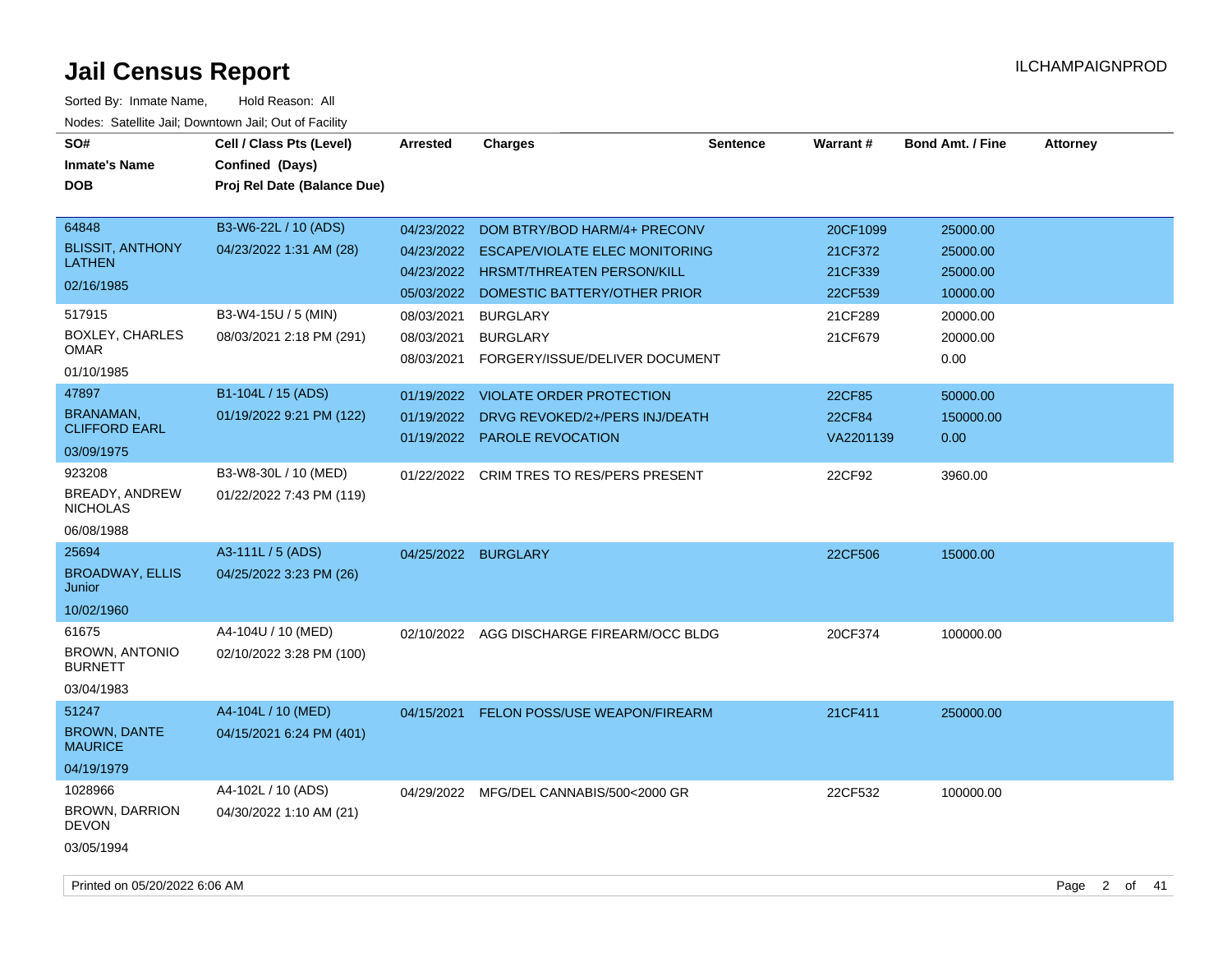| ivouss. Satellite Jali, Downtown Jali, Out of Facility |                                             |                   |                                          |                 |                 |                         |                 |
|--------------------------------------------------------|---------------------------------------------|-------------------|------------------------------------------|-----------------|-----------------|-------------------------|-----------------|
| SO#                                                    | Cell / Class Pts (Level)                    | <b>Arrested</b>   | <b>Charges</b>                           | <b>Sentence</b> | <b>Warrant#</b> | <b>Bond Amt. / Fine</b> | <b>Attorney</b> |
| <b>Inmate's Name</b>                                   | Confined (Days)                             |                   |                                          |                 |                 |                         |                 |
| <b>DOB</b>                                             | Proj Rel Date (Balance Due)                 |                   |                                          |                 |                 |                         |                 |
|                                                        |                                             |                   |                                          |                 |                 |                         |                 |
| 517510                                                 | A4-202L / 10 (MED)                          |                   | 05/17/2022 FELON POSS/USE FIREARM/PAROLE |                 | 20CF612         | 25000.00                |                 |
| <b>BROWN, GERALD</b><br>DEVON, Junior                  | 05/17/2022 3:03 AM (4)                      |                   |                                          |                 |                 |                         |                 |
| 12/24/1985                                             |                                             |                   |                                          |                 |                 |                         |                 |
| 995432                                                 | B1-101L / 10 (ADS)                          | 12/20/2021        | FAIL TO RPT WKLY/NO FIXED ADDR           |                 | 21CF1559        | 0.00                    |                 |
| BROWN, JAVON<br>SHANTEZ                                | 12/20/2021 2:06 AM (152)                    |                   |                                          |                 |                 |                         |                 |
| 10/14/1991                                             |                                             |                   |                                          |                 |                 |                         |                 |
| 1015739                                                | A2-123U / 5 (MIN)                           | 04/14/2022        | <b>CRIMINAL TRESPASS BUILDING</b>        |                 | 22CM114         | 100.00                  |                 |
|                                                        | BROWN, JERI CHANCY 04/14/2022 10:11 PM (37) |                   | 04/19/2022 AGGRAVATED BATTERY            |                 | 2021CF1260      | 50000.00                |                 |
|                                                        |                                             |                   |                                          |                 |                 |                         |                 |
| 03/07/1989                                             |                                             |                   |                                          |                 |                 |                         |                 |
| 990921                                                 | B4-121L / 15 (MAX)                          | 01/20/2022        | MFG/DEL 1<15 GR COCAINE/ANLG             |                 | 19CF369         | 25000.00                |                 |
| BROWN, QUINTIN<br>MARSHAUN                             | 01/20/2022 7:19 PM (121)                    |                   | 01/20/2022 ARMED HABITUAL CRIMINAL       |                 | 21CF935         | 750000.00               |                 |
| 09/26/1991                                             |                                             |                   |                                          |                 |                 |                         |                 |
| 981645                                                 | B4-225L / 15 (MAX)                          | 01/27/2022 MURDER |                                          |                 | 22CF114         | 1000000.00              |                 |
| <b>BRUMFIELD,</b><br><b>JONATHAN EZEKEIL</b>           | 01/27/2022 8:15 PM (114)                    |                   |                                          |                 |                 |                         |                 |
| 08/03/1989                                             |                                             |                   |                                          |                 |                 |                         |                 |
| 545723                                                 | A1-124L / 5 (MIN)                           |                   | 05/16/2022 DRIVING ON REVOKED LICENSE    |                 | 21TR6230        | 0.00                    |                 |
| BURTON, ANGELA SUE 05/16/2022 4:17 PM (5)              |                                             |                   |                                          |                 |                 |                         |                 |
|                                                        |                                             |                   |                                          |                 |                 |                         |                 |
| 01/11/1977                                             | 7/14/2022 (0.00)                            |                   |                                          |                 |                 |                         |                 |
| 1047579                                                | A1-125U / 10 (MED)                          |                   | 02/24/2022 ARMED ROBBERY/NO FIREARM      |                 | 22CF232         | 150000.00               |                 |
| <b>BUTLER, TAMYRA</b><br><b>COSHAWN</b>                | 02/24/2022 5:40 AM (86)                     |                   |                                          |                 |                 |                         |                 |
| 07/06/1988                                             |                                             |                   |                                          |                 |                 |                         |                 |
| 39474                                                  | A4-101L / 10 (ADS)                          | 07/06/2021        | MFG/DEL 15<100 GR HEROIN/ANLG            |                 | 21CF792         | 75000.00                |                 |
| CAMPBELL, AARON<br>JACOB                               | 07/06/2021 11:56 PM (319)                   |                   |                                          |                 |                 |                         |                 |
| 07/18/1974                                             |                                             |                   |                                          |                 |                 |                         |                 |
|                                                        |                                             |                   |                                          |                 |                 |                         |                 |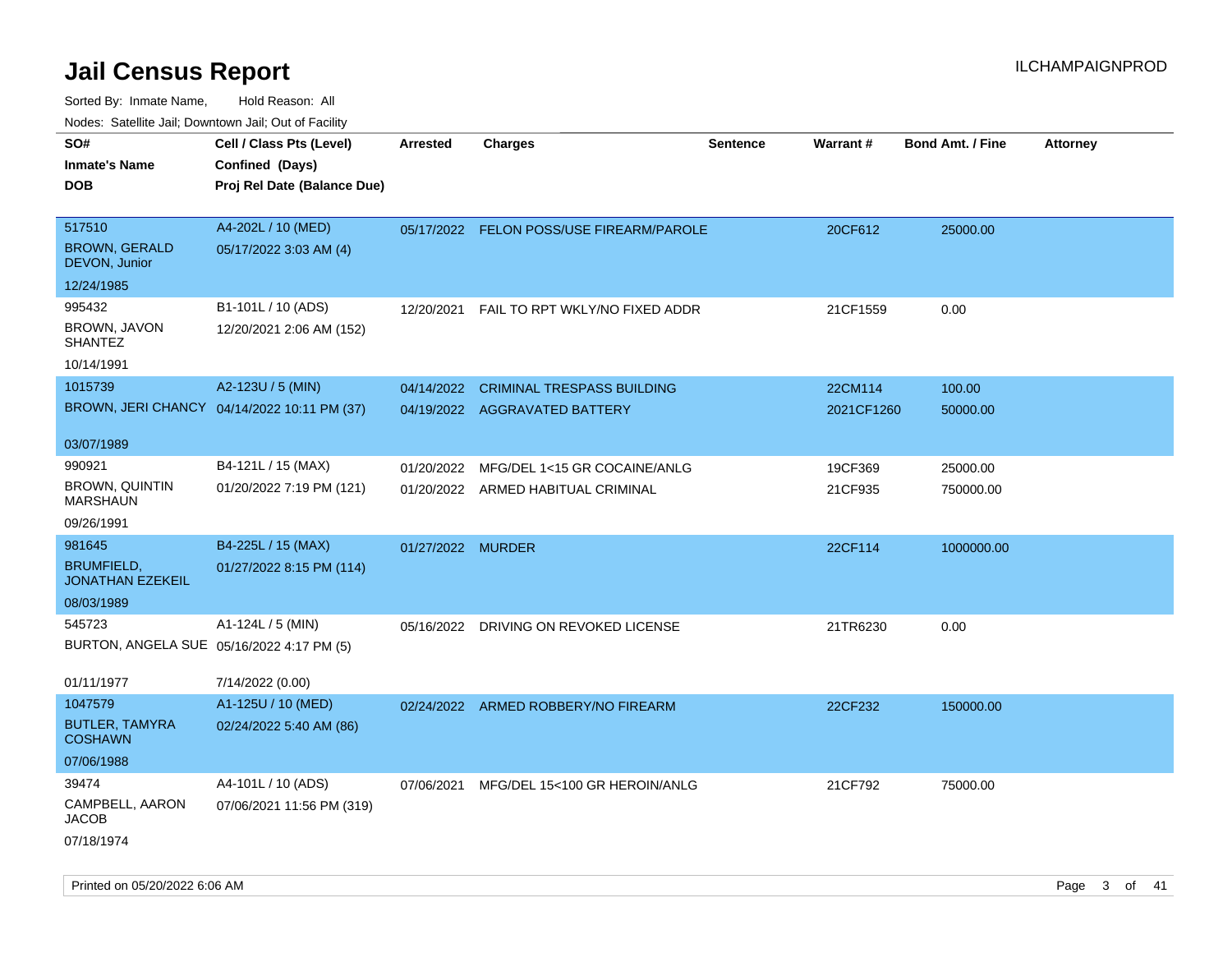Sorted By: Inmate Name, Hold Reason: All Nodes: Satellite Jail; Downtown Jail; Out of Facility

| vouco. Catolino cali, Downtown cali, Out of I dollity |                                              |                  |                                           |                 |            |                         |                 |
|-------------------------------------------------------|----------------------------------------------|------------------|-------------------------------------------|-----------------|------------|-------------------------|-----------------|
| SO#                                                   | Cell / Class Pts (Level)                     | Arrested         | <b>Charges</b>                            | <b>Sentence</b> | Warrant#   | <b>Bond Amt. / Fine</b> | <b>Attorney</b> |
| <b>Inmate's Name</b>                                  | Confined (Days)                              |                  |                                           |                 |            |                         |                 |
| <b>DOB</b>                                            | Proj Rel Date (Balance Due)                  |                  |                                           |                 |            |                         |                 |
|                                                       |                                              |                  |                                           |                 |            |                         |                 |
| 533450                                                | A1-226U / 5 (ADS)                            | 04/25/2022 THEFT |                                           |                 | 22CF503    | 250.00                  |                 |
| CAMPBELL,                                             | 04/25/2022 7:24 PM (26)                      | 04/26/2022 THEFT |                                           |                 | 22CF511    | 750.00                  |                 |
| <b>ELIZABETH TAEHEE</b>                               |                                              |                  | 04/26/2022 POSSESSION OF METH< 5 GRAMS    |                 | 22CF512    | 750.00                  |                 |
| 11/11/1979                                            |                                              |                  |                                           |                 |            |                         |                 |
| 979443                                                | BOOKH-7                                      |                  | 05/17/2022 POSS STOLEN VEHICLE > \$25,000 |                 | 22CF614    | 3000.00                 |                 |
| CASTELO, SHANE<br><b>ROBERT</b>                       | 05/17/2022 4:26 PM (4)                       |                  |                                           |                 |            |                         |                 |
| 03/17/1994                                            |                                              |                  |                                           |                 |            |                         |                 |
| 1029088                                               | A4-203L / 10 (MED)                           | 12/21/2021       | FELON POSS/USE FIREARM PRIOR              |                 | 21CF1338   | 250000.00               |                 |
| <b>CHAPPLE, MALIK</b><br><b>BIANCO</b>                | 12/22/2021 10:02 AM (150)                    |                  |                                           |                 |            |                         |                 |
| 10/25/1994                                            |                                              |                  |                                           |                 |            |                         |                 |
| 1072407                                               | A2-221L / 10 (MED)                           | 04/17/2022       | FORGERY/ISSUE/DELIVER DOCUMENT            |                 | 2021CF1159 | 24820.00                |                 |
| CLARK, AMY KANANI                                     | 04/17/2022 1:20 AM (34)                      |                  | 04/17/2022 AGG BATTERY/PEACE OFFICER      |                 | 22CF473    | 10000.00                |                 |
|                                                       |                                              |                  |                                           |                 |            |                         |                 |
| 11/29/1988                                            |                                              |                  |                                           |                 |            |                         |                 |
| 56241                                                 | B1-104U / 5 (MIN)                            | 01/13/2022       | <b>VIOLATE ORDER/PRIOR DOM BTRY</b>       |                 | 22CF59     | 10000.00                |                 |
| <b>CLARK, DAMON</b><br><b>GILLMORE</b>                | 01/13/2022 4:36 AM (128)                     |                  | 04/04/2022 CIVIL FTA WARRANT              |                 | 2007D200   | 100000.00               |                 |
| 12/21/1976                                            |                                              |                  |                                           |                 |            |                         |                 |
| 001078838                                             | B1-206L / 15 (ADS)                           |                  | 02/12/2022 PRED CRIM SEX ASLT/BODILY HARM |                 | 21CF30     | 150000.00               |                 |
| CLAYTON, KAREEM<br>JAMAL                              | 02/12/2022 8:55 AM (98)                      |                  |                                           |                 |            |                         |                 |
| 02/03/1974                                            |                                              |                  |                                           |                 |            |                         |                 |
| 001077485                                             | A1-227U / 15 (MAX)                           | 12/21/2021       | MURDER/INTENT TO KILL/INJURE              |                 | 2021CF1282 | 1000000.00              |                 |
| <b>COLBERT, ARIEANA</b><br><b>FELICIA</b>             | 12/21/2021 2:08 PM (151)                     |                  |                                           |                 |            |                         |                 |
| 12/13/2000                                            |                                              |                  |                                           |                 |            |                         |                 |
| 34805                                                 | B4-223U / 15 (MAX)                           | 10/01/2021       | <b>DOMESTIC BATTERY</b>                   |                 | 21CF1183   | 10000.00                |                 |
|                                                       | CONERLY, KIN JOSEPH 10/01/2021 1:53 AM (232) | 10/01/2021       | ARMED HABITUAL CRIMINAL                   |                 | 21CF1184   | 1500000.00              |                 |
|                                                       |                                              | 10/06/2021       | POSS STOLEN VEHICLE > \$25,000            |                 | 19CF1786   | 10000.00                |                 |
| 11/16/1971                                            |                                              |                  |                                           |                 |            |                         |                 |

Printed on 05/20/2022 6:06 AM Page 4 of 41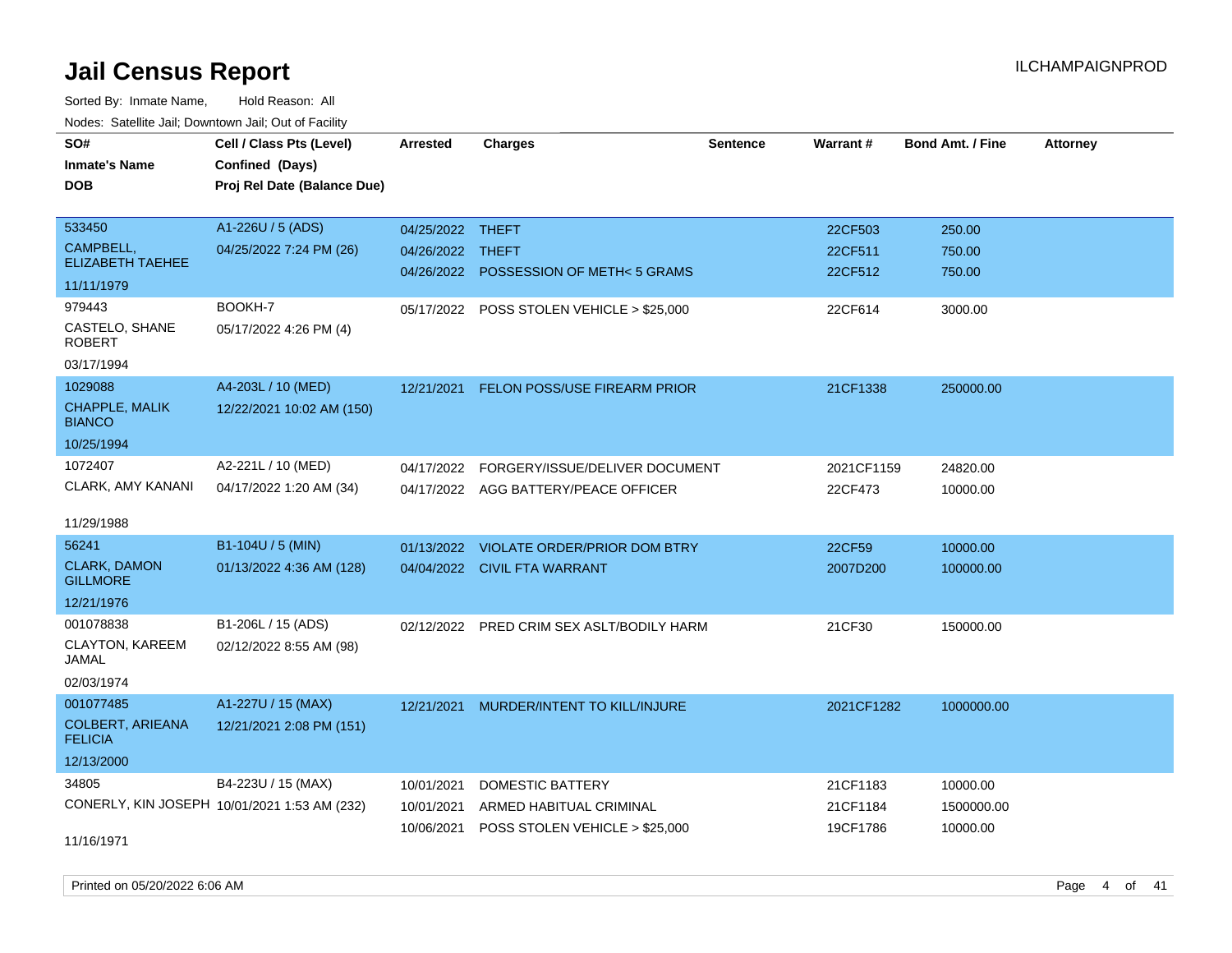| ivoues. Salellite Jali, Downtown Jali, Out of Facility                                                                               |                                                                                                        |                          |                                                                                                                                                            |                 |                                          |                                                |                 |
|--------------------------------------------------------------------------------------------------------------------------------------|--------------------------------------------------------------------------------------------------------|--------------------------|------------------------------------------------------------------------------------------------------------------------------------------------------------|-----------------|------------------------------------------|------------------------------------------------|-----------------|
| SO#<br><b>Inmate's Name</b><br><b>DOB</b>                                                                                            | Cell / Class Pts (Level)<br>Confined (Days)<br>Proj Rel Date (Balance Due)                             | <b>Arrested</b>          | <b>Charges</b>                                                                                                                                             | <b>Sentence</b> | Warrant#                                 | <b>Bond Amt. / Fine</b>                        | <b>Attorney</b> |
| 1075361<br><b>COWART, TORREY</b><br><b>BENJAMEN, Junior</b><br>11/22/1987                                                            | B1-205L / 5 (ADS)<br>04/16/2021 9:17 PM (400)                                                          | 04/16/2021               | <b>BURGLARY</b>                                                                                                                                            |                 | 21CF414                                  | 5000.00                                        |                 |
| 1074319<br>CRAIG, DAVUCCI<br><b>DAVION</b><br>08/02/2001                                                                             | B2-T3-09U / 15 (SPH)<br>10/12/2021 11:36 AM (221)                                                      | 10/12/2021<br>10/14/2021 | AGGRAVATED CRUELTY TO ANIMALS<br>MURDER                                                                                                                    |                 | 21CF1238<br>21CF1239                     | 43400.00<br>2000000.00                         |                 |
| 001077549<br>CRISTOBAL-MATEO,<br><b>CRISTOBAL</b><br>12/02/1988                                                                      | B2-T3-10L / 10 (SPH)<br>12/22/2020 1:17 PM (515)                                                       | 12/22/2020               | <b>PRED CRIM SEX ASLT/VICTIM &lt;13</b>                                                                                                                    |                 | 2020CF1469                               | 250000.00                                      |                 |
| 001079187<br>CUNNINGHAM,<br><b>DEMANO LANAR</b><br>09/30/2001                                                                        | BOOKH-3<br>05/20/2022 3:45 AM (1)                                                                      |                          | 05/20/2022 UNLAWFUL USE OF A WEAPON                                                                                                                        |                 | 2022CFAWOW                               | 0.00                                           |                 |
| 1066482<br>DANGERFIELD,<br><b>AMANTAE ESSTAVION</b><br>01/11/1998<br>001079106<br>DENNIGER-BRADLEY,<br><b>TYAIRE L</b><br>06/29/1990 | <b>BOOKH-2 / 15 (ADS)</b><br>04/24/2022 12:22 PM (27)<br>A3-217L / 10 (ADS)<br>04/25/2022 4:21 PM (26) | 04/26/2022               | 04/24/2022 AGG ROBBERY/INDICATE ARM W/FIR<br><b>RETAIL THEFT</b><br>04/26/2022 CRIM DAMAGE TO PROPERTY <\$500<br>04/25/2022 BATTERY/MAKES PHYSICAL CONTACT |                 | 22CF500<br>21CF811<br>21CM239<br>22CM130 | 500000.00<br>100000.00<br>50000.00<br>75000.00 |                 |
| 001079047<br>DILLARD, WILDON<br><b>JEROME</b><br>03/27/1971                                                                          | A4-107L / 10 (MED)<br>04/11/2022 1:54 AM (40)                                                          |                          | 04/10/2022 HOME INVASION/CAUSE INJURY                                                                                                                      |                 | 22CF432                                  | 25000.00                                       |                 |
| 571307<br>DOMINGO-<br>CASTANEDA,<br>09/29/1989                                                                                       | A3-117U / 15 (ADS)<br>09/14/2020 11:19 PM (614)                                                        | 09/14/2020<br>09/14/2020 | CRIM SEXUAL ABUSE/CONSENT<br><b>PRED CRIM SEX ASLT/VICTIM &lt;13</b>                                                                                       |                 | 2020CF1026<br>2020CF1025                 | 500000.00<br>500000.00                         |                 |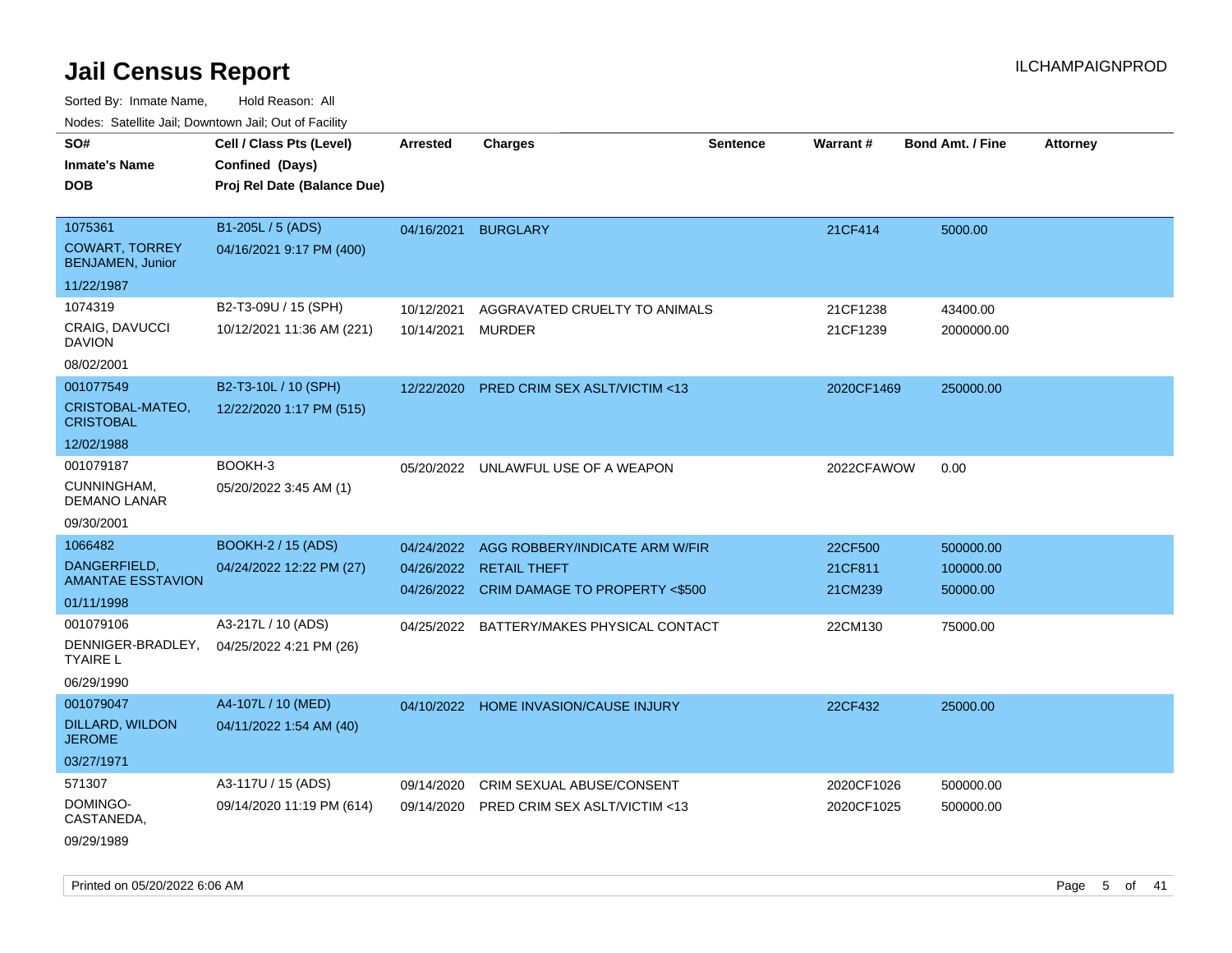Sorted By: Inmate Name, Hold Reason: All

| Nodes: Satellite Jail; Downtown Jail; Out of Facility |                                              |                   |                                        |                 |          |                         |                 |
|-------------------------------------------------------|----------------------------------------------|-------------------|----------------------------------------|-----------------|----------|-------------------------|-----------------|
| SO#                                                   | Cell / Class Pts (Level)                     | <b>Arrested</b>   | <b>Charges</b>                         | <b>Sentence</b> | Warrant# | <b>Bond Amt. / Fine</b> | <b>Attorney</b> |
| <b>Inmate's Name</b>                                  | Confined (Days)                              |                   |                                        |                 |          |                         |                 |
| <b>DOB</b>                                            | Proj Rel Date (Balance Due)                  |                   |                                        |                 |          |                         |                 |
|                                                       |                                              |                   |                                        |                 |          |                         |                 |
| 527379                                                | B1-106L / 15 (ADS)                           | 10/25/2021        | <b>ARMED HABITUAL CRIMINAL</b>         |                 | 21CF1297 | 500000.00               |                 |
| DRAKE, MARCELL<br><b>DEON</b>                         | 10/25/2021 5:05 PM (208)                     | 10/27/2021        | AGG DOMESTIC BATTERY/STRANGLE          |                 | 21CF1245 | 500000.00               |                 |
| 04/20/1987                                            |                                              |                   |                                        |                 |          |                         |                 |
| 36298                                                 | B2-DR / 5 (SPH)                              |                   | 03/11/2022 AGG DUI/3                   |                 | 21CF380  | 25000.00                |                 |
| DUCEY, SCOTT<br><b>ROBERT</b>                         | 03/11/2022 12:49 PM (71)                     |                   |                                        |                 |          |                         |                 |
| 04/02/1969                                            |                                              |                   |                                        |                 |          |                         |                 |
| 1024895                                               | A4-201U / 10 (MED)                           | 12/15/2021        | MFG/DEL 100<400 GR COCA/ANLG           |                 | 21CF1535 | 750000.00               |                 |
| EDWARDS, GEORGE                                       | 12/15/2021 12:26 PM (157)                    | 12/15/2021        | <b>AGGRAVATED BATTERY</b>              |                 | 21CF1536 | 100000.00               |                 |
| <b>CORTEZ</b>                                         |                                              | 04/29/2022        | PROBATION VIOLATION                    |                 | 18CF964  | 1000.00                 |                 |
| 06/19/1994                                            |                                              |                   |                                        |                 |          |                         |                 |
| 1074720                                               | B2-DR / 15 (SPH)                             | 01/19/2022        | PRED CRIM SEX ASLT/VICTIM <13          |                 | 21CF1414 | 500000.00               |                 |
| ELVIR-REYES, JORGE<br><b>LEONARDO</b>                 | 01/19/2022 1:43 PM (122)                     |                   |                                        |                 |          |                         |                 |
| 06/03/1988                                            |                                              |                   |                                        |                 |          |                         |                 |
| 43977                                                 | B2-T1-02L / 5 (SPH)                          | 12/20/2021        | AGG FLEEING POLICE/21 MPH OVER         |                 | 21CF1566 | 25000.00                |                 |
| <b>EMKES, DOUGLAS</b><br><b>ALAN</b>                  | 12/20/2021 9:59 AM (152)                     | 12/20/2021        | <b>PAROLE REVOCATION</b>               |                 |          | 0.00                    |                 |
| 06/08/1959                                            |                                              |                   |                                        |                 |          |                         |                 |
| 987328                                                | A2-122L / 10 (MED)                           | 12/11/2021        | AGG ASLT PEACE OFF/FIRE/ER WRK         |                 | 21CF1515 | 0.00                    |                 |
| ERVIN, DEIDRA ANN<br><b>RUTH</b>                      | 12/11/2021 8:48 PM (161)                     |                   |                                        |                 |          |                         |                 |
| 04/15/1991                                            |                                              |                   |                                        |                 |          |                         |                 |
| 66468                                                 | B4-127U / 15 (MAX)                           | 03/06/2022 MURDER |                                        |                 | 22CF273  | 1000000.00              |                 |
| FERRELL, BRIAN<br><b>JAMAL</b>                        | 03/06/2022 9:04 PM (76)                      |                   |                                        |                 |          |                         |                 |
| 11/15/1985                                            |                                              |                   |                                        |                 |          |                         |                 |
| 962759                                                | B2-T2-05U / 15 (SPH)                         | 07/16/2021        | <b>METH DELIVERY&lt;5 GRAMS</b>        |                 | 21CF833  | 250000.00               |                 |
|                                                       | FINLEY, KEVIN DANTE 07/16/2021 9:44 PM (309) |                   | 07/29/2021 AGG CRIM SEX ASSAULT/FELONY |                 | 21CF891  | 1000000.00              |                 |

12/28/1988

Printed on 05/20/2022 6:06 AM Page 6 of 41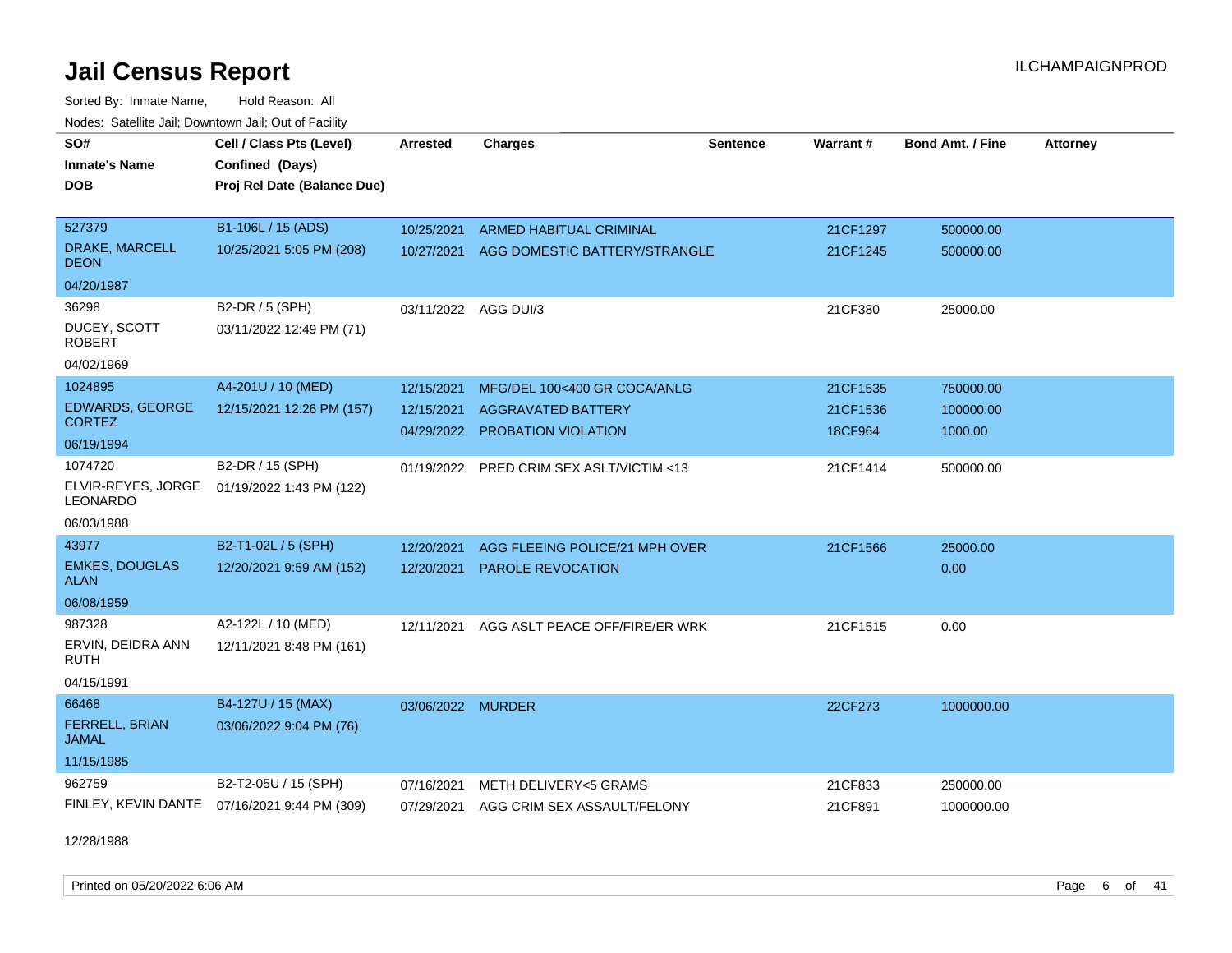Sorted By: Inmate Name, Hold Reason: All Nodes: Satellite Jail; Downtown Jail; Out of Facility

| Noues. Sateme Jan, Downtown Jan, Out or Facility |                                             |                   |                                           |                 |                 |                         |                 |
|--------------------------------------------------|---------------------------------------------|-------------------|-------------------------------------------|-----------------|-----------------|-------------------------|-----------------|
| SO#                                              | Cell / Class Pts (Level)                    | <b>Arrested</b>   | <b>Charges</b>                            | <b>Sentence</b> | <b>Warrant#</b> | <b>Bond Amt. / Fine</b> | <b>Attorney</b> |
| <b>Inmate's Name</b>                             | Confined (Days)                             |                   |                                           |                 |                 |                         |                 |
| <b>DOB</b>                                       | Proj Rel Date (Balance Due)                 |                   |                                           |                 |                 |                         |                 |
|                                                  |                                             |                   |                                           |                 |                 |                         |                 |
| 1039744                                          | B4-225U / 15 (MAX)                          | 12/06/2021 MURDER |                                           |                 | 20CF959         | 1000000.00              |                 |
| <b>FONVILLE, TREVOY</b><br><b>JERMAINE</b>       | 12/06/2021 10:52 AM (166)                   |                   |                                           |                 |                 |                         |                 |
| 01/13/1996                                       |                                             |                   |                                           |                 |                 |                         |                 |
| 001077819                                        | A3-113U / 15 (ADS)                          |                   | 04/06/2022 MURDER/INTENT TO KILL/INJURE   |                 | 22CF416         | 5000000.00              |                 |
| FORTUNE, DOMINIC<br><b>AUGUSTUS</b>              | 04/06/2022 7:15 AM (45)                     |                   |                                           |                 |                 |                         |                 |
| 02/16/1999                                       |                                             |                   |                                           |                 |                 |                         |                 |
| 001078863                                        | B4-122L / 15 (MAX)                          |                   | 02/19/2022 POSSESSION OF STOLEN FIREARM   |                 | 22CF203         | 100000.00               |                 |
| FOSTER, JOHN<br><b>CARELL</b>                    | 02/19/2022 6:01 AM (91)                     |                   |                                           |                 |                 |                         |                 |
| 03/13/1981                                       |                                             |                   |                                           |                 |                 |                         |                 |
| 518395                                           | B2-T3-12L / 15 (SPH)                        | 07/07/2020        | <b>CRIMINAL SEXUAL ASSAULT</b>            |                 | 2020-CF735      | 250000.00               |                 |
|                                                  | FRANDLE, MARK RYAN 07/07/2020 3:42 PM (683) |                   |                                           |                 |                 |                         |                 |
|                                                  |                                             |                   |                                           |                 |                 |                         |                 |
| 09/10/1985                                       |                                             |                   |                                           |                 |                 |                         |                 |
| 001079034                                        | B4-124U / 10 (MED)                          | 04/08/2022        | POSS FIR FOID EXPIRED/NOT ELIG            |                 | 22CF434         | 50000.00                |                 |
| <b>FRANKLIN, MICHAEL</b><br><b>ANDRAE</b>        | 04/08/2022 1:53 PM (43)                     |                   |                                           |                 |                 |                         |                 |
| 12/18/1997                                       |                                             |                   |                                           |                 |                 |                         |                 |
| 001077934                                        | A1-125L / 10 (MED)                          | 08/22/2021        | AGG DUI/ACCIDENT/DEATH                    | 10y (DOC)       | 21CF1024        | 0.00                    |                 |
| FREED, LOGAN<br><b>SUZANNE</b>                   | 08/22/2021 11:45 PM (272)                   |                   |                                           |                 |                 |                         |                 |
| 08/18/1996                                       |                                             |                   |                                           |                 |                 |                         |                 |
| 001078290                                        | A1-224L / 10 (ADS)                          | 08/19/2021        | MACHINE GUN/AUTO WEAPON/VEH               |                 | 21CF1012        | 250000.00               |                 |
| FREEMAN, ANGEL<br><b>JANILA KAY</b>              | 08/19/2021 1:26 AM (275)                    |                   |                                           |                 |                 |                         |                 |
| 12/25/1995                                       |                                             |                   |                                           |                 |                 |                         |                 |
| 591514                                           | B2-T4-14L / 10 (SPH)                        | 02/25/2022        | AGG CRIM SEX ABUSE/VIC 13-17              |                 | 22CF230         | 100000.00               |                 |
|                                                  | GAMBLE, SCOTT PAUL 02/25/2022 6:08 PM (85)  |                   | 02/25/2022 AGG CRIM SEX ABUSE/THREAT LIFE |                 | 22CF135         | 0.00                    |                 |

09/06/1968

Printed on 05/20/2022 6:06 AM Page 7 of 41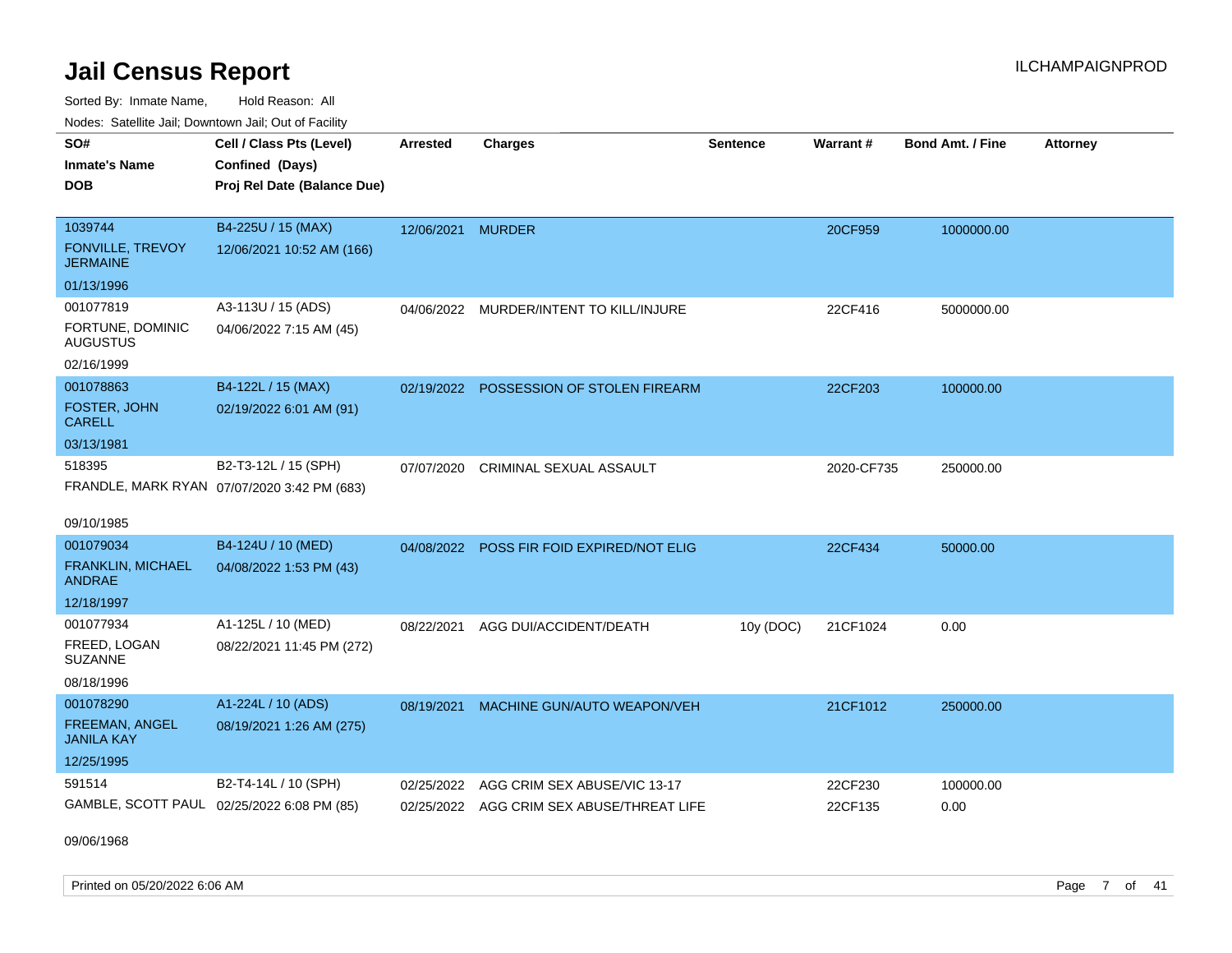| roaco. Calcinio dan, Downtown dan, Cal or Fability |                                             |                 |                                           |                 |              |                         |                 |
|----------------------------------------------------|---------------------------------------------|-----------------|-------------------------------------------|-----------------|--------------|-------------------------|-----------------|
| SO#<br>Inmate's Name                               | Cell / Class Pts (Level)<br>Confined (Days) | <b>Arrested</b> | <b>Charges</b>                            | <b>Sentence</b> | Warrant#     | <b>Bond Amt. / Fine</b> | <b>Attorney</b> |
| <b>DOB</b>                                         | Proj Rel Date (Balance Due)                 |                 |                                           |                 |              |                         |                 |
| 1068917                                            | B1-201L / 5 (ADS)                           | 08/11/2021      | VIO ORDER/PRIOR VIO OF ORDER              |                 | 21CF965      | 50000.00                |                 |
| <b>GARCIA, JUAN</b><br>CARLOS                      | 08/11/2021 9:24 PM (283)                    |                 |                                           |                 |              |                         |                 |
| 10/21/1997                                         |                                             |                 |                                           |                 |              |                         |                 |
| 001078154                                          | B4-223L / 10 (MED)                          | 01/09/2022      | DRVG UNDER INFLU OF ALCOHOL               |                 | 2021 DT 182  | 5000.00                 |                 |
| <b>GENTRY, DAMON</b><br>LIONEL                     | 01/09/2022 4:41 PM (132)                    |                 | 01/09/2022 AGG DOMESTIC BATTERY/STRANGLE  |                 | 2021 CF 1396 | 50000.00                |                 |
| 12/25/1971                                         |                                             |                 |                                           |                 |              |                         |                 |
| 1064590                                            | B4-123L / 10 (MED)                          | 04/26/2022      | AGG RECK DRVG/INCLINE/BOD HARM            |                 | 22CF517      | 200000.00               |                 |
| <b>GIPSON, JERRION</b><br>CONTREAL                 | 04/26/2022 7:43 PM (25)                     |                 |                                           |                 |              |                         |                 |
| 05/21/1996                                         |                                             |                 |                                           |                 |              |                         |                 |
| 001078633                                          | B2-T3-11U / 25 (SPH)                        | 12/01/2021      | PRED CRIM SEX ASLT/VICTIM <13             |                 | 21CF1416     | 250000.00               |                 |
| GONZALEZ-GUILLEN,<br>EDWARD                        | 12/01/2021 12:08 PM (171)                   |                 |                                           |                 |              |                         |                 |
| 08/25/2002                                         |                                             |                 |                                           |                 |              |                         |                 |
| 1031794                                            | A3-115L / 10 (MED)                          | 04/19/2022      | <b>DOMESTIC BATTERY</b>                   |                 | 21CF662      | 25000.00                |                 |
| GOODWIN, ANTHONY<br><b>DWAYNE</b>                  | 04/19/2022 3:51 PM (32)                     | 04/19/2022      | <b>RESIST/OBSTRUCTING A PEACE OFFICEF</b> |                 | 20CM553      | 1000.00                 |                 |
| 07/03/1986                                         |                                             |                 | 04/19/2022 BATTERY/MAKES PHYSICAL CONTACT |                 | 21CM175      | 1000.00                 |                 |
| 35329                                              | BOOKH-1 / 10 (PC)                           |                 | 05/12/2022 VIO BAIL BOND/CLASS 4 OFFENSE  |                 | 22CM164      | 2260.00                 |                 |
| GRADY, JAMES LAMAR 05/12/2022 11:44 PM (9)         |                                             |                 |                                           |                 |              |                         |                 |
|                                                    |                                             |                 |                                           |                 |              |                         |                 |
| 12/07/1971                                         |                                             |                 |                                           |                 |              |                         |                 |
| 1073067                                            | BOOKH-3                                     |                 | 05/18/2022 FELON FAIL/RETURN FRM FURLOUGH |                 | 2016CF63     | 0.00                    |                 |
| <b>GRAHAM, ISAAC</b><br><b>CHRISTIAN</b>           | 05/18/2022 2:20 PM (3)                      |                 |                                           |                 |              |                         |                 |
| 03/11/1997                                         |                                             |                 |                                           |                 |              |                         |                 |
| 46548                                              | BOOKH-3                                     |                 | 05/19/2022 MFG/DEL 1<15 GR COCAINE/ANLG   |                 | 2022CFAWOW   | 0.00                    |                 |
| GRAY, DEMARCO<br>COTESS                            | 05/19/2022 8:43 AM (2)                      |                 |                                           |                 |              |                         |                 |
| 10/19/1976                                         |                                             |                 |                                           |                 |              |                         |                 |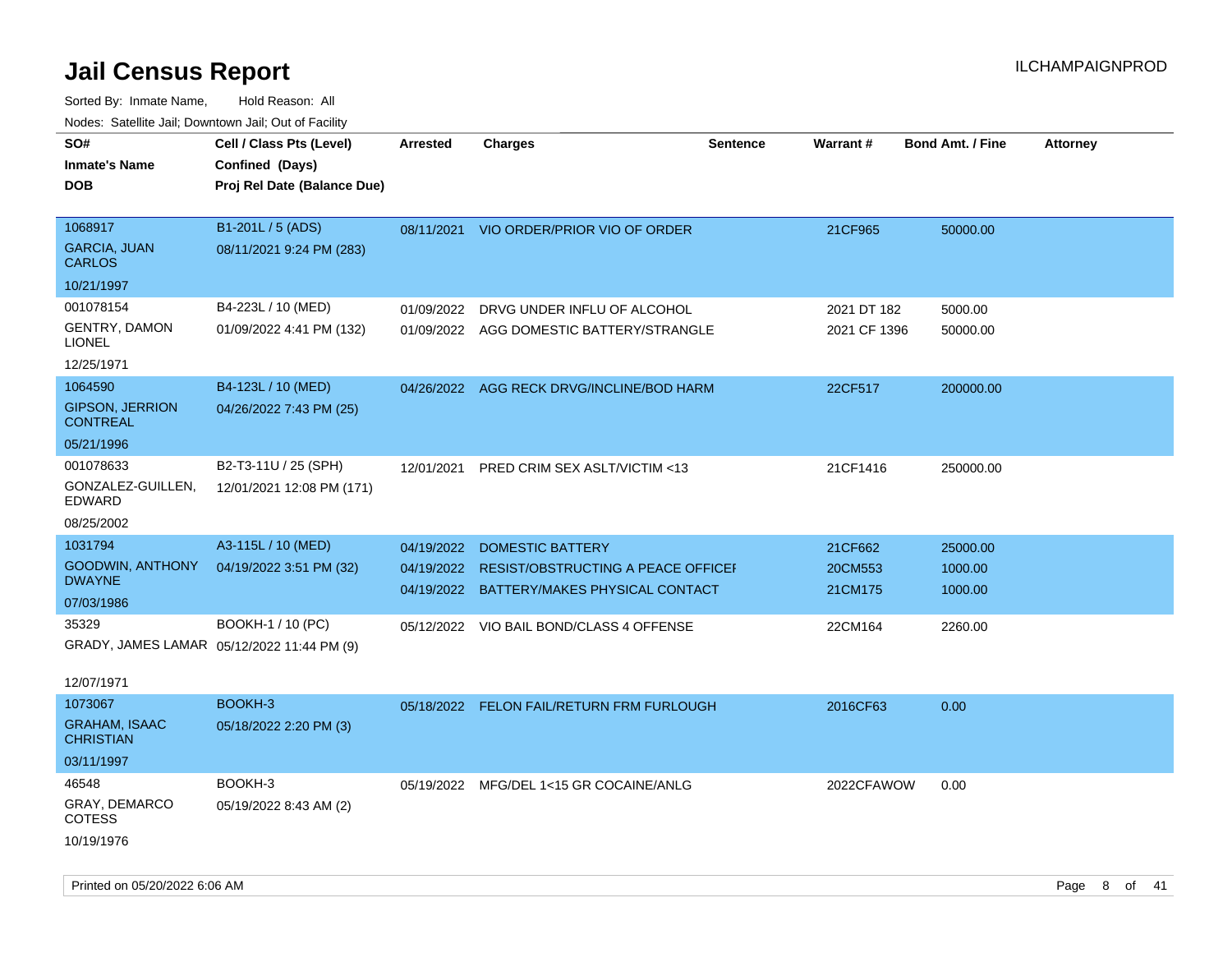| SO#<br><b>Inmate's Name</b>              | Cell / Class Pts (Level)<br>Confined (Days) | <b>Arrested</b>  | <b>Charges</b>                            | <b>Sentence</b> | <b>Warrant#</b> | <b>Bond Amt. / Fine</b> | <b>Attorney</b> |
|------------------------------------------|---------------------------------------------|------------------|-------------------------------------------|-----------------|-----------------|-------------------------|-----------------|
| <b>DOB</b>                               | Proj Rel Date (Balance Due)                 |                  |                                           |                 |                 |                         |                 |
| 001078607                                | B4-221L / 15 (MAX)                          | 11/22/2021       | FELON POSS/USE FIREARM/PAROLE             |                 | 21CF1437        | 250000.00               |                 |
| <b>GRAY, WILLIAM</b><br><b>DA'VON</b>    | 11/22/2021 2:57 PM (180)                    |                  | 11/22/2021 ATTEMPT (FIRST DEGREE MURDER)  |                 | 21CF1435        | 1000000.00              |                 |
| 04/18/1984                               |                                             |                  |                                           |                 |                 |                         |                 |
| 56342                                    | A4-205U / 10 (MED)                          | 10/21/2021       | THEFT CONTROL INTENT <\$500               |                 | 17CF1451        | 10000.00                |                 |
| <b>GRIFFIN, NATHAN</b>                   | 10/21/2021 4:20 PM (212)                    | 10/21/2021       | DRIVING ON REVOKED LICENSE                |                 | 20TR1979        | 3000.00                 |                 |
| <b>EUGENE</b><br>02/24/1969              |                                             | 10/21/2021       | ARMED HABITUAL CRIMINAL                   |                 | 21CF1279        | 250000.00               |                 |
| 001078868                                | B1-202L / 5 (ADS)                           |                  | 02/24/2022 STALKING/CAUSE FEAR FOR SAFETY |                 | 22CF227         | 150000.00               |                 |
| HARRIS-MINER,<br><b>NICHOLAS</b>         | 02/24/2022 3:56 PM (86)                     |                  |                                           |                 |                 |                         |                 |
| 07/08/1998                               |                                             |                  |                                           |                 |                 |                         |                 |
| 975293                                   | A3-215L / 10 (MED)                          | 07/21/2021       | VIO ORDER/PRIOR VIO OF ORDER              |                 | 21CF914         | 250000.00               |                 |
| HILL, JACOB MILES                        | 07/21/2021 8:43 PM (304)                    | 07/21/2021       | <b>STALKING</b>                           |                 | 2021CF863       | 75000.00                |                 |
|                                          |                                             | 07/25/2021       | PAROLE REVOCATION                         |                 | CH2104646       | 0.00                    |                 |
| 02/06/1988                               |                                             | 08/18/2021       | <b>HARASS WITNESS/FAMILY MBR/REP</b>      |                 | 21CF992         | 250000.00               |                 |
|                                          |                                             | 09/09/2021       | AGG STALKING/BODILY HARM                  |                 | 21CF1073        | 500000.00               |                 |
| 988718                                   | A4-202U / 15 (MAX)                          | 05/14/2022       | <b>ARMED HABITUAL CRIMINAL</b>            |                 | 21CF1339        | 250000.00               |                 |
| HUGGER,<br><b>CHRISTOPHER</b>            | 05/14/2022 11:22 AM (7)                     |                  | 05/14/2022 ARMED HABITUAL CRIMINAL        |                 | 22CF597         | 1000000.00              |                 |
| 03/30/1991                               |                                             |                  |                                           |                 |                 |                         |                 |
| 518711                                   | B3-W5-17U / 5 (MIN)                         | 01/30/2022 THEFT |                                           |                 | 22CF133         | 25000.00                |                 |
| INGERSON, LUCUS<br><b>JAMES</b>          | 01/30/2022 4:57 PM (111)                    |                  |                                           |                 |                 |                         |                 |
| 09/16/1979                               |                                             |                  |                                           |                 |                 |                         |                 |
| 1061186                                  | A1-224U / 15 (MAX)                          |                  | 03/16/2022 MURDER/STRONG PROB KILL/INJURE |                 | 22CF329         | 2000000.00              |                 |
| <b>INGRAM, CHERELL</b><br><b>LETRISE</b> | 03/16/2022 10:17 PM (66)                    |                  |                                           |                 |                 |                         |                 |
| 10/01/1986                               |                                             |                  |                                           |                 |                 |                         |                 |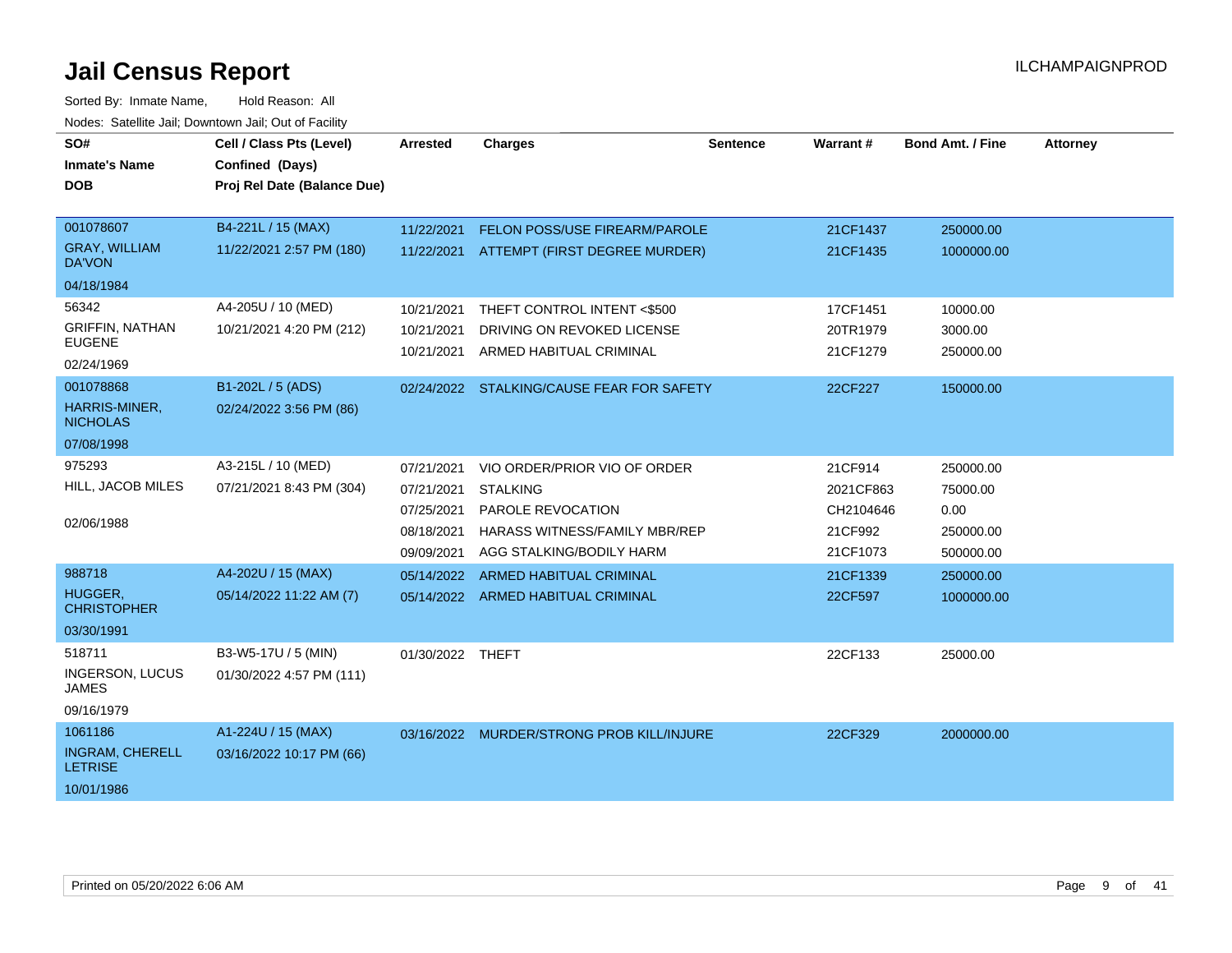| SO#                                     | Cell / Class Pts (Level)    | <b>Arrested</b> | <b>Charges</b>                            | <b>Sentence</b> | <b>Warrant#</b> | <b>Bond Amt. / Fine</b> | <b>Attorney</b> |
|-----------------------------------------|-----------------------------|-----------------|-------------------------------------------|-----------------|-----------------|-------------------------|-----------------|
| <b>Inmate's Name</b>                    | Confined (Days)             |                 |                                           |                 |                 |                         |                 |
| <b>DOB</b>                              | Proj Rel Date (Balance Due) |                 |                                           |                 |                 |                         |                 |
|                                         |                             |                 |                                           |                 |                 |                         |                 |
| 38993                                   | A4-103L / 15 (MAX)          |                 | 02/13/2021 ATTEMPT (FIRST DEGREE MURDER)  |                 | 21CF181         | 1000000.00              |                 |
| JACKSON, LAMONT<br><b>JEREMIE</b>       | 02/13/2021 7:45 AM (462)    |                 |                                           |                 |                 |                         |                 |
| 07/31/1973                              |                             |                 |                                           |                 |                 |                         |                 |
| 001077711                               | B3-W2-06L / 10 (MED)        | 04/28/2022      | AGG CRIM SEX ABUSE/BODILY HARM            |                 | 21CF190         | 0.00                    |                 |
| JACOBS, JOSHUA<br><b>PAUL</b>           | 04/28/2022 2:50 PM (23)     |                 |                                           |                 |                 |                         |                 |
| 02/07/1997                              | 6/2/2022 (0.00)             |                 |                                           |                 |                 |                         |                 |
| 001077866                               | B4-226U / 10 (MED)          |                 | 04/28/2022 FELON POSS/USE WEAPON/FIREARM  |                 | 22CF524         | 200000.00               |                 |
| <b>JENKINS, ISAIAH</b><br><b>DUJAUN</b> | 04/28/2022 8:32 PM (23)     |                 |                                           |                 |                 |                         |                 |
| 04/26/1994                              |                             |                 |                                           |                 |                 |                         |                 |
| 1076684                                 | A3-211U / 5 (ADS)           | 04/27/2022      | <b>CRIMINAL TRESPASS BUILDING</b>         |                 | 22CM140         | 100.00                  |                 |
| JENKINS, KORON                          | 04/27/2022 1:46 PM (24)     |                 | 04/29/2022 CRIM TRESPASS TO RESIDENCE     |                 | 22CM113         | 5000.00                 |                 |
| SAMUEL                                  |                             |                 | 04/29/2022 AGG BATTERY/PUBLIC PLACE       |                 | 22CF342         | 5000.00                 |                 |
| 04/28/2002                              |                             | 04/29/2022      | <b>BURGLARY</b>                           |                 | 22CF159         | 0.00                    |                 |
| 001078703                               | A2-221U / 15 (ADS)          | 12/20/2021      | MURDER/INTENT TO KILL/INJURE              |                 | 21CF1574        | 2500000.00              |                 |
| JOHNS, SHANIQUH<br><b>THERESA</b>       | 12/22/2021 6:41 AM (150)    |                 |                                           |                 |                 |                         |                 |
| 04/03/1992                              |                             |                 |                                           |                 |                 |                         |                 |
| 001078807                               | B3-W1-01U / 10 (MED)        | 05/10/2022      | AGG BTRY/PREGNANT/HANDICAPPED             |                 | 2022-CF-134     | 0.00                    |                 |
| JOHNSON,<br><b>CHRISTOPHER</b>          | 05/10/2022 10:13 AM (11)    |                 |                                           |                 |                 |                         |                 |
| 10/25/1986                              | 7/6/2022 (0.00)             |                 |                                           |                 |                 |                         |                 |
| 001079105                               | A3-116L                     | 04/25/2022      | POSS STOLEN VEHICLE > \$25,000            |                 | 22CF505         | 10000.00                |                 |
| JOHNSON, EVERETT<br><b>LEON</b>         | 04/25/2022 3:08 PM (26)     |                 | 04/25/2022 CRIM DAMAGE TO PROPERTY <\$500 |                 | 20CM375         | 3000.00                 |                 |
| 01/22/1965                              |                             |                 |                                           |                 |                 |                         |                 |
| 001078766                               | A3-214L / 5 (ADS)           | 02/08/2022      | AGGRAVATED BATTERY                        |                 | 22CF160         | 3000.00                 |                 |
| JOHNSON, IYONZI                         | 02/08/2022 11:56 AM (102)   | 02/08/2022      | <b>BURGLARY</b>                           |                 | 22CF63          | 3000.00                 |                 |
| 07/16/1994                              |                             |                 |                                           |                 |                 |                         |                 |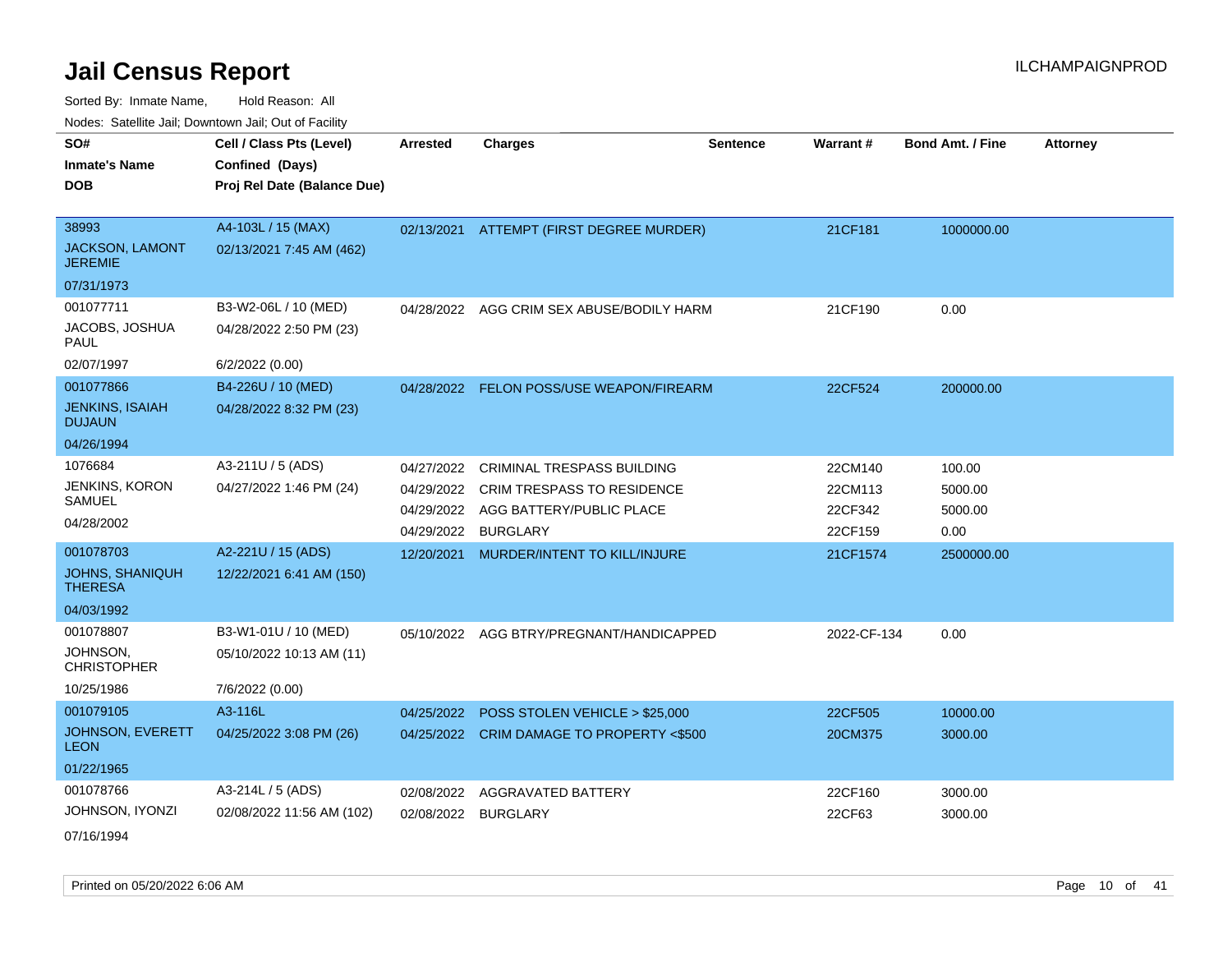| ivouss. Saleline Jali, Downtown Jali, Out of Facility  |                                             |                 |                                          |                 |                 |                         |                 |
|--------------------------------------------------------|---------------------------------------------|-----------------|------------------------------------------|-----------------|-----------------|-------------------------|-----------------|
| SO#                                                    | Cell / Class Pts (Level)                    | <b>Arrested</b> | Charges                                  | <b>Sentence</b> | <b>Warrant#</b> | <b>Bond Amt. / Fine</b> | <b>Attorney</b> |
| <b>Inmate's Name</b>                                   | Confined (Days)                             |                 |                                          |                 |                 |                         |                 |
| <b>DOB</b>                                             | Proj Rel Date (Balance Due)                 |                 |                                          |                 |                 |                         |                 |
|                                                        |                                             |                 |                                          |                 |                 |                         |                 |
| 29206                                                  | BOOKH-5                                     |                 | 05/19/2022 AGG DOMESTIC BATTERY/STRANGLE |                 | 2022CFAWOW      | 0.00                    |                 |
| <b>JOHNSON, REUBEN</b><br><b>MONTE</b>                 | 05/19/2022 7:21 PM (2)                      |                 |                                          |                 |                 |                         |                 |
| 04/07/1956                                             |                                             |                 |                                          |                 |                 |                         |                 |
| 001079089                                              | B2-T1-03U / 15 (SPH)                        | 04/22/2022      | PRED CRIM SEX ASLT/VIC <13/FIR           |                 | 21CF858         | 250000.00               |                 |
|                                                        | JONES, DAVARUIS LEE 04/22/2022 6:34 AM (29) |                 |                                          |                 |                 |                         |                 |
| 04/21/2001                                             |                                             |                 |                                          |                 |                 |                         |                 |
| 001078645                                              | B3-W1-02L / 10 (MED)                        | 12/02/2021      | AGG DISCHARGE FIREARM                    |                 | 21CF1478        | 250000.00               |                 |
| <b>JONES, KELVIN</b><br><b>KHYRIC</b>                  | 12/02/2021 6:56 PM (170)                    |                 |                                          |                 |                 |                         |                 |
| 02/27/2001                                             |                                             |                 |                                          |                 |                 |                         |                 |
| 59668                                                  | B2-T1-04L / 10 (SPH)                        | 02/11/2022      | FAIL TO RPT CHNG ADDRESS/EMPL            |                 | 20 CF 1241      | 75000.00                |                 |
| <b>JONES, MARTELL</b><br>DEANGELO                      | 02/11/2022 3:19 PM (99)                     |                 | 02/11/2022 AGGRAVATED ARSON/BODILY HARM  |                 | 22 CF 169       | 75000.00                |                 |
| 07/11/1983                                             |                                             |                 |                                          |                 |                 |                         |                 |
| 1008468                                                | B4-125L / 10 (MED)                          | 12/01/2021      | <b>FELON POSS/USE WEAPON/FIREARM</b>     |                 | 21CF1472        | 250000.00               |                 |
| <b>JONES, MARTEZ</b><br><b>LAMONTE</b>                 | 12/01/2021 1:28 PM (171)                    | 12/02/2021      | PROBATION VIOLATION                      |                 | 20CF1151        | 5000.00                 |                 |
| 06/22/1993                                             |                                             |                 |                                          |                 |                 |                         |                 |
| 1000825                                                | A2-223L / 5 (ADS)                           | 04/27/2022      | DRIVING ON REVOKED LICENSE               |                 | 21CF38          | 4550.00                 |                 |
| <b>KELLEY, MEGAN</b>                                   | 04/27/2022 6:19 PM (24)                     | 04/27/2022      | RESIST/OBSTRUCTING A PEACE OFFICER       |                 | 22CF4           | 10000.00                |                 |
| MARIE                                                  |                                             | 04/27/2022      | POSSESSION OF METH/5<15 GRAMS            |                 | 21CF965         | 5000.00                 |                 |
| 10/31/1991                                             | 5/24/2022 (0.00)                            | 04/27/2022      | POSSESSION OF METH< 5 GRAMS              |                 | 21CF1639        | 75000.00                |                 |
| 44798                                                  | A4-207L / 10 (MED)                          |                 | 04/19/2022 AGG BATTERY/GOVERNMENT EMP    |                 | 22CF481         | 2070.00                 |                 |
| <b>KILLAM, STEVEN</b><br>WAYNE                         | 04/19/2022 5:26 PM (32)                     |                 |                                          |                 |                 |                         |                 |
| 03/30/1977                                             |                                             |                 |                                          |                 |                 |                         |                 |
| 001078818                                              | B1-107L / 10 (MED)                          | 02/04/2022      | DOMESTIC BATTERY/OTHER PRIOR             |                 | 22CF148         | 50000.00                |                 |
| KINSEL, EVERAL<br><b>MICHAEL WILLIAM</b><br>10/16/1985 | 02/04/2022 7:37 PM (106)                    |                 |                                          |                 |                 |                         |                 |
|                                                        |                                             |                 |                                          |                 |                 |                         |                 |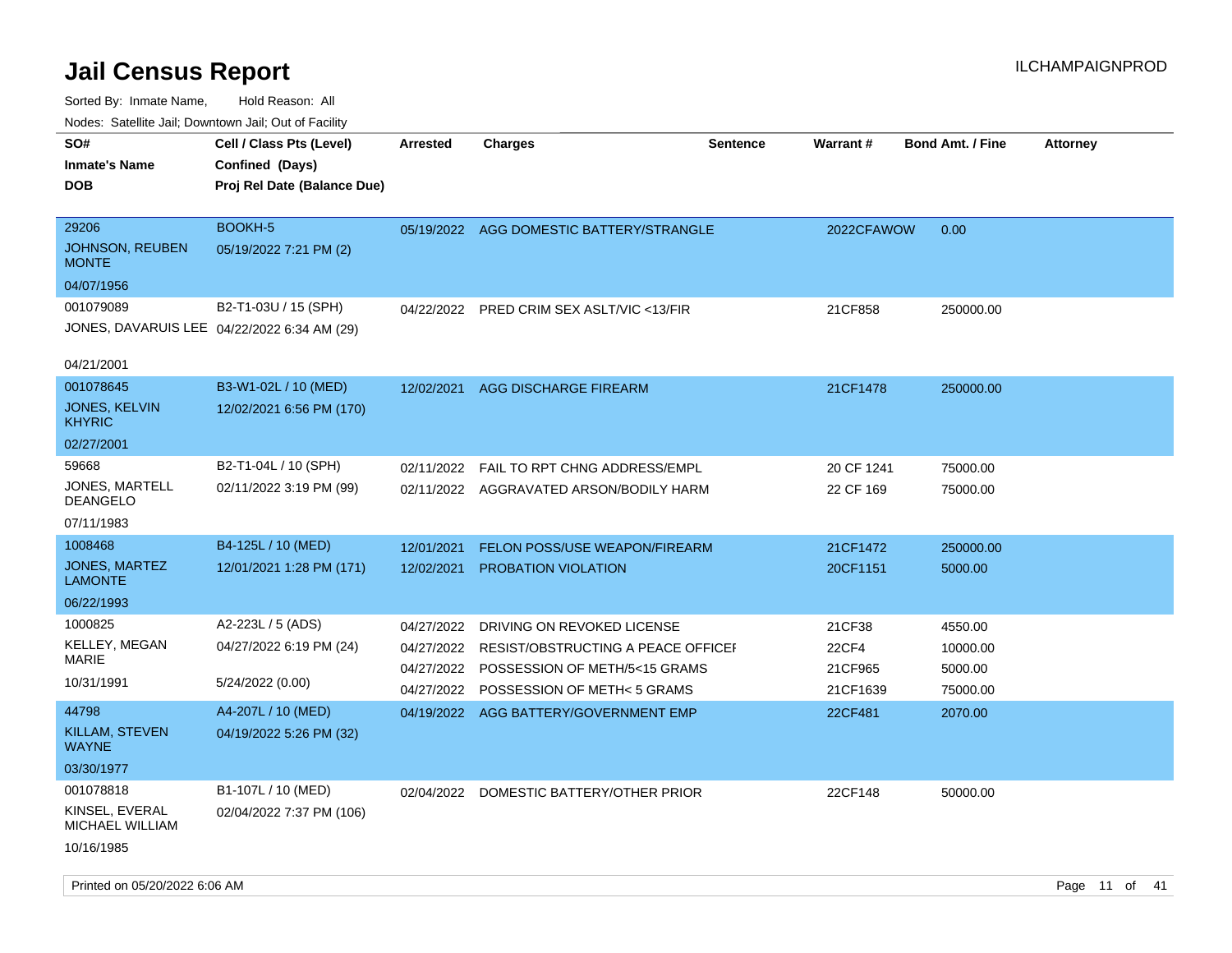| Todoo. Catolino can, Bowritown can, Oat or I domt<br>SO#<br><b>Inmate's Name</b><br><b>DOB</b> | Cell / Class Pts (Level)<br>Confined (Days)<br>Proj Rel Date (Balance Due) | <b>Arrested</b>                                 | <b>Charges</b>                                                       | <b>Sentence</b> | Warrant#                      | <b>Bond Amt. / Fine</b>       | <b>Attorney</b> |
|------------------------------------------------------------------------------------------------|----------------------------------------------------------------------------|-------------------------------------------------|----------------------------------------------------------------------|-----------------|-------------------------------|-------------------------------|-----------------|
| 001077710<br>LANGE, DEVONTAE<br>AND'RE<br>03/05/1994                                           | B3-W6-23U / 5 (MIN)<br>03/31/2022 2:21 PM (51)                             | 03/31/2022                                      | AGG DOMESTIC BATTERY/STRANGLE<br>03/31/2022 AGG BATTERY/PUBLIC PLACE |                 | 21CF212<br>21CF279            | 0.00<br>0.00                  |                 |
| 29681<br>LENOIR, JOHN<br><b>CHRISTOPHER</b><br>04/20/1966                                      | A3-117L / 15 (ADS)<br>07/14/2020 12:51 PM (676)                            | 07/14/2020                                      | PREDATORY CRIMINAL SEX ASSLT/CHILE                                   |                 | 20CF-781                      | 250000.00                     |                 |
| 001078797<br>LEVIN, DANIEL DAVID                                                               | B1-105L / 10 (ADS)<br>01/26/2022 3:00 PM (115)                             |                                                 | 01/26/2022 VIO STALKING NO CONTACT ORDER                             |                 | 22CM31                        | 5000.00                       |                 |
| 08/08/1984<br>55648<br>LEWIS, LATASHA<br>ANNLEE<br>03/23/1982                                  | <b>BOOKH-4 / 5 (ADS)</b><br>05/08/2022 10:33 AM (13)                       | 05/08/2022                                      | CRIM DMG TO PROP \$500-10K                                           |                 | 2020CF821                     | 940.00                        |                 |
| 41428<br><b>LINDSEY, DERRICK</b><br><b>LAMONT</b><br>06/19/1975                                | B4-224U / 10 (MED)<br>03/02/2022 8:03 AM (80)                              | 05/02/2022                                      | POSSESSING A CONTROLLED SUBSTANC                                     |                 | 22CF255                       | 100000.00                     |                 |
| 001077143<br>LORENZO-MATEO,<br><b>DIEGO</b><br>11/01/2000                                      | B3-W3-11U / 10 (MED)<br>05/04/2022 4:07 AM (17)                            | 05/04/2022<br>05/04/2022<br>05/04/2022 BURGLARY | AGG ASLT PEACE OFF/FIRE/ER WRK<br>AGG BATTERY/PEACE OFFICER          |                 | 22CF401<br>21CF180<br>22CF545 | 3000.00<br>3000.00<br>2020.00 |                 |
| 1035159<br><b>MACKEY, MICHAEL</b><br><b>ANTHONY</b><br>07/27/1971                              | B2-T2-07U / 15 (SPH)<br>05/09/2022 11:53 AM (12)                           | 05/09/2022                                      | RECEIVE/POSS/SELL STOLEN VEH                                         |                 | 22CF579                       | 25000.00                      |                 |
| 53045<br>MARKHAM, HENRY<br>EARL<br>02/10/1981                                                  | B3-W2-05U / 10 (MED)<br>04/21/2022 10:56 PM (30)<br>6/19/2022 (0.00)       | 04/21/2022                                      | DOMESTIC BTRY/CONTACT/VIO O/P<br>04/21/2022 AGGRAVATED BATTERY/NURSE |                 | 22CF487                       | 5000.00<br>1000.00            |                 |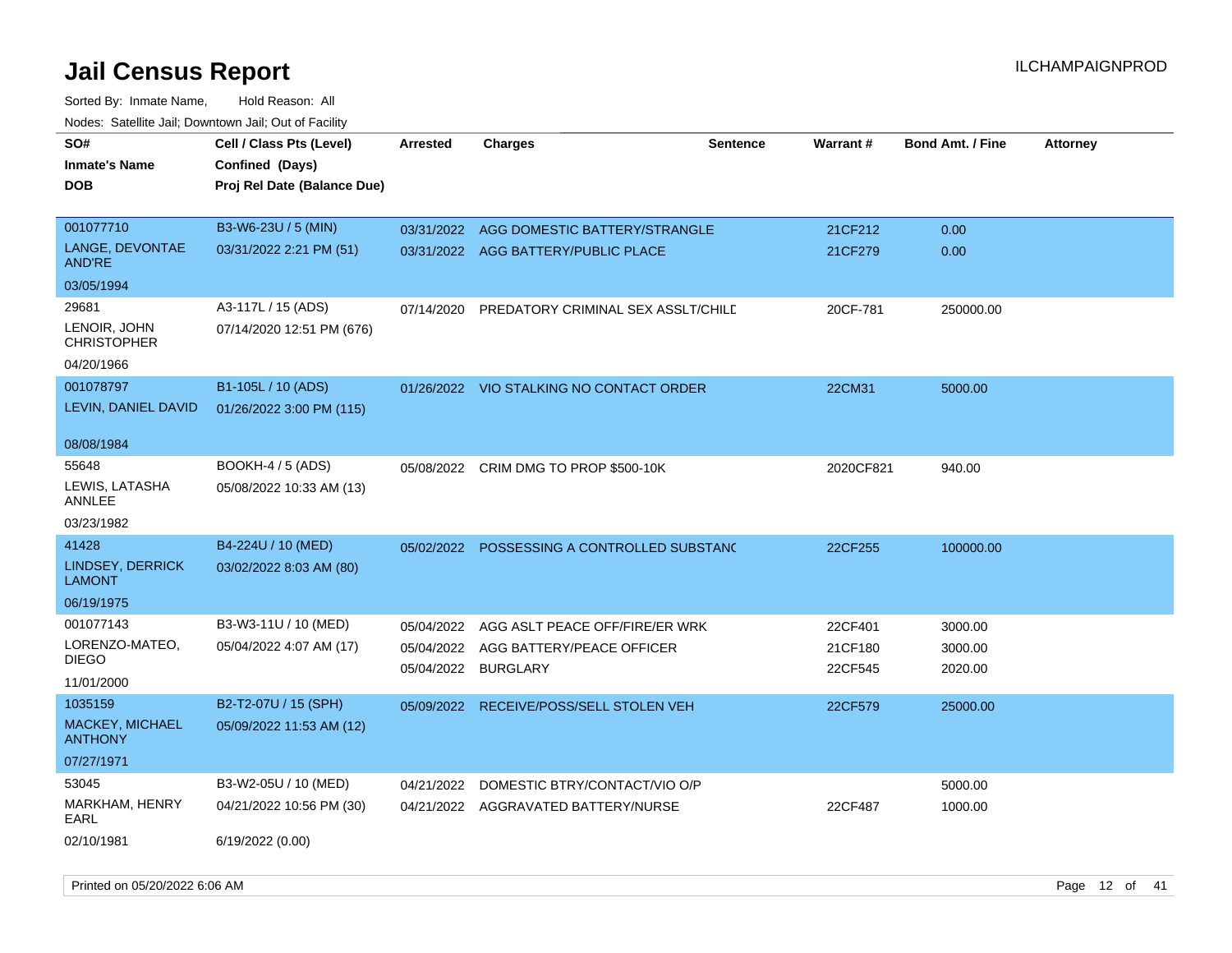| ivuutos. Saltiilit Jali, Duwilluwii Jali, Oul of Facility |                                             |                     |                                           |                 |             |                         |                 |
|-----------------------------------------------------------|---------------------------------------------|---------------------|-------------------------------------------|-----------------|-------------|-------------------------|-----------------|
| SO#                                                       | Cell / Class Pts (Level)                    | Arrested            | <b>Charges</b>                            | <b>Sentence</b> | Warrant#    | <b>Bond Amt. / Fine</b> | <b>Attorney</b> |
| <b>Inmate's Name</b>                                      | Confined (Days)                             |                     |                                           |                 |             |                         |                 |
| <b>DOB</b>                                                | Proj Rel Date (Balance Due)                 |                     |                                           |                 |             |                         |                 |
|                                                           |                                             |                     |                                           |                 |             |                         |                 |
| 001078320                                                 | A3-216U / 10 (ADS)                          | 04/30/2022 BURGLARY |                                           |                 | 22CF533     | 5000.00                 |                 |
| <b>MARSH, PAUL</b><br>OLUFUNMILAYO                        | 04/30/2022 8:44 PM (21)                     |                     |                                           |                 |             |                         |                 |
| 07/13/1994                                                |                                             |                     |                                           |                 |             |                         |                 |
| 1063030                                                   | B1-107U / 15 (ADS)                          | 12/20/2021          | <b>MURDER</b>                             |                 | 21CF1571    | 5000000.00              |                 |
|                                                           | MASON, RYAN ONEIAL 12/21/2021 9:30 AM (151) | 12/22/2021          | PAROLE REVOCATION                         |                 | CH2107979   | 0.00                    |                 |
|                                                           |                                             |                     |                                           |                 |             |                         |                 |
| 02/22/1991                                                |                                             |                     |                                           |                 |             |                         |                 |
| 1038892                                                   | B2-DR / 10 (SPH)                            |                     | 02/16/2022 PRED CRIM SEX ASLT/BODILY HARM |                 | 22CF199     | 500000.00               |                 |
| MCCAULEY, TIMOTHY<br><b>WILLIAM</b>                       | 02/16/2022 8:49 PM (94)                     |                     |                                           |                 |             |                         |                 |
| 03/05/1989                                                |                                             |                     |                                           |                 |             |                         |                 |
| 48792                                                     | B4-126L / 10 (MED)                          | 11/19/2021          | AGG BATTERY/DISCHARGE FIREARM             |                 | 21CF1425    | 500000.00               |                 |
| <b>MCCLAIN, HURCHEL</b><br>JOSEPH                         | 11/20/2021 4:11 AM (182)                    |                     |                                           |                 |             |                         |                 |
| 05/01/1979                                                |                                             |                     |                                           |                 |             |                         |                 |
| 1005514                                                   | B4-121U / 15 (MAX)                          |                     | 04/27/2022 FELON POSS/USE WEAPON/FIREARM  |                 | 22CF518     | 750000.00               |                 |
| MCDONALD,<br><b>RAYTRELL DOMINIQUE</b>                    | 04/27/2022 11:11 PM (24)                    |                     |                                           |                 |             |                         |                 |
| 03/08/1992                                                |                                             |                     |                                           |                 |             |                         |                 |
| 001077938                                                 | BOOKH-6 / 15 (ADS)                          | 05/10/2021          | AGG KIDNAPING DISCH FIR/HARM              |                 | 21CF532     | 5000000.00              |                 |
| MCGAHA,                                                   | 05/10/2021 7:02 PM (376)                    | 05/11/2021          | <b>MURDER</b>                             |                 | 2021-CF-215 | 0.00                    |                 |
| <b>CHRISTOPHER D</b>                                      |                                             | 05/27/2021          | ESCAPE FROM DEPT OF CORRECTION            |                 | 21CF600     | 2000000.00              |                 |
| 07/27/1991                                                |                                             |                     |                                           |                 |             |                         |                 |
| 66710                                                     | A4-207U / 15 (ADS)                          |                     | 01/19/2022 ARMED VIOLENCE/CATEGORY I      |                 | 22CF88      | 75000.00                |                 |
| <b>MEEKS, CASSARIOUS</b><br><b>MONTE</b>                  | 01/20/2022 11:40 AM (121)                   |                     |                                           |                 |             |                         |                 |
| 06/22/1984                                                |                                             |                     |                                           |                 |             |                         |                 |
| 1043071                                                   | A2-120L / 10 (MED)                          | 11/08/2021          | CRIM DMG/GOVT PROP/<\$500                 |                 | 21CF1378    | 0.00                    |                 |
| MERRELL-<br>SUTHERLAND, ALICIA                            | 11/08/2021 2:22 AM (194)                    |                     |                                           |                 |             |                         |                 |
| 11/26/1972                                                |                                             |                     |                                           |                 |             |                         |                 |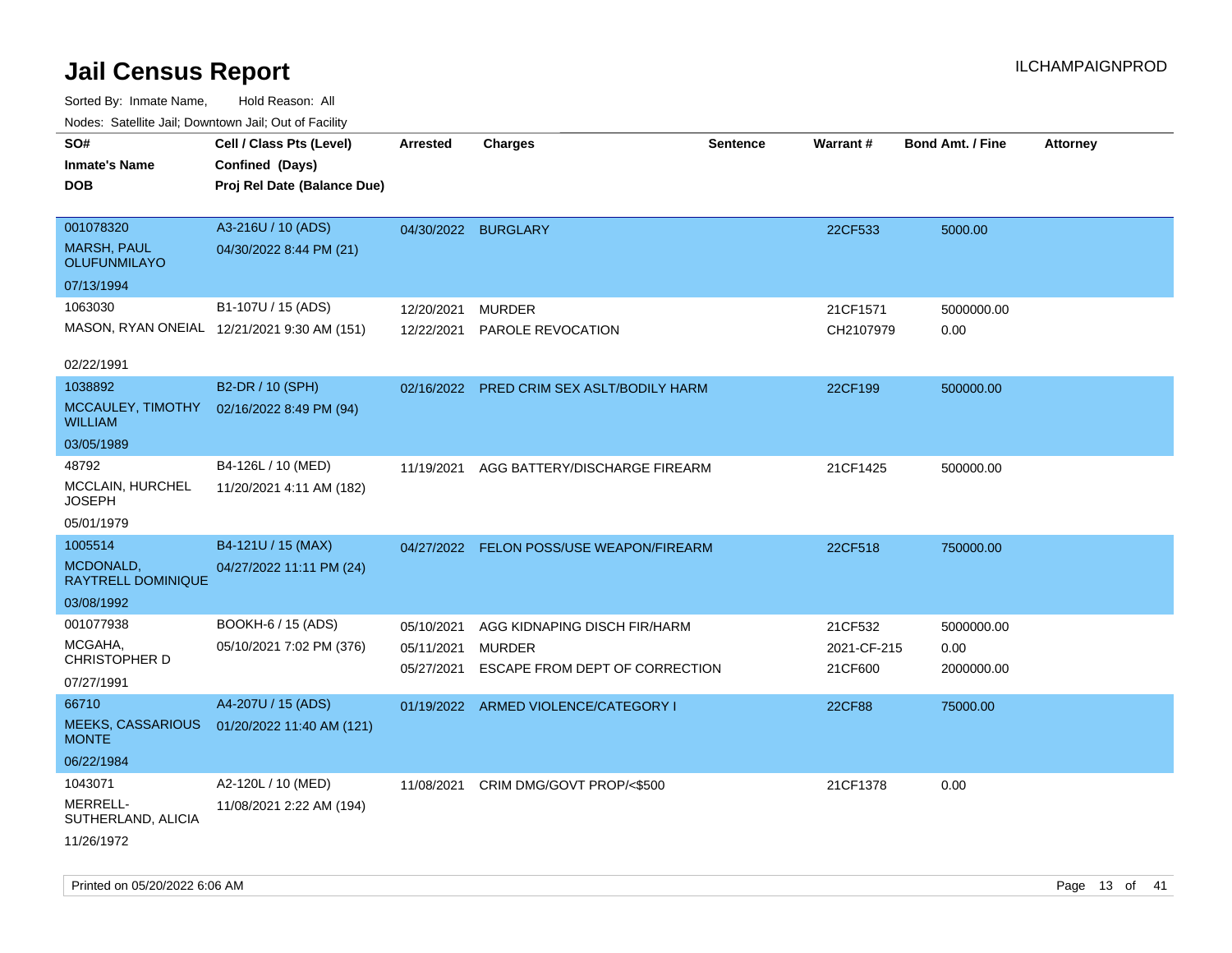| ivodes. Satellite Jali, Downtown Jali, Out of Facility |                                              |                      |                                           |                 |                 |                         |                 |
|--------------------------------------------------------|----------------------------------------------|----------------------|-------------------------------------------|-----------------|-----------------|-------------------------|-----------------|
| SO#                                                    | Cell / Class Pts (Level)                     | Arrested             | <b>Charges</b>                            | <b>Sentence</b> | <b>Warrant#</b> | <b>Bond Amt. / Fine</b> | <b>Attorney</b> |
| <b>Inmate's Name</b>                                   | Confined (Days)                              |                      |                                           |                 |                 |                         |                 |
| <b>DOB</b>                                             | Proj Rel Date (Balance Due)                  |                      |                                           |                 |                 |                         |                 |
|                                                        |                                              |                      |                                           |                 |                 |                         |                 |
| 40235                                                  | B3-W7-25U / 5 (MIN)                          | 10/04/2021 AGG DUI/4 |                                           |                 | 2021CF1145      | 35000.00                |                 |
| MERRIWEATHER,<br><b>MARCUS TODD</b>                    | 10/04/2021 4:41 PM (229)                     |                      |                                           |                 |                 |                         |                 |
| 11/28/1967                                             |                                              |                      |                                           |                 |                 |                         |                 |
| 1040273                                                | B1-102L / 15 (MAX)                           | 09/30/2021           | PRED CRIM SEX ASLT/VICTIM <13             |                 | 21CF329         | 500000.00               |                 |
| METCALFE, LANELL<br>JARON                              | 09/30/2021 11:32 PM (233)                    |                      |                                           |                 |                 |                         |                 |
| 09/22/1988                                             |                                              |                      |                                           |                 |                 |                         |                 |
| 968679                                                 | A4-205L / 15 (MAX)                           |                      | 04/10/2022 ARMED VIOLENCE/CATEGORY I      |                 | 21CF911         | 750000.00               |                 |
| <b>MILES, ANTHONY</b><br><b>MARCUS JERALE</b>          | 04/10/2022 9:29 PM (41)                      |                      |                                           |                 |                 |                         |                 |
| 10/21/1985                                             |                                              |                      |                                           |                 |                 |                         |                 |
| 41584                                                  | B4-227L / 15 (MAX)                           | 12/01/2021           | ARMED HABITUAL CRIMINAL                   |                 | 21CF1467        | 500000.00               |                 |
|                                                        | MILLER, JOSE LOVELL 12/02/2021 1:04 AM (170) |                      |                                           |                 |                 |                         |                 |
|                                                        |                                              |                      |                                           |                 |                 |                         |                 |
| 10/07/1975                                             |                                              |                      |                                           |                 |                 |                         |                 |
| 1007540                                                | <b>BOOKH-8 / 10 (MED)</b>                    | 05/16/2022           | <b>BURGLARY</b>                           |                 | 22CF437         | 100000.00               |                 |
| <b>MOLINA, PABLO</b>                                   | 05/16/2022 9:04 AM (5)                       | 05/16/2022           | <b>BURGLARY</b>                           |                 | 22CF610         | 4880.00                 |                 |
| <b>DAMIEN</b>                                          |                                              |                      | 05/17/2022 AGG ROBBERY/INDICATE ARM W/FIR |                 | 21CF1391        | 15000.00                |                 |
| 07/21/1978                                             |                                              |                      |                                           |                 |                 |                         |                 |
| 1042168                                                | B3-W5-18L / 5 (MIN)                          | 02/26/2022 AGG DUI/4 |                                           |                 | 22CF238         | 15000.00                |                 |
| MONTALVO, ANTONIO                                      | 02/26/2022 6:14 AM (84)                      |                      |                                           |                 |                 |                         |                 |
| 05/03/1976                                             |                                              |                      |                                           |                 |                 |                         |                 |
| 1052889                                                | B3-W6-24L / 10 (MED)                         |                      | 03/31/2022 AGGRAVATED DOMESTIC BATTERY    |                 | 22CF375         | 500000.00               |                 |
| MOORE, JEREMIAH<br><b>THOMAS</b>                       | 03/31/2022 2:39 AM (51)                      |                      |                                           |                 |                 |                         |                 |
| 07/21/1996                                             |                                              |                      |                                           |                 |                 |                         |                 |
| 539294                                                 | B3-W3-12L / 10 (MED)                         | 01/11/2022           | AGG DUI/NO VALID DL                       |                 | 22CF49          | 5000.00                 |                 |
| MOSLEY, JAMES<br><b>CALVIN</b>                         | 01/11/2022 9:43 PM (130)                     |                      | 01/11/2022 PAROLE REVOCATION              |                 | CH2200227       | 0.00                    |                 |
| 12/11/1985                                             |                                              |                      |                                           |                 |                 |                         |                 |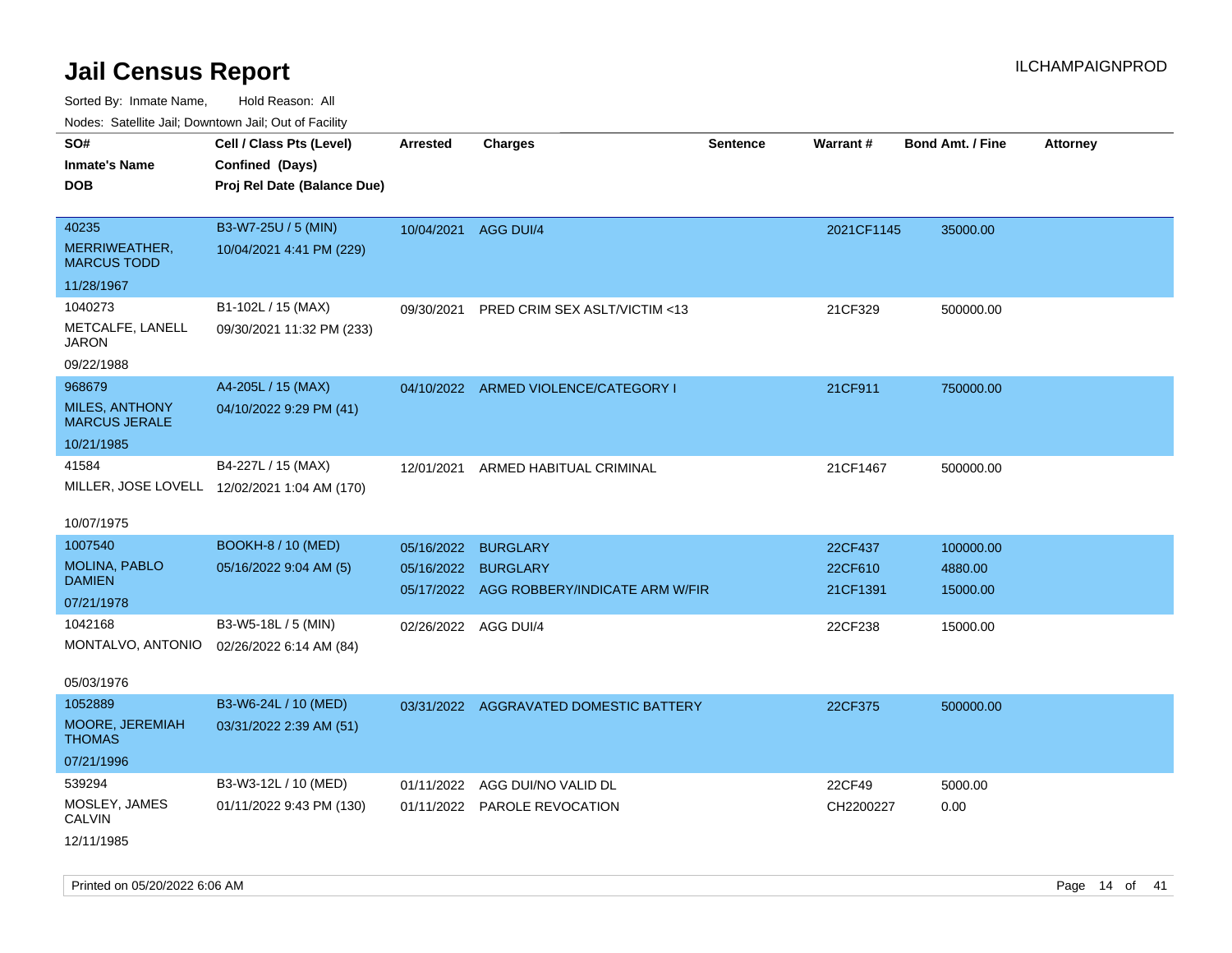Sorted By: Inmate Name, Hold Reason: All

|  |  | Nodes: Satellite Jail; Downtown Jail; Out of Facility |  |
|--|--|-------------------------------------------------------|--|
|--|--|-------------------------------------------------------|--|

| SO#<br><b>Inmate's Name</b><br><b>DOB</b>                               | Cell / Class Pts (Level)<br>Confined (Days)<br>Proj Rel Date (Balance Due) | <b>Arrested</b>                                      | <b>Charges</b>                                                                                                                   | <b>Sentence</b> | Warrant#                                    | <b>Bond Amt. / Fine</b>                            | <b>Attorney</b> |
|-------------------------------------------------------------------------|----------------------------------------------------------------------------|------------------------------------------------------|----------------------------------------------------------------------------------------------------------------------------------|-----------------|---------------------------------------------|----------------------------------------------------|-----------------|
| 001078993<br>MURPHY, JUSTIN RAY<br>03/12/1997                           | A3-212L / 10 (ADS)<br>03/29/2022 6:40 PM (53)                              |                                                      | 03/29/2022 AGG ASLT PEACE OFF/FIRE/ER WRK                                                                                        |                 | <b>22CM87</b>                               | 5000.00                                            |                 |
| 001078814<br>MYLES, JENTAVIOUS<br><b>KENTRAIL</b><br>10/12/2001         | B3-W5-19U / 5 (MIN)<br>05/05/2022 4:19 AM (16)                             |                                                      | 05/05/2022 VIO BAIL BOND/CLASS 2 OFFENSE                                                                                         |                 | 22CM150                                     | 14550.00                                           |                 |
| 53999<br><b>NELSON, THERESA</b><br><b>SUE</b><br>02/25/1968             | BOOKF-2<br>05/19/2022 4:28 PM (2)                                          |                                                      | 05/19/2022 DOMESTIC BATTERY                                                                                                      |                 | 2022CMAWOW                                  | 0.00                                               |                 |
| 544881<br><b>JUAN</b><br>04/20/1983                                     | B3-W6-21U / 5 (MIN)<br>PASCUAL, FRANCISCO 05/02/2022 11:40 PM (19)         | 05/02/2022<br>05/02/2022<br>05/02/2022               | <b>RESIST/OBSTRUCT WITH INJURY</b><br>BATTERY/CAUSE BODILY HARM<br>DOMESTIC BTRY/PHYSICAL CONTACT                                |                 | 22CF543<br>20CM592<br>20CM802               | 6960.00<br>7500.00<br>5000.00                      |                 |
| 001078854<br>PATNAUDE, MARTY<br><b>WW</b><br>08/26/2003                 | B2-DR / 15 (SPH)<br>02/15/2022 5:12 PM (95)                                | 02/15/2022                                           | AGG BATTERY/DISCHARGE FIREARM<br>02/15/2022 ARMED VIOLENCE/CATEGORY I                                                            |                 | 2019JD22<br>22CF190                         | 0.00<br>100000.00                                  |                 |
| 61251<br>PETMECKY, JOHN<br><b>ROBERT</b><br>03/09/1983                  | A3-114L / 15 (ADS)<br>12/27/2021 1:52 PM (145)                             | 12/27/2021                                           | PRED CRIM SEX ASLT/VICTIM <13                                                                                                    |                 | 21CF651                                     | 500000.00                                          |                 |
| 001078357<br>PETTIGREW, CAREY<br><b>CORNITRIAS DEOBLO</b><br>08/31/1986 | A4-105L<br>09/17/2021 9:56 AM (246)                                        | 09/17/2021<br>09/17/2021<br>09/17/2021<br>09/17/2021 | ARMED ROBBERY/ARMED W/FIREARM<br>ARMED ROBBERY/ARMED W/FIREARM<br>ARMED ROBBERY/ARMED W/FIREARM<br>ARMED ROBBERY/ARMED W/FIREARM |                 | 21CF1230<br>22-CF-7<br>21CF1128<br>21CF1129 | 500000.00<br>500000.00<br>1000000.00<br>1000000.00 |                 |
| 1030954<br>PETTIGREW,<br><b>MALCOME JAMIESON</b><br>02/20/1995          | B3-W4-16L / 10 (MED)<br>01/15/2022 4:35 AM (126)                           | 01/14/2022<br>01/14/2022                             | ARMED VIOLENCE/CATEGORY I<br>MFG/DEL CANNABIS/10-30 GRAMS                                                                        |                 | 22CF76<br>2020CF9                           | 150000.00<br>15000.00                              |                 |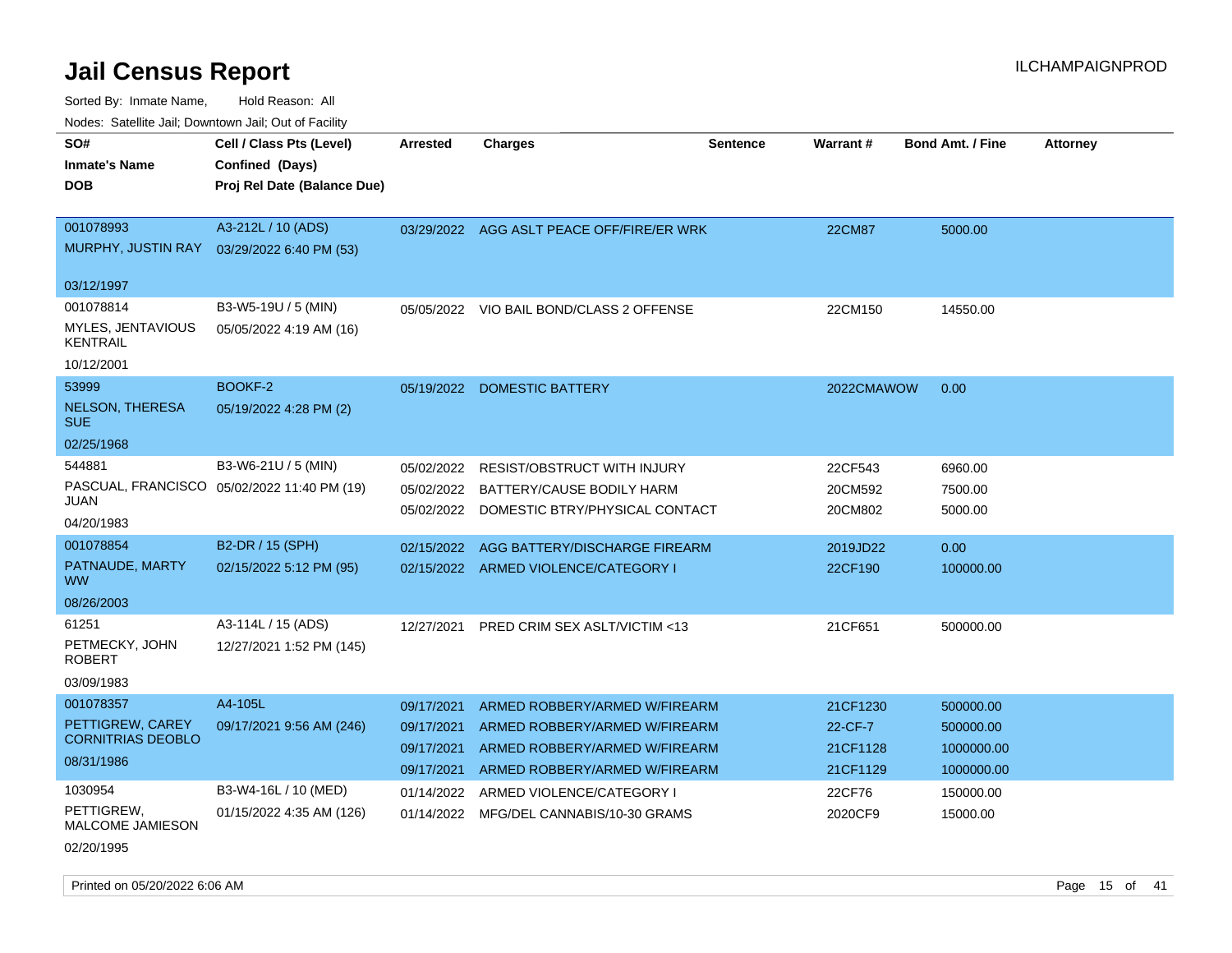| SO#                                 | Cell / Class Pts (Level)                    | <b>Arrested</b>  | <b>Charges</b>                            | <b>Sentence</b> | <b>Warrant#</b> | <b>Bond Amt. / Fine</b> | <b>Attorney</b> |
|-------------------------------------|---------------------------------------------|------------------|-------------------------------------------|-----------------|-----------------|-------------------------|-----------------|
| <b>Inmate's Name</b>                | Confined (Days)                             |                  |                                           |                 |                 |                         |                 |
| <b>DOB</b>                          | Proj Rel Date (Balance Due)                 |                  |                                           |                 |                 |                         |                 |
|                                     |                                             |                  |                                           |                 |                 |                         |                 |
| 001078005                           | B1-204L / 10 (MED)                          | 03/08/2022       | <b>HOME INVASION/CAUSE INJURY</b>         |                 | 22CF280         | 1000000.00              |                 |
|                                     | PINEX, MARCHELLO D  03/08/2022 2:54 AM (74) |                  | 03/08/2022 AGGRAVATED BATTERY/STRANGLE    |                 | 19CR605101      | 0.00                    |                 |
|                                     |                                             |                  |                                           |                 |                 |                         |                 |
| 12/25/1991                          |                                             |                  |                                           |                 |                 |                         |                 |
| 1040515                             | BOOKF-2                                     | 05/18/2022       | USE FORGED CR/DEBIT CARD/<\$300           |                 | 22CF72          | 10000.00                |                 |
| PRINGLE, NEDTRIA<br>MARIE           | 05/18/2022 7:41 AM (3)                      |                  | 05/19/2022 UNLAWFUL POSS CR/DEBIT CARD    |                 | 2022CFAWOW      | 0.00                    |                 |
| 05/27/1992                          |                                             |                  |                                           |                 |                 |                         |                 |
| 54916                               | B4-222U / 10 (MED)                          |                  | 04/29/2022 ATTEMPT DISARM PC OFF/CORR EMP |                 | 22CF535         | 100000.00               |                 |
| RAYBURN, JOSHUA<br><b>STEVEN</b>    | 04/29/2022 1:56 PM (22)                     |                  |                                           |                 |                 |                         |                 |
| 03/09/1982                          |                                             |                  |                                           |                 |                 |                         |                 |
| 1008646                             | A2-222L / 10 (MED)                          | 05/12/2022 THEFT |                                           |                 | 22CF20          | 10000.00                |                 |
| RIVERA, ANDRIANNA<br>LEANN          | 05/12/2022 1:14 PM (9)                      |                  | 05/12/2022 AGG ASLT/USE DDLY WEAPON       |                 | 21CM490         | 1000.00                 |                 |
| 06/25/1991                          |                                             |                  |                                           |                 |                 |                         |                 |
| 001077783                           | A3-213L / 10 (ADS)                          | 01/05/2022       | <b>AGGRAVATED BATTERY</b>                 |                 | 21CF325         | 500000.00               |                 |
| RIVERA, DARYL<br><b>ANTONIO</b>     | 01/05/2022 4:20 PM (136)                    |                  |                                           |                 |                 |                         |                 |
| 11/14/1981                          |                                             |                  |                                           |                 |                 |                         |                 |
| 001079185                           | BOOKH-3                                     | 05/19/2022       | DOMESTIC BATTERY                          |                 | 22CMAWOW        | 0.00                    |                 |
| RIVERS, TONY<br><b>ANTHONY</b>      | 05/19/2022 7:54 PM (2)                      |                  | 05/19/2022 INTERF REPT DOMESTIC VIOLENCE  |                 | 22CMAWOW        | 0.00                    |                 |
| 12/24/1991                          |                                             |                  |                                           |                 |                 |                         |                 |
| 001079048                           | A1-227L / 15 (MAX)                          | 04/10/2022       | <b>MURDER</b>                             |                 | 21CF649         | 1000000.00              |                 |
| ROBINSON, AMARI                     | 04/10/2022 9:44 AM (41)                     | 04/10/2022       | <b>AGGRAVATED BATTERY</b>                 |                 | 2022-JD-014     | 0.00                    |                 |
| <b>MICHELLE TAMIRA</b>              |                                             | 04/10/2022       | <b>CRIMINAL DAMAGE</b>                    |                 | 2022-JD-014     | 0.00                    |                 |
| 04/10/2004                          |                                             |                  | 04/10/2022 AGG UNLAWFUL USE WEAPON/PERSON |                 | 21-JD-079       | 0.00                    |                 |
| 979485                              | B2-T4-16L / 15 (SPH)                        | 03/12/2021       | PRED CRIM SEX ASLT/VICTIM <13             |                 | 21CF282         | 1000000.00              |                 |
| RODRIGUEZ, JOSHUA<br><b>ANTHONY</b> | 03/12/2021 1:57 PM (435)                    |                  |                                           |                 |                 |                         |                 |
| 04/06/1990                          |                                             |                  |                                           |                 |                 |                         |                 |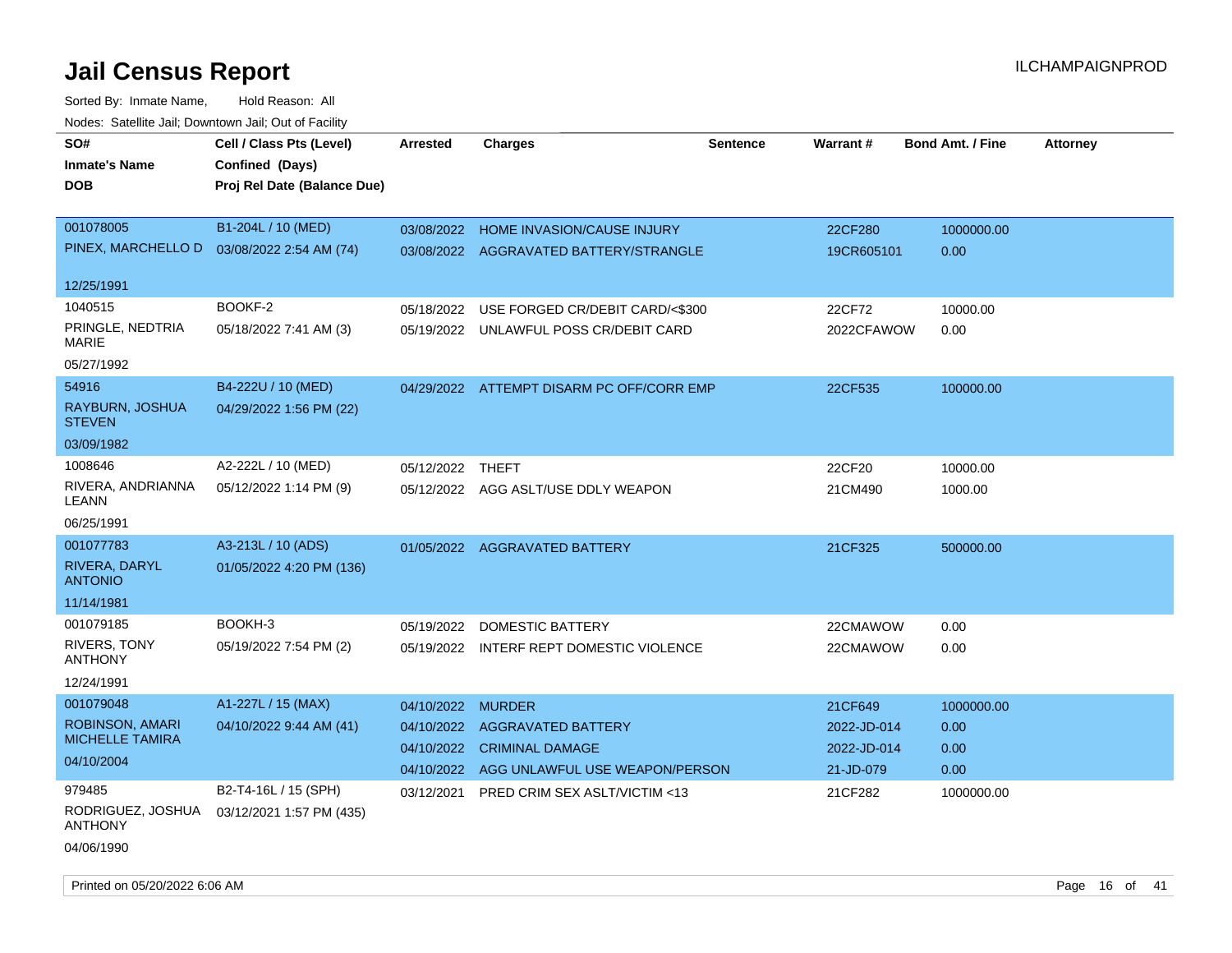Sorted By: Inmate Name, Hold Reason: All Nodes: Satellite Jail; Downtown Jail; Out of Facility

| SO#                                 | Cell / Class Pts (Level)    | Arrested   | <b>Charges</b>                           | Sentence | <b>Warrant#</b> | <b>Bond Amt. / Fine</b> | <b>Attorney</b> |
|-------------------------------------|-----------------------------|------------|------------------------------------------|----------|-----------------|-------------------------|-----------------|
| <b>Inmate's Name</b>                | Confined (Days)             |            |                                          |          |                 |                         |                 |
| <b>DOB</b>                          | Proj Rel Date (Balance Due) |            |                                          |          |                 |                         |                 |
|                                     |                             |            |                                          |          |                 |                         |                 |
| 1010987                             | BOOKF-2                     |            | 05/19/2022 POSSESSION OF METH< 5 GRAMS   |          | 2022CFAWOW      | 0.00                    |                 |
| RODRIGUEZ, MONICA<br><b>NICOLE</b>  | 05/19/2022 10:01 AM (2)     |            | 05/19/2022 POSSESSION OF METH< 5 GRAMS   |          | 20CF495         | 50000.00                |                 |
| 08/07/1988                          |                             |            |                                          |          |                 |                         |                 |
| 001079177                           | B3-W4-13U / 10 (MED)        |            | 05/17/2022 AGG BATTERY/PUBLIC PLACE      |          | 2021CF230       | 0.00                    |                 |
| ROGERS, LUKE OLEN                   | 05/17/2022 12:04 PM (4)     |            |                                          |          |                 |                         |                 |
|                                     |                             |            |                                          |          |                 |                         |                 |
| 09/20/1990                          |                             |            |                                          |          |                 |                         |                 |
| 61415                               | BOOKH-3                     |            | 05/19/2022 DOMESTIC BATTERY              |          | 2022CMAWOW      | 0.00                    |                 |
| ROSS, SCOTT ALLAN                   | 05/19/2022 5:34 PM (2)      |            |                                          |          |                 |                         |                 |
| 07/19/1958                          |                             |            |                                          |          |                 |                         |                 |
| 61330                               | B4-224L / 15 (MAX)          | 12/01/2021 | ARMED HABITUAL CRIMINAL                  |          | 21CF1473        | 500000.00               |                 |
| RUFFIN, JONATHON<br>CECIL           | 12/01/2021 5:34 AM (171)    |            | 12/01/2021 PAROLE REVOCATION             |          | CH2107545       | 0.00                    |                 |
| 05/10/1984                          |                             |            |                                          |          |                 |                         |                 |
| 001077681                           | B3-W7-26L / 10 (MED)        | 04/08/2022 | CRIM DMG/GOVT PROP/<\$500                |          | 22CM101         | 18740.00                |                 |
| <b>SALES, ANDREW</b>                | 04/08/2022 6:03 PM (43)     | 04/11/2022 | ELEC HRSMT/OBSCENE/FORC FEL              |          | 21CF406         | 25000.00                |                 |
| <b>KEVIN</b>                        |                             |            | 04/11/2022 AGGRAVATED DOMESTIC BATTERY   |          | 21CF247         | 1000.00                 |                 |
| 02/25/1979                          |                             |            |                                          |          |                 |                         |                 |
| 1071161                             | B4-124L / 15 (MAX)          | 08/18/2021 | DELIVERY OF OR POSSESSION OF W/ INT      |          | 21CF1008        | 500000.00               |                 |
| SANDERS, MARKELL<br>LAMAR           | 08/18/2021 6:18 PM (276)    |            |                                          |          |                 |                         |                 |
| 02/02/2000                          |                             |            |                                          |          |                 |                         |                 |
| 1062194                             | <b>BOOKH-7 / 15 (MAX)</b>   | 02/27/2020 | MURDER/OTHER FORCIBLE FELONY             |          | 20CF-247        | 1000000.00              |                 |
| SIMMONS, MICHAEL<br><b>JAMAL</b>    | 02/27/2020 1:11 PM (814)    |            | 09/23/2020 AGG BATTERY/DISCHARGE FIREARM |          | 20CF1061        | 500000.00               |                 |
| 11/03/1997                          |                             |            |                                          |          |                 |                         |                 |
| 001078441                           | BOOKF-3 / 15 (ADS)          | 10/01/2021 | ARMED HABITUAL CRIMINAL                  |          | 21CF1182        | 1000000.00              |                 |
| SINGLETON, CORRIE<br><b>DERRELL</b> | 10/01/2021 12:36 PM (232)   | 12/20/2021 | SPEEDING 26-34 MPH OVER LIMIT            |          | 2021TR2701      | 1000.00                 |                 |
|                                     |                             |            |                                          |          |                 |                         |                 |

05/07/1983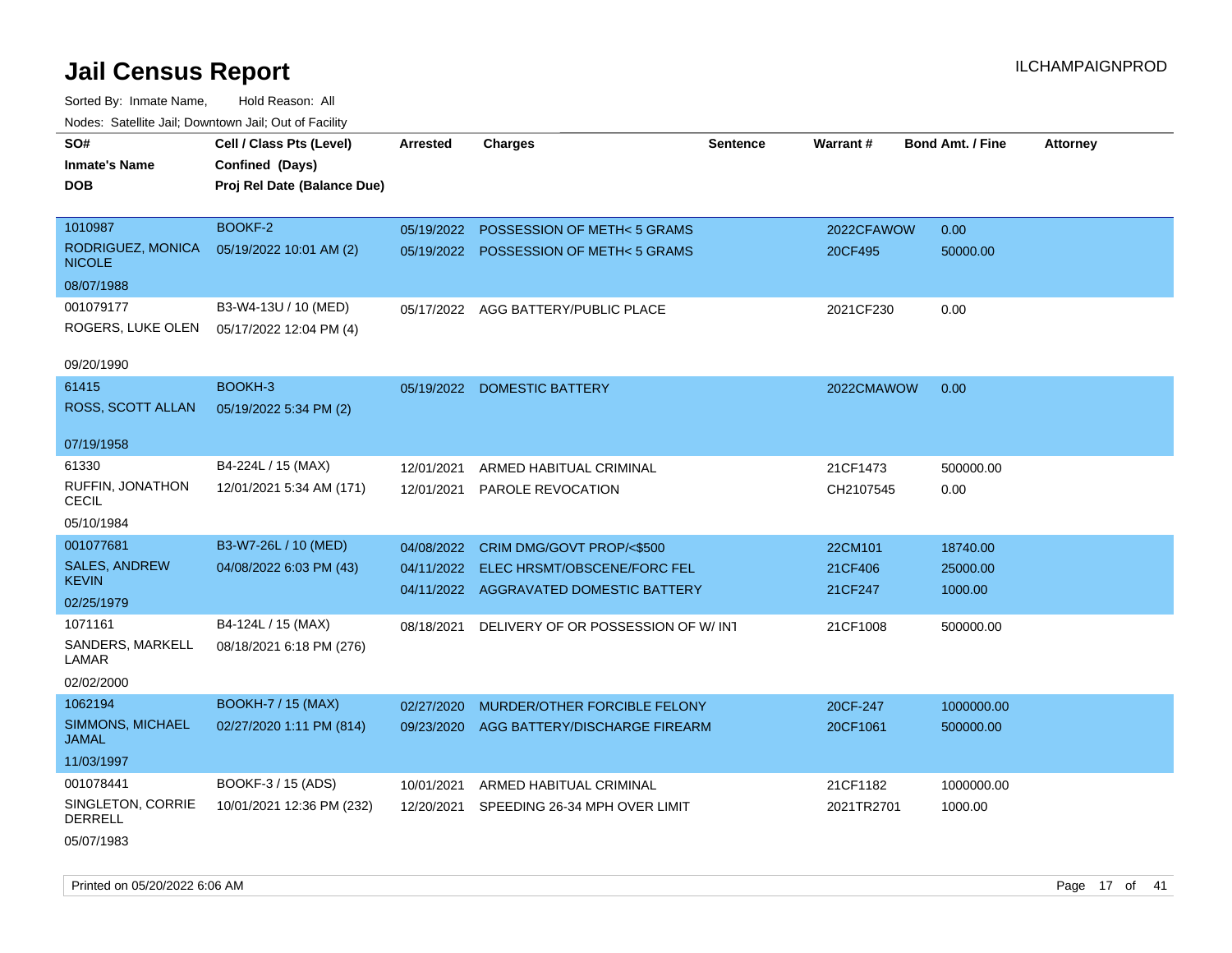| rouco. Calcinic Jan, Downtown Jan, Out of Facility |                                             |            |                                          |                 |            |                         |                 |
|----------------------------------------------------|---------------------------------------------|------------|------------------------------------------|-----------------|------------|-------------------------|-----------------|
| SO#                                                | Cell / Class Pts (Level)                    | Arrested   | <b>Charges</b>                           | <b>Sentence</b> | Warrant#   | <b>Bond Amt. / Fine</b> | <b>Attorney</b> |
| <b>Inmate's Name</b>                               | Confined (Days)                             |            |                                          |                 |            |                         |                 |
| DOB                                                | Proj Rel Date (Balance Due)                 |            |                                          |                 |            |                         |                 |
|                                                    |                                             |            |                                          |                 |            |                         |                 |
| 001078608                                          | A3-112U / 5 (ADS)                           |            | 04/28/2022 MFG/DEL CANNABIS/30-500 GRAMS |                 | 22CF520    | 4340.00                 |                 |
| SOMERS, DYLAN<br>THOMAS                            | 04/28/2022 4:49 AM (23)                     |            |                                          |                 |            |                         |                 |
| 05/18/2000                                         |                                             |            |                                          |                 |            |                         |                 |
| 975068                                             | A4-203U / 15 (MAX)                          | 04/26/2022 | DRVG ON SUSP LICENSE/FTA                 |                 | 19TR17004  | 690.00                  |                 |
| SPEARMAN, JOE<br><b>DEMARKUS TERREL</b>            | 04/26/2022 3:34 PM (25)                     |            | 04/26/2022 ARMED VIOLENCE/CATEGORY I     |                 | 22CF515    | 300000.00               |                 |
| 12/15/1989                                         |                                             |            |                                          |                 |            |                         |                 |
| 001078707                                          | BOOKH-3                                     |            | 05/20/2022 UNLAWFUL USE OF A WEAPON      |                 | 2022CFAWOW | 0.00                    |                 |
| STATON, TYLER CADE 05/20/2022 3:47 AM (1)          |                                             |            |                                          |                 |            |                         |                 |
| 04/09/2002                                         |                                             |            |                                          |                 |            |                         |                 |
| 1064798                                            | A3-112L / 15 (ADS)                          | 01/17/2022 | <b>MURDER</b>                            |                 | 2021CF695  | 1500000.00              |                 |
| STENNIS, BRUCE<br><b>DEONTAY</b>                   | 01/17/2022 1:29 PM (124)                    |            | 01/17/2022 MFG/DEL 1<15 GR COCAINE/ANLG  |                 | 21CF520    | 50000.00                |                 |
| 08/12/1998                                         |                                             |            |                                          |                 |            |                         |                 |
| 38305                                              | B2-T2-06L / 10 (SPH)                        | 03/18/2020 | CRIMINAL SEXUAL ABUSE                    |                 | 20CF-343   | 500000.00               |                 |
| STOVER, JOSH<br>ANDREW                             | 03/18/2020 10:24 AM (794)                   |            |                                          |                 |            |                         |                 |
| 08/18/1973                                         |                                             |            |                                          |                 |            |                         |                 |
| 1015411                                            | BOOKH-3                                     | 05/19/2022 | AGGRAVATED ASSAULT/PUBLIC PROP           |                 | 2022CMAWOW | 0.00                    |                 |
| <b>SWOPES, TAVIER</b>                              | 05/19/2022 3:16 PM (2)                      | 05/19/2022 | UNLAWFUL USE OF A WEAPON                 |                 | 2022CFAWOW | 0.00                    |                 |
| RASHAWN                                            |                                             | 05/19/2022 | DISORDERLY CONDUCT                       |                 | 2022CMAWOW | 0.00                    |                 |
| 11/29/1993                                         |                                             |            |                                          |                 |            |                         |                 |
| 001078742                                          | A2-220L / 5 (MIN)                           |            | 04/01/2022 BURGLARY                      |                 | 22CF33     | 10000.00                |                 |
|                                                    | TAYLOR, ERIKA LYNN 04/01/2022 10:15 AM (50) |            |                                          |                 |            |                         |                 |
| 04/09/1996                                         |                                             |            |                                          |                 |            |                         |                 |
| 1066794                                            | B3-W7-28L / 5 (MIN)                         |            | 04/15/2022 VIO ORDER/PRIOR VIO OF ORDER  |                 | 2021CF1061 | 50000.00                |                 |
| TAYLOR, STANLEY<br>JAMES                           | 04/15/2022 9:27 AM (36)                     |            |                                          |                 |            |                         |                 |
| 01/05/1994                                         |                                             |            |                                          |                 |            |                         |                 |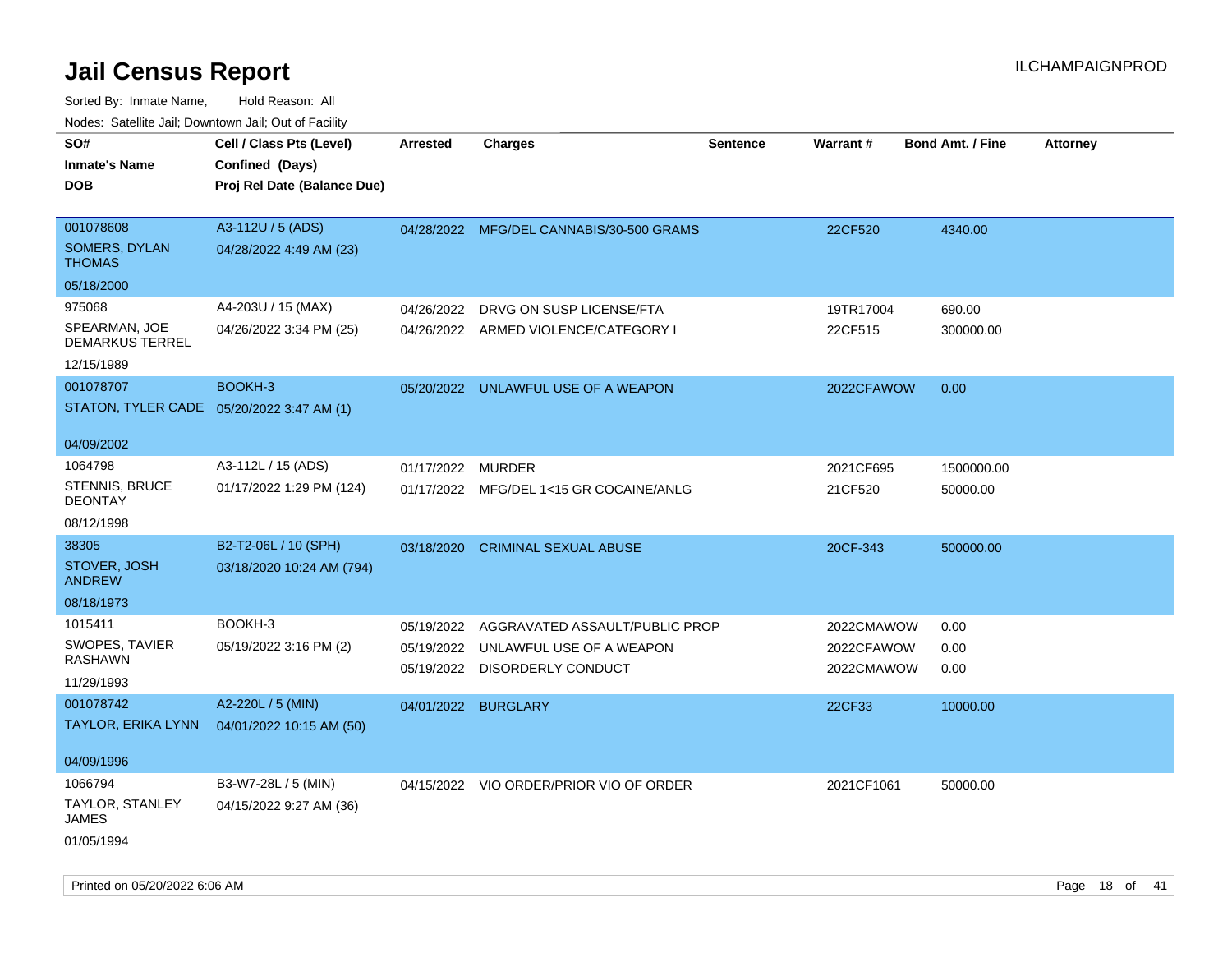Sorted By: Inmate Name, Hold Reason: All

| Nodes: Satellite Jail; Downtown Jail; Out of Facility |                             |                 |                                      |                 |                 |                         |                 |
|-------------------------------------------------------|-----------------------------|-----------------|--------------------------------------|-----------------|-----------------|-------------------------|-----------------|
| SO#                                                   | Cell / Class Pts (Level)    | <b>Arrested</b> | <b>Charges</b>                       | <b>Sentence</b> | <b>Warrant#</b> | <b>Bond Amt. / Fine</b> | <b>Attorney</b> |
| <b>Inmate's Name</b>                                  | Confined (Days)             |                 |                                      |                 |                 |                         |                 |
| <b>DOB</b>                                            | Proj Rel Date (Balance Due) |                 |                                      |                 |                 |                         |                 |
|                                                       |                             |                 |                                      |                 |                 |                         |                 |
| 32058                                                 | B4-123U / 15 (MAX)          | 06/14/2021      | <b>AGG DISCH FIREARM</b>             |                 | 21CF690         | 750000.00               |                 |
| THOMPSON, STEVEN<br><b>ONEAL</b>                      | 06/14/2021 6:44 AM (341)    |                 |                                      |                 |                 |                         |                 |
| 03/14/1969                                            |                             |                 |                                      |                 |                 |                         |                 |
| 993660                                                | B3-W2-07U / 10 (MED)        | 05/04/2022      | <b>BURGLARY</b>                      |                 | 22CF544         | 2020.00                 |                 |
| TORRES-NEGRON,<br><b>JUAN CARLOS</b>                  | 05/04/2022 4:34 AM (17)     |                 | 05/11/2022 PROBATION VIOLATION       |                 | 22CF11          | 5000.00                 |                 |
| 11/18/1983                                            |                             |                 |                                      |                 |                 |                         |                 |
| 001078792                                             | B4-122U / 15 (MAX)          |                 | 01/24/2022 FUGITIVE FROM JUSTICE     |                 | 22CF99          | 30000.00                |                 |
| <b>TRAMBLE, TOM</b><br><b>MARCUS</b>                  | 01/24/2022 10:24 AM (117)   |                 | 01/24/2022 ARMED VIOLENCE/CATEGORY I |                 | 22CF101         | 750000.00               |                 |
| 02/28/1985                                            |                             |                 |                                      |                 |                 |                         |                 |
| 1056971                                               | A4-106L                     | 08/07/2021      | FELON POSS/USE WEAPON/FIREARM        |                 | 21CF948         | 500000.00               |                 |
| TRAVIS, DENZEL<br><b>DANTRELL</b>                     | 08/07/2021 7:36 AM (287)    | 08/08/2021      | AGG BATTERY/PUBLIC PLACE             |                 | 2020CF647       | 25000.00                |                 |
| 03/21/1993                                            |                             |                 |                                      |                 |                 |                         |                 |
| 1071272                                               | A2-121L / 10 (ADS)          |                 | 05/04/2022 AGGRAVATED BATTERY        |                 | 22CF549         | 1000.00                 |                 |
| <b>TSHINGUTA,</b><br><b>GERTRUDE KABONGO</b>          | 05/04/2022 10:38 AM (17)    |                 |                                      |                 |                 |                         |                 |
| 06/04/1976                                            |                             |                 |                                      |                 |                 |                         |                 |
| 1076325                                               | A4-201L / 15 (MAX)          | 03/25/2022      | AGG UUW/LOADED/NO FCCA/FOID          |                 | 2020CF742       | 25000.00                |                 |
| <b>TURNER, PRINTISS</b>                               | 03/25/2022 3:15 PM (57)     | 03/25/2022      | <b>MURDER</b>                        |                 | 2021CF1071      | 1500000.00              |                 |
| VASHAWN-DEMAN,                                        |                             | 03/25/2022      | <b>DOMESTIC BATTERY</b>              |                 | 20CM468         | 1000.00                 |                 |
| 11/10/2001                                            |                             | 03/25/2022      | AGG UUW/LOADED/NO FCCA/FOID          |                 | 21CF1520        | 50000.00                |                 |
|                                                       |                             | 03/28/2022      | <b>FUGITIVE FROM JUSTICE</b>         |                 | 22CF360         | 50000.00                |                 |
| 39204                                                 | <b>BOOKF-1 / 5 (ADS)</b>    |                 | 05/08/2022 POSS DRUG PARAPHERNALIA   |                 | 22CM152         | 1140.00                 |                 |
| <b>VOGEL, ALLEN RENO</b>                              | 05/08/2022 4:50 PM (13)     |                 |                                      |                 |                 |                         |                 |
| 07/18/1974                                            |                             |                 |                                      |                 |                 |                         |                 |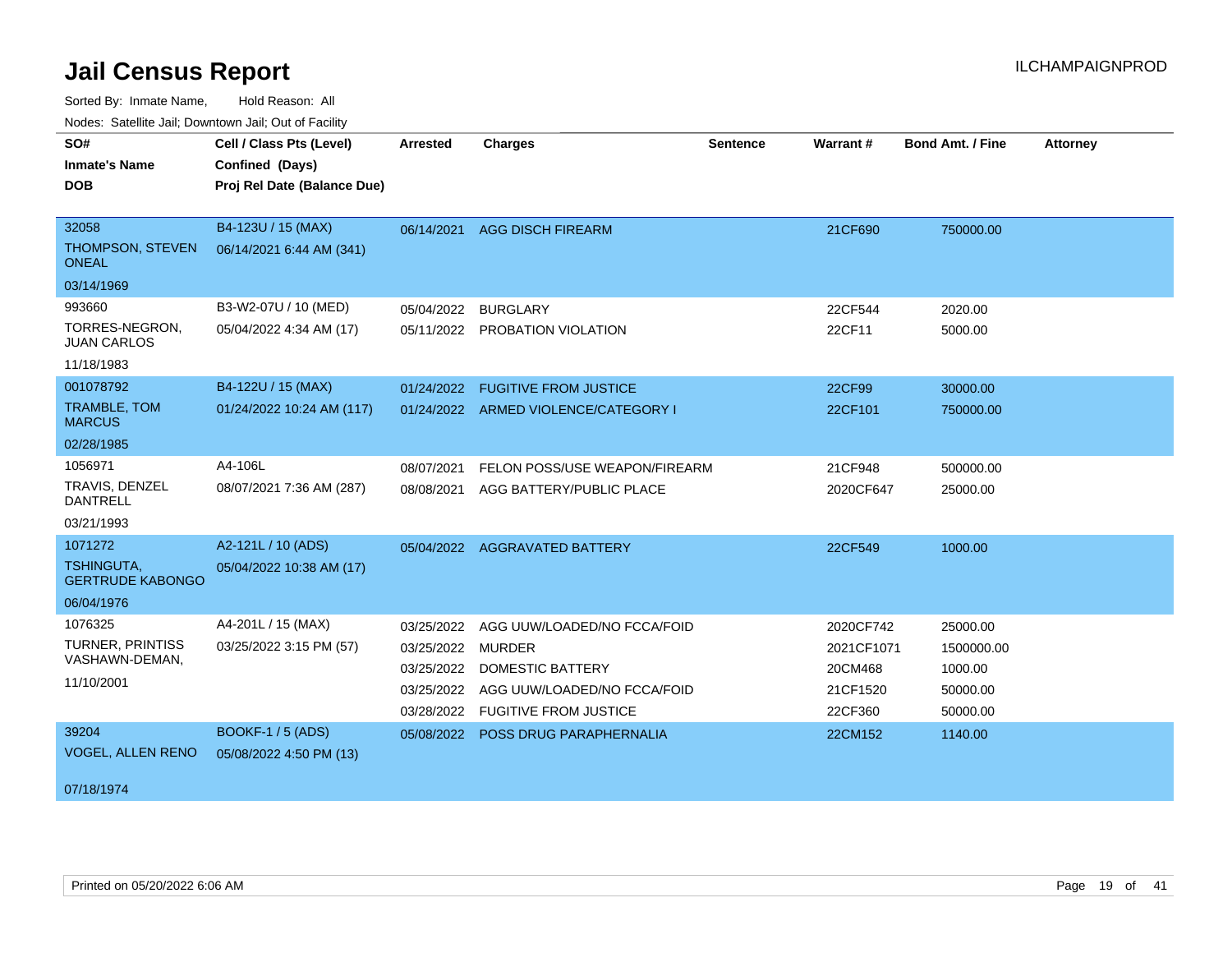| rouce. Calcillic Jali, Downtown Jali, Out of Facility |                             |            |                                           |          |           |                         |                 |
|-------------------------------------------------------|-----------------------------|------------|-------------------------------------------|----------|-----------|-------------------------|-----------------|
| SO#                                                   | Cell / Class Pts (Level)    | Arrested   | <b>Charges</b>                            | Sentence | Warrant#  | <b>Bond Amt. / Fine</b> | <b>Attorney</b> |
| <b>Inmate's Name</b>                                  | Confined (Days)             |            |                                           |          |           |                         |                 |
| <b>DOB</b>                                            | Proj Rel Date (Balance Due) |            |                                           |          |           |                         |                 |
|                                                       |                             |            |                                           |          |           |                         |                 |
| 968681                                                | B1-103L / 15 (ADS)          | 08/27/2021 | AGG CRIM SX AB/VIC 13<18/TRUST            |          | 2020CF499 | 250000.00               |                 |
| <b>WADE, DEMETRIUS</b><br><b>DARYL</b>                | 08/27/2021 2:25 AM (267)    | 08/27/2021 | INDIRECT CRIMINAL CONTEMPT                | 3y (DOC) | 2021CC16  | 0.00                    |                 |
| 01/07/1987                                            |                             |            |                                           |          |           |                         |                 |
| 1076520                                               | B4-222L / 15 (MAX)          |            | 04/20/2022 ARMED VIOLENCE/CATEGORY I      |          | 22CF485   | 200000.00               |                 |
| WARNER-UDUEBOR,<br><b>JAESEN CHI</b>                  | 04/20/2022 2:56 PM (31)     |            |                                           |          |           |                         |                 |
| 04/11/2001                                            |                             |            |                                           |          |           |                         |                 |
| 1070737                                               | A1-126L / 15 (MAX)          | 10/14/2021 | AGG KIDNAPG/<13/INTEL DISABL              | (DHS)    | 2020CF418 | 250000.00               |                 |
| <b>WASHINGTON,</b><br><b>JASTINA VIRGINIA</b>         | 10/14/2021 12:02 PM (219)   |            |                                           |          |           |                         |                 |
| 04/11/2000                                            |                             |            |                                           |          |           |                         |                 |
| 977140                                                | A4-206L / 10 (MED)          | 10/24/2021 | ARMED HABITUAL CRIMINAL                   |          | 21CF1289  | 750000.00               |                 |
| WEBSTER, DERRIAL<br><b>DEVON</b>                      | 10/24/2021 2:46 AM (209)    |            |                                           |          |           |                         |                 |
| 01/14/1990                                            |                             |            |                                           |          |           |                         |                 |
| 001077235                                             | B4-221U / 10 (MED)          | 04/26/2022 | POSS AMT CON SUB EXCEPT(A)/(D)            |          | 20CF1077  | 940.00                  |                 |
| <b>WHITLEY, CHARLES</b>                               | 04/26/2022 6:11 PM (25)     |            | 04/26/2022 WARRANT OUT OF COUNTY          |          | 20TR10761 | 3000.00                 |                 |
|                                                       |                             | 04/26/2022 | <b>WARRANT OUT OF COUNTY</b>              |          | 20TR10760 | 3000.00                 |                 |
| 09/03/1975                                            |                             |            | 04/26/2022 WARRANT OUT OF COUNTY          |          | 20CM646   | 5000.00                 |                 |
| 54212                                                 | B1-204U / 10 (ADS)          | 12/21/2021 | RECEIVE/POSS/SELL STOLEN VEH              |          | 2021CF669 | 10000.00                |                 |
| WHITLOCK, GEORGE                                      | 12/21/2021 1:20 PM (151)    | 12/21/2021 | VIOLATE ORDER PROTECTION                  |          | 2021CM391 | 1000.00                 |                 |
| ABRAM                                                 |                             | 12/21/2021 | ARMED VIOLENCE/CATEGORY I                 |          | 21CF1576  | 150000.00               |                 |
| 11/10/1978                                            |                             |            |                                           |          |           |                         |                 |
| 963324                                                | A4-107U / 10 (MED)          | 04/24/2022 | AGG BTRY/PREGNANT/HANDICAPPED             |          | 16CF1327  | 150000.00               |                 |
| <b>WILLIAMS, HERMAN</b>                               | 04/24/2022 6:46 PM (27)     | 04/24/2022 | <b>CIVIL FTA WARRANT</b>                  |          | 07F10     | 110000.00               |                 |
| <b>RASHAAD</b>                                        |                             |            | 04/24/2022 POSS AMT CON SUB EXCEPT(A)/(D) |          | 19CF273   | 150000.00               |                 |
| 12/01/1988                                            |                             |            |                                           |          |           |                         |                 |
| 1058072                                               | A4-105U                     | 02/25/2021 | ARMED HABITUAL CRIMINAL                   |          |           | 0.00                    |                 |
| WILLIAMS, KENNETH<br><b>BERNARD</b>                   | 02/25/2021 3:24 PM (450)    |            |                                           |          |           |                         |                 |
| 10/04/1985                                            |                             |            |                                           |          |           |                         |                 |
|                                                       |                             |            |                                           |          |           |                         |                 |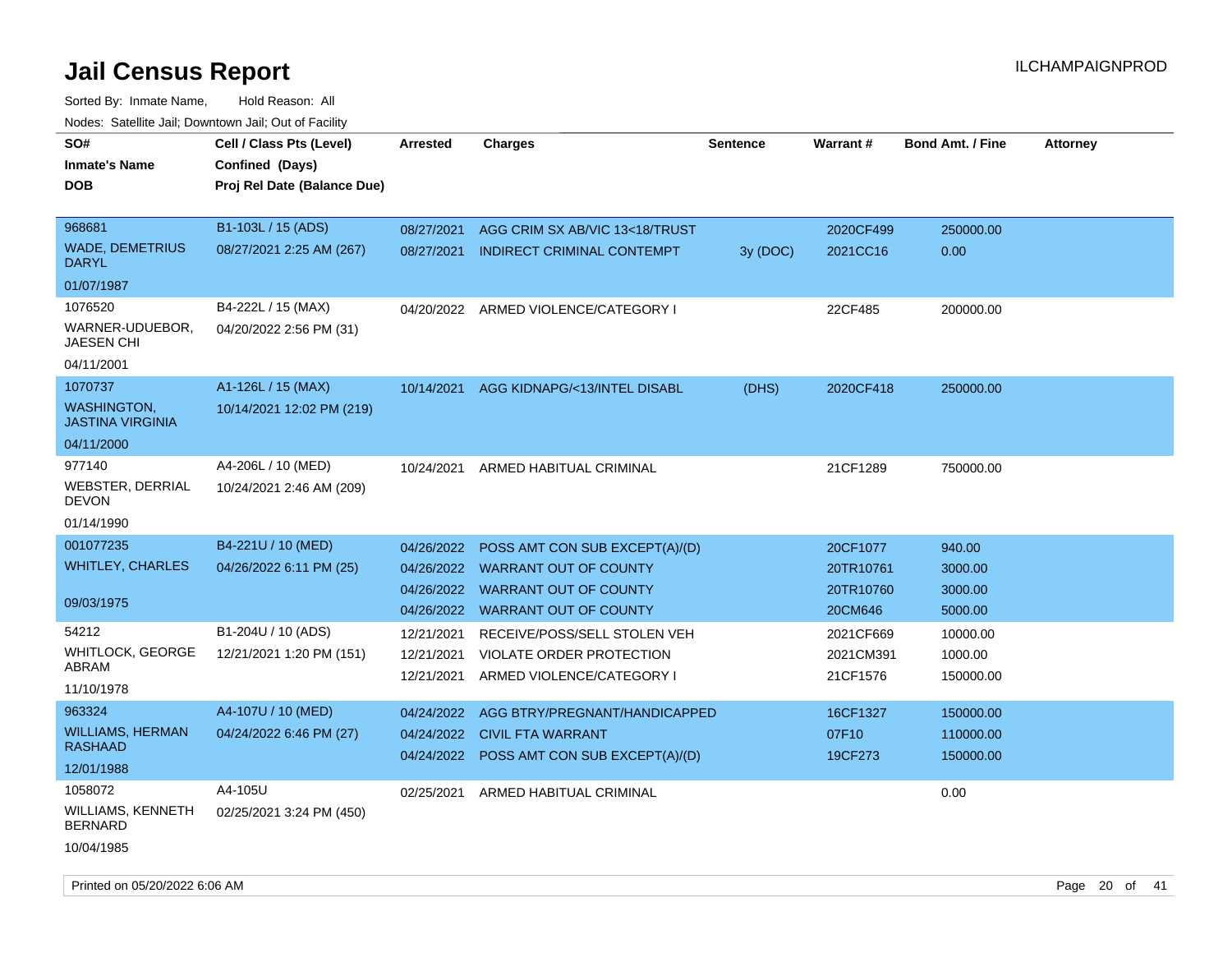| SO#                                       | Cell / Class Pts (Level)    | <b>Arrested</b>   | <b>Charges</b>                           | <b>Sentence</b> | Warrant#    | <b>Bond Amt. / Fine</b> | <b>Attorney</b> |
|-------------------------------------------|-----------------------------|-------------------|------------------------------------------|-----------------|-------------|-------------------------|-----------------|
| <b>Inmate's Name</b>                      | Confined (Days)             |                   |                                          |                 |             |                         |                 |
| <b>DOB</b>                                | Proj Rel Date (Balance Due) |                   |                                          |                 |             |                         |                 |
|                                           |                             |                   |                                          |                 |             |                         |                 |
| 638552                                    | B2-T2-08L / 5 (SPH)         | 10/07/2021        | CHILD PORNOGRAPHY/PHOTOGRAPH             |                 | 2021CF1207  | 250000.00               |                 |
| <b>WILLIAMS, MICHAEL</b><br><b>JAMES</b>  | 10/07/2021 12:20 PM (226)   |                   |                                          |                 |             |                         |                 |
| 03/29/1964                                |                             |                   |                                          |                 |             |                         |                 |
| 1066370                                   | A4-101U / 15 (MAX)          | 07/28/2021        | ARMED VIOLENCE/CATEGORY III              |                 | 2021 CF 882 | 500000.00               |                 |
| WILLIAMS, REONTE<br><b>REMIR</b>          | 07/28/2021 5:40 AM (297)    |                   |                                          |                 |             |                         |                 |
| 05/14/1999                                |                             |                   |                                          |                 |             |                         |                 |
| 1051953                                   | A1-226L / 10 (MED)          | 02/02/2022        | DOMESTIC BATTERY/OTHER PRIOR             | 8y (DOC)        | 22CF144     | 50000.00                |                 |
| <b>WINSTON, ALYSSIA</b><br><b>LETEECE</b> | 02/02/2022 4:29 AM (108)    | 03/28/2022        | AGG ROBBERY/INDICATE ARM W/FIR           | 8y (DOC)        | 22CF353     | 40000.00                |                 |
| 03/17/1996                                |                             |                   |                                          |                 |             |                         |                 |
| 001077731                                 | A4-206U / 15 (MAX)          |                   | 04/12/2022 ATTEMPT (FIRST DEGREE MURDER) |                 | 22CF428     | 1500000.00              |                 |
| YOUNG, AARON<br><b>BLAKE</b>              | 04/12/2022 12:53 PM (39)    |                   |                                          |                 |             |                         |                 |
| 03/04/2000                                |                             |                   |                                          |                 |             |                         |                 |
| <b>Total Satellite Jail: 161</b>          |                             | <b>Males: 136</b> | Unknown: 0<br>Females: 25                |                 |             |                         |                 |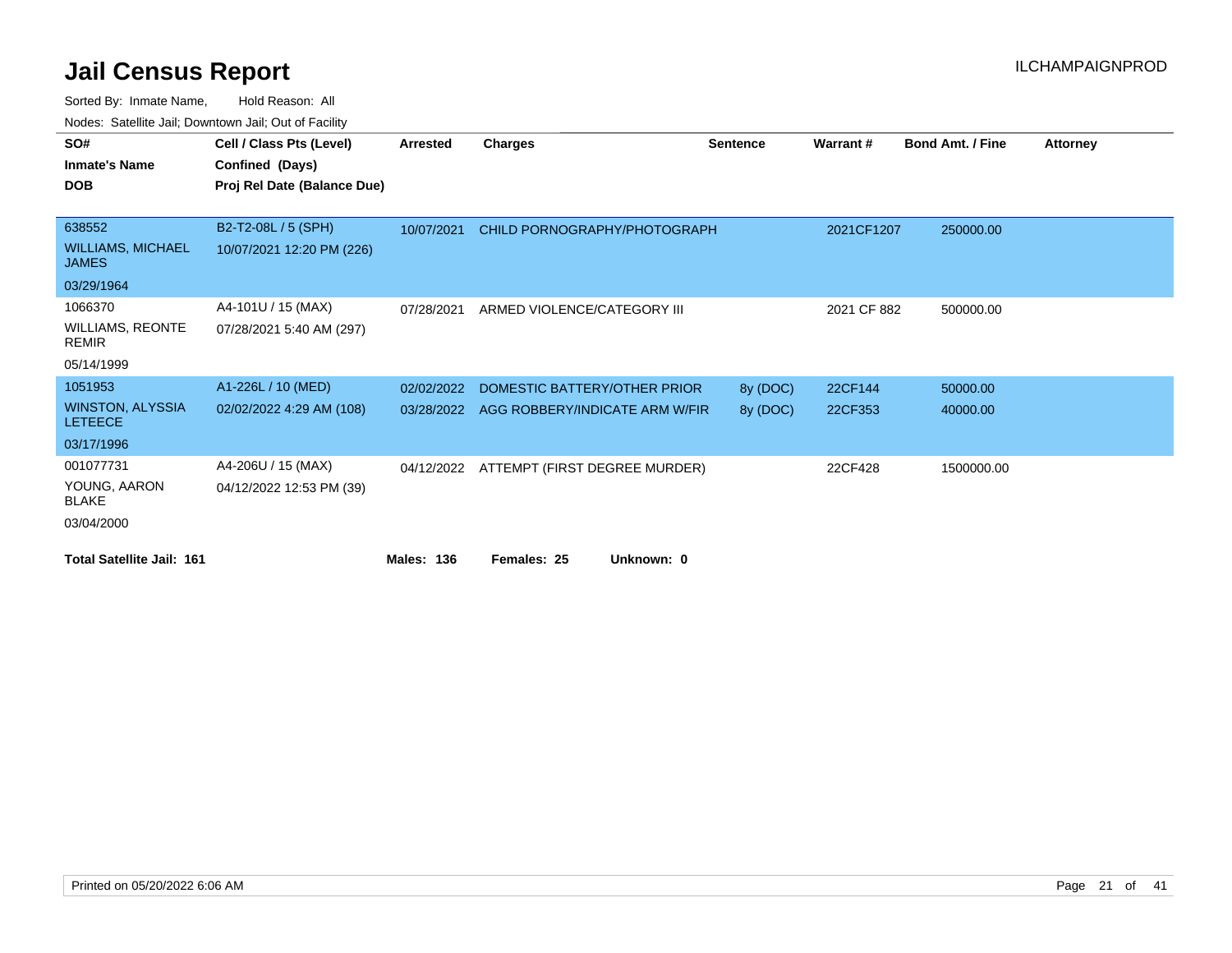| <b>Downtown Jail</b>                  |                                             |                   |                                          |                 |            |                         |                 |
|---------------------------------------|---------------------------------------------|-------------------|------------------------------------------|-----------------|------------|-------------------------|-----------------|
| SO#                                   | Cell / Class Pts (Level)                    | <b>Arrested</b>   | <b>Charges</b>                           | <b>Sentence</b> | Warrant#   | <b>Bond Amt. / Fine</b> | <b>Attorney</b> |
| <b>Inmate's Name</b>                  | Confined (Days)                             |                   |                                          |                 |            |                         |                 |
| <b>DOB</b>                            | Proj Rel Date (Balance Due)                 |                   |                                          |                 |            |                         |                 |
|                                       |                                             |                   |                                          |                 |            |                         |                 |
| 001078900                             | G9L / 15 (ADS)                              |                   | 03/02/2022 MURDER/INTENT TO KILL/INJURE  |                 | 22CF252    | 2000000.00              |                 |
| <b>BYRD, ANDREW</b><br><b>DARNELL</b> | 03/02/2022 11:59 PM (80)                    |                   |                                          |                 |            |                         |                 |
| 12/30/2003                            |                                             |                   |                                          |                 |            |                         |                 |
| 001078092                             | H2U / 10 (ADS)                              | 12/27/2021        | AGG BATTERY/PUBLIC PLACE                 |                 | 2021CF1042 | 5000.00                 |                 |
| <b>WILLIAM</b>                        | CHOUNARD, STANLEY 12/27/2021 10:47 PM (145) |                   |                                          |                 |            |                         |                 |
| 06/25/1986                            |                                             |                   |                                          |                 |            |                         |                 |
| 32913                                 | I1 / 15 (ADS)                               | 12/03/2021        | PRED CRIM SEX ASLT/VICTIM <13            |                 | 21CF1481   | 400000.00               |                 |
| GROB, WARREN A,<br>Junior             | 12/03/2021 4:24 PM (169)                    |                   |                                          |                 |            |                         |                 |
| 12/07/1950                            |                                             |                   |                                          |                 |            |                         |                 |
| 1073894                               | H6L / 5 (ADS)                               |                   | 04/07/2022 PROBATION VIOLATION           |                 | 2021CF920  | 3000.00                 |                 |
| JOKICH, ANTON VEGO                    | 04/07/2022 5:40 PM (44)                     |                   |                                          |                 |            |                         |                 |
| 05/30/1969                            |                                             |                   |                                          |                 |            |                         |                 |
| 527447                                | G7L / 10 (ADS)                              | 02/22/2022        | <b>BURGLARY</b>                          |                 | 22CF224    | 50000.00                |                 |
| KIRKWOOD, TYLER                       | 02/22/2022 10:47 AM (88)                    | 02/22/2022        | AGG BATTERY/GREAT BODILY HARM            |                 | 22CF223    | 50000.00                |                 |
| <b>JAMES</b>                          |                                             |                   | 02/23/2022 BURGLARY                      |                 | 22CF152    | 1000.00                 |                 |
| 10/04/1985                            |                                             |                   | 04/05/2022 RESIDENTIAL BURGLARY          |                 | 22CF383    | 25000.00                |                 |
| 1070610                               | G3L / 10 (ADS)                              | 03/03/2022        | AGG BATTERY/PUBLIC PLACE                 |                 | 21CF930    | 25000.00                |                 |
| PHILLIS, AARON<br><b>MONTRELL</b>     | 03/03/2022 2:49 PM (79)                     |                   | 03/03/2022 AGG BATTERY/GREAT BODILY HARM |                 | 21CF482    | 5000.00                 |                 |
| 03/26/1999                            |                                             |                   |                                          |                 |            |                         |                 |
| 30108                                 | G6L / 15 (ADS)                              | 07/30/2021 MURDER |                                          |                 | 21CF902    | 2000000.00              |                 |
| VANDYKE, DARYL<br><b>ANTHONY</b>      | 07/30/2021 8:29 PM (295)                    |                   |                                          |                 |            |                         |                 |
| 10/04/1965                            |                                             |                   |                                          |                 |            |                         |                 |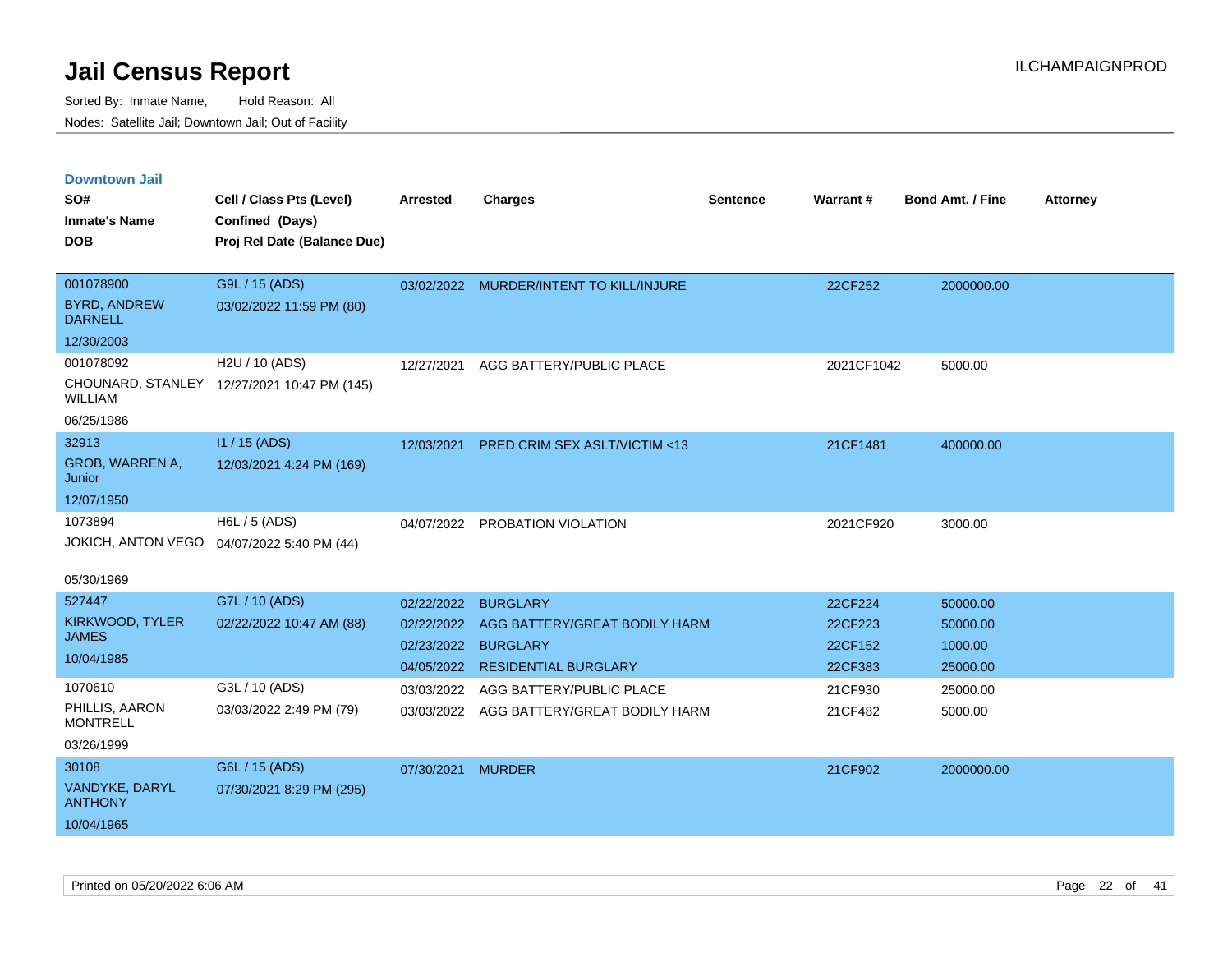| SO#                                   | Cell / Class Pts (Level)    | Arrested   | Charges                         | <b>Sentence</b> | Warrant# | <b>Bond Amt. / Fine</b> | <b>Attorney</b> |
|---------------------------------------|-----------------------------|------------|---------------------------------|-----------------|----------|-------------------------|-----------------|
| <b>Inmate's Name</b>                  | Confined (Days)             |            |                                 |                 |          |                         |                 |
| <b>DOB</b>                            | Proj Rel Date (Balance Due) |            |                                 |                 |          |                         |                 |
|                                       |                             |            |                                 |                 |          |                         |                 |
| 1070971                               | H3L / 5 (ADS)               | 12/07/2021 | <b>IDENTITY THEFT/&lt;\$300</b> |                 | 20CF922  | 0.00                    |                 |
| <b>WEIR, CLINTON</b><br><b>HOWARD</b> | 12/08/2021 3:45 AM (164)    | 12/07/2021 | <b>RECKLESS DRIVING</b>         |                 | 19TR2348 | 0.00                    |                 |
| 03/15/1983                            |                             |            |                                 |                 |          |                         |                 |
| <b>Total Downtown Jail: 8</b>         |                             | Males: 8   | Females: 0<br>Unknown: 0        |                 |          |                         |                 |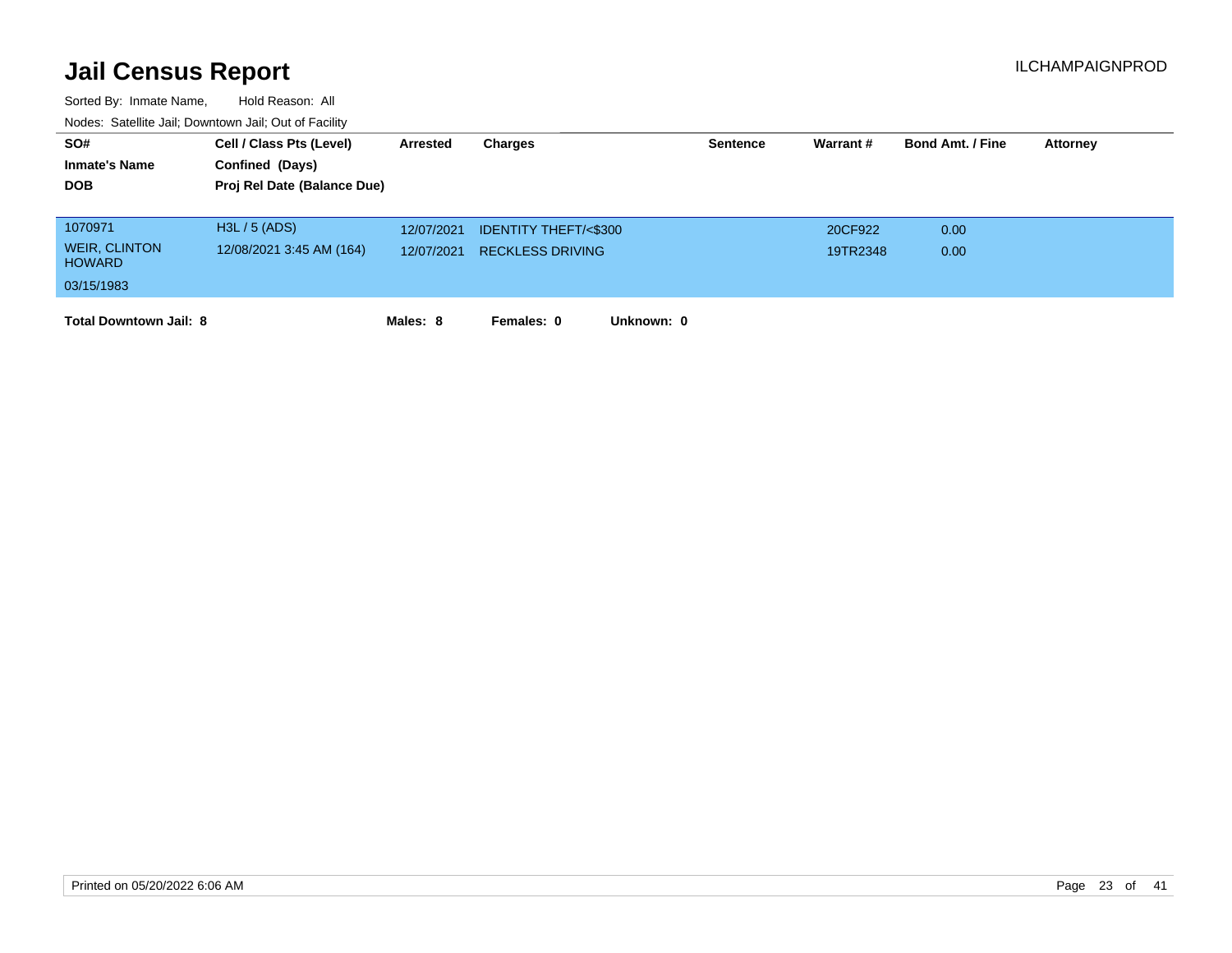Sorted By: Inmate Name, Hold Reason: All Nodes: Satellite Jail; Downtown Jail; Out of Facility

### **Out of Facility**

| SO#                                                | Cell / Class Pts (Level)    | <b>Arrested</b> | <b>Charges</b>                       | <b>Sentence</b> | Warrant#   | <b>Bond Amt. / Fine</b> | <b>Attorney</b> |
|----------------------------------------------------|-----------------------------|-----------------|--------------------------------------|-----------------|------------|-------------------------|-----------------|
| <b>Inmate's Name</b><br><b>DOB</b>                 | Confined (Days)             |                 |                                      |                 |            |                         |                 |
|                                                    | Proj Rel Date (Balance Due) |                 |                                      |                 |            |                         |                 |
| 983810                                             | <b>KAN / 15 (MAX)</b>       |                 | 12/14/2021 ARMED HABITUAL CRIMINAL   |                 | 21CF1526   | 750000.00               |                 |
| AKINS, KEVIN IVAN                                  | 12/14/2021 5:34 PM (158)    |                 |                                      |                 |            |                         |                 |
| 09/23/1990                                         |                             |                 |                                      |                 |            |                         |                 |
| 952871                                             | KAN / 5 (MIN)               |                 | 03/13/2022 METH DELIVERY/5<15 GRAMS  |                 | 22CF300    | 75000.00                |                 |
| AUTEBERRY, JOSHUA<br><b>DAVID</b>                  | 03/13/2022 7:24 PM (69)     |                 |                                      |                 |            |                         |                 |
| 12/28/1984                                         |                             |                 |                                      |                 |            |                         |                 |
| 001078292                                          | <b>KAN / 10 (MED)</b>       |                 | 03/27/2022 ARMED VIOLENCE/CATEGORY I |                 | 22CF361    | 250000.00               |                 |
| <b>BAILEY, DIVONTAE</b><br><b>ANTONIO JEWELEON</b> | 03/27/2022 7:43 PM (55)     |                 |                                      |                 |            |                         |                 |
| 09/28/2001                                         |                             |                 |                                      |                 |            |                         |                 |
| 548350                                             | EHD                         |                 | 03/29/2022 AGG DUI/NO VALID DL       |                 | 2020CF268  | 0.00                    |                 |
| <b>BAILEY, NORBERT</b><br><b>WILLIAM</b>           | 03/29/2022 9:11 AM (53)     |                 |                                      |                 |            |                         |                 |
| 02/14/1992                                         | 5/23/2022 (0.00)            |                 |                                      |                 |            |                         |                 |
| 001078565                                          | <b>KAN / 15 (MAX)</b>       | 11/05/2021      | POSSESSION OF STOLEN FIREARM         |                 | 21CF1366   | 150000.00               |                 |
| <b>BARBER, MARK</b>                                | 11/05/2021 7:40 AM (197)    | 11/05/2021      | RECEIVE/POSS/SELL STOLEN VEH         |                 | 2021CF1309 | 25000.00                |                 |
| ANTHONY, Junior<br>09/24/2003                      |                             | 11/05/2021      | <b>BURGLARY</b>                      |                 | 21CF1369   | 75000.00                |                 |
| 001077899                                          | $KAN / 5$ (MIN)             |                 |                                      |                 |            |                         |                 |
| BARKSDALE, RAY                                     |                             | 03/20/2022      | <b>BURGLARY</b>                      |                 | 21CF593    | 20000.00                |                 |
| <b>SHAWN</b>                                       | 03/20/2022 2:40 PM (62)     | 03/20/2022      | POSSESSION OF METH/5<15 GRAMS        |                 | 21CF655    | 20000.00                |                 |
| 10/31/1990                                         |                             | 03/20/2022      | POSS STOLEN VEHICLE                  |                 | 21CF505    | 20000.00                |                 |
| 516062                                             | <b>KAN / 15 (MAX)</b>       | 02/22/2021      | <b>PHONE HARASSMENT/2+</b>           |                 | 20CF194    | 5000.00                 |                 |
| <b>BENNETT, JOHN</b><br><b>MICHAEL</b>             | 02/22/2021 10:47 AM (453)   | 02/22/2021      | AGG DISCH FIR/VEH/PC OFF/FRMAN       |                 | 21CF210    | 2000000.00              |                 |
| 04/30/1986                                         |                             |                 |                                      |                 |            |                         |                 |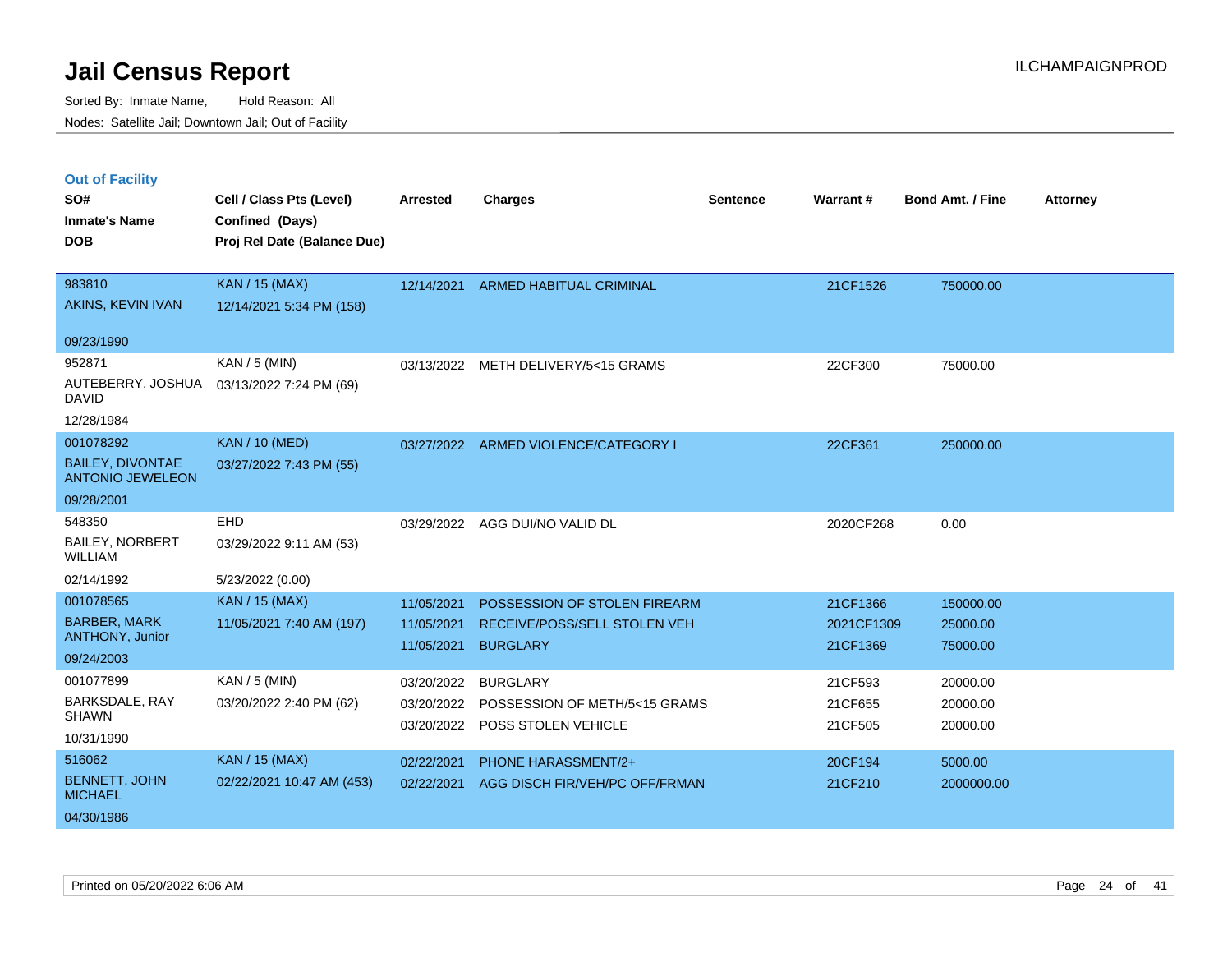| SO#                                        | Cell / Class Pts (Level)    | <b>Arrested</b> | <b>Charges</b>                            | <b>Sentence</b> | Warrant#    | <b>Bond Amt. / Fine</b> | <b>Attorney</b> |
|--------------------------------------------|-----------------------------|-----------------|-------------------------------------------|-----------------|-------------|-------------------------|-----------------|
| <b>Inmate's Name</b>                       | Confined (Days)             |                 |                                           |                 |             |                         |                 |
| <b>DOB</b>                                 | Proj Rel Date (Balance Due) |                 |                                           |                 |             |                         |                 |
|                                            |                             |                 |                                           |                 |             |                         |                 |
| 001078969                                  | <b>KAN / 10 (MED)</b>       |                 | 03/22/2022 AGG UNLAWFUL USE WEAPON/PERSON |                 | 22CF345     | 100000.00               |                 |
| <b>BEVERLY, SAYVION</b><br><b>LAMONTE</b>  | 03/22/2022 10:20 PM (60)    |                 |                                           |                 |             |                         |                 |
| 11/20/2002                                 |                             |                 |                                           |                 |             |                         |                 |
| 35366                                      | <b>EHD</b>                  | 04/05/2022      | DRIVING RVK/SUSP DUI/SSS 4-9              |                 | 2020CF1405  | 0.00                    |                 |
| <b>BRADLEY, EARNEST</b><br>ANGELO VALENTIN | 04/05/2022 8:58 AM (46)     | 04/05/2022      | DRIVING RVK/SUSP DUI/SSS 4-9              |                 | 2021CF361   | 0.00                    |                 |
| 07/30/1968                                 | 6/2/2022 (0.00)             |                 |                                           |                 |             |                         |                 |
| 1074315                                    | <b>KAN / 15 (MAX)</b>       | 07/27/2021      | AGG DISCHARGE FIREARM/VEH/SCH             |                 | 21CF927     | 2000000.00              |                 |
| <b>BRIGGS, PATRICK</b><br><b>MONTAY</b>    | 08/03/2021 4:56 PM (291)    |                 |                                           |                 |             |                         |                 |
| 08/05/2001                                 |                             |                 |                                           |                 |             |                         |                 |
| 001078880                                  | KAN / 15 (MAX)              | 02/25/2022      | <b>PAROLE REVOCATION</b>                  |                 | HN-2200660  | 0.00                    |                 |
| <b>BROACH, CAREU</b>                       | 02/25/2022 3:58 PM (85)     | 02/25/2022      | AGG DISCHARGE FIREARM/BLDG/SCH            |                 | 22600096201 | 0.00                    |                 |
| 02/27/2003                                 |                             |                 | 02/25/2022 ARMED VIOLENCE/CATEGORY I      |                 | 22CF237     | 0.00                    |                 |
| 001079000                                  | <b>KAN / 15 (MAX)</b>       |                 | 04/01/2022 MURDER/STRONG PROB KILL/INJURE |                 | 22CF102     | 2000000.00              |                 |
| <b>BROCK, TONY LAMAR</b>                   | 04/01/2022 9:02 AM (50)     |                 |                                           |                 |             |                         |                 |
|                                            |                             |                 |                                           |                 |             |                         |                 |
| 04/01/2004                                 |                             |                 |                                           |                 |             |                         |                 |
| 001078065                                  | KAN / 10 (ADS)              | 06/17/2021      | AGG BATTERY/DISCHARGE FIREARM             |                 | 21CF704     | 1000000.00              |                 |
| BROWN, CHARMAN<br>LAKEEF                   | 06/17/2021 12:32 PM (338)   |                 |                                           |                 |             |                         |                 |
| 11/30/2002                                 |                             |                 |                                           |                 |             |                         |                 |
| 001078008                                  | <b>KAN / 15 (MAX)</b>       |                 | 02/15/2022 AGG BATTERY/DISCHARGE FIREARM  | 2y (DOC)        | 21CF1090    | 500000.00               |                 |
| <b>BROWN, CODY</b><br><b>RUSSELL</b>       | 02/15/2022 9:17 AM (95)     |                 | 02/15/2022 FIREARM/FOID INVALID/NOT ELIG  | 3y/6m (DOC)     |             | 0.00                    |                 |
| 02/15/2004                                 |                             |                 |                                           |                 |             |                         |                 |
| 1038554                                    | KAN / 15 (MAX)              | 08/18/2021      | ARMED HABITUAL CRIMINAL                   |                 | 21CF1162    | 500000.00               |                 |
| <b>BROWN, CORRION</b><br><b>DEVONTAE</b>   | 08/18/2021 5:40 PM (276)    | 08/18/2021      | DELIVERY OF OR POSSESSION OF W/INT        |                 | 21CF1009    | 500000.00               |                 |
| 04/19/1995                                 |                             |                 |                                           |                 |             |                         |                 |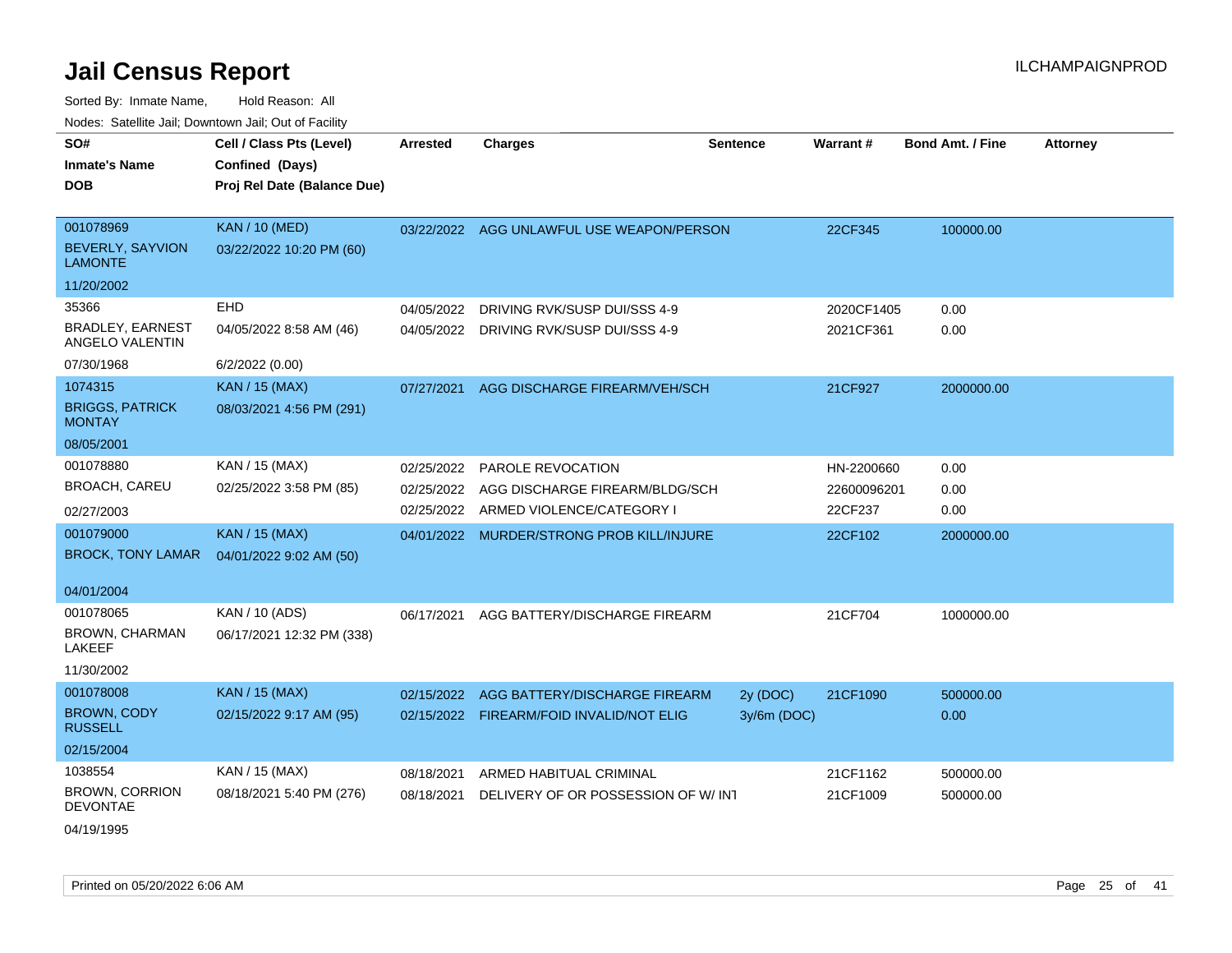| SO#<br><b>Inmate's Name</b>              | Cell / Class Pts (Level)<br>Confined (Days)  | Arrested   | <b>Charges</b>                           | <b>Sentence</b> | <b>Warrant#</b> | <b>Bond Amt. / Fine</b> | <b>Attorney</b> |
|------------------------------------------|----------------------------------------------|------------|------------------------------------------|-----------------|-----------------|-------------------------|-----------------|
| <b>DOB</b>                               | Proj Rel Date (Balance Due)                  |            |                                          |                 |                 |                         |                 |
| 1067476                                  | <b>KAN / 10 (MED)</b>                        | 11/13/2021 | AGG DOMESTIC BATTERY/STRANGLE            |                 | 20CF575         | 5000.00                 |                 |
| <b>BROWN, JAMES</b><br><b>BRONELL</b>    | 11/13/2021 2:35 AM (189)                     | 11/13/2021 | <b>RESIDENTIAL BURGLARY</b>              |                 | 21CF385         | 25000.00                |                 |
| 01/08/1996                               |                                              |            |                                          |                 |                 |                         |                 |
| 1028357                                  | KAN / 15 (MAX)                               | 03/23/2022 | DOMESTIC BATTERY/OTHER PRIOR             |                 | 22CF348         | 150000.00               |                 |
| <b>BROWN, MARCUS</b><br><b>RICKELL</b>   | 03/23/2022 7:13 PM (59)                      |            | 03/23/2022 FELON POSS/USE WEAPON/FIREARM |                 | 22CF349         | 150000.00               |                 |
| 01/06/1995                               |                                              |            |                                          |                 |                 |                         |                 |
| 1038579                                  | <b>KAN / 15 (MAX)</b>                        | 08/18/2021 | FELON POSS/USE WEAPON/FIREARM            |                 | 21CF1010        | 1000000.00              |                 |
| <b>BROWN, MARKEL</b><br><b>RIKKI</b>     | 08/18/2021 2:05 PM (276)                     |            |                                          |                 |                 |                         |                 |
| 01/06/1995                               |                                              |            |                                          |                 |                 |                         |                 |
| 1003006                                  | KAN / 15 (MAX)                               | 08/19/2021 | FELON POSS/USE MACHINE GUN               |                 | 21CF1011        | 750000.00               |                 |
| <b>BROWN, ROCKEITH</b><br><b>JAVONTE</b> | 08/19/2021 12:55 AM (275)                    |            |                                          |                 |                 |                         |                 |
| 07/23/1991                               |                                              |            |                                          |                 |                 |                         |                 |
| 1068812                                  | <b>KAN / 15 (MAX)</b>                        | 12/21/2021 | <b>FELON POSS/USE FIREARM PRIOR</b>      |                 | 21CF1568        | 150000.00               |                 |
| <b>BRYANT, DANNY</b><br><b>EUGENE</b>    | 12/21/2021 1:50 PM (151)                     | 12/21/2021 | AGG DISCHARGE FIREARM/OCC VEH            |                 | 21CF741         | 0.00                    |                 |
| 11/22/1989                               |                                              |            |                                          |                 |                 |                         |                 |
| 987334                                   | KAN / 15 (MAX)                               |            | 03/10/2021 ATTEMPT (FIRST DEGREE MURDER) |                 | 19CF689         | 2000000.00              |                 |
| CAIN, ISAIAH<br><b>DEPRIEST</b>          | 03/10/2021 2:22 PM (437)                     |            |                                          |                 |                 |                         |                 |
| 12/23/1990                               |                                              |            |                                          |                 |                 |                         |                 |
| 001077954                                | <b>KAN / 10 (MED)</b>                        | 12/21/2021 | <b>RESIDENTIAL BURGLARY</b>              |                 | 21CF1570        | 250000.00               |                 |
|                                          | CALKINS, STEVEN RAY 12/21/2021 6:35 AM (151) |            |                                          |                 |                 |                         |                 |
| 01/01/1992                               |                                              |            |                                          |                 |                 |                         |                 |
| 992962                                   | KAN / 15 (ADS)                               | 05/25/2021 | MURDER/INTENT TO KILL/INJURE             |                 | 2018CF1045      | 1000000.00              |                 |
| CAMPBELL, KEITH<br>KNAQEEB               | 05/25/2021 1:19 PM (361)                     |            |                                          |                 |                 |                         |                 |
| 07/22/1991                               |                                              |            |                                          |                 |                 |                         |                 |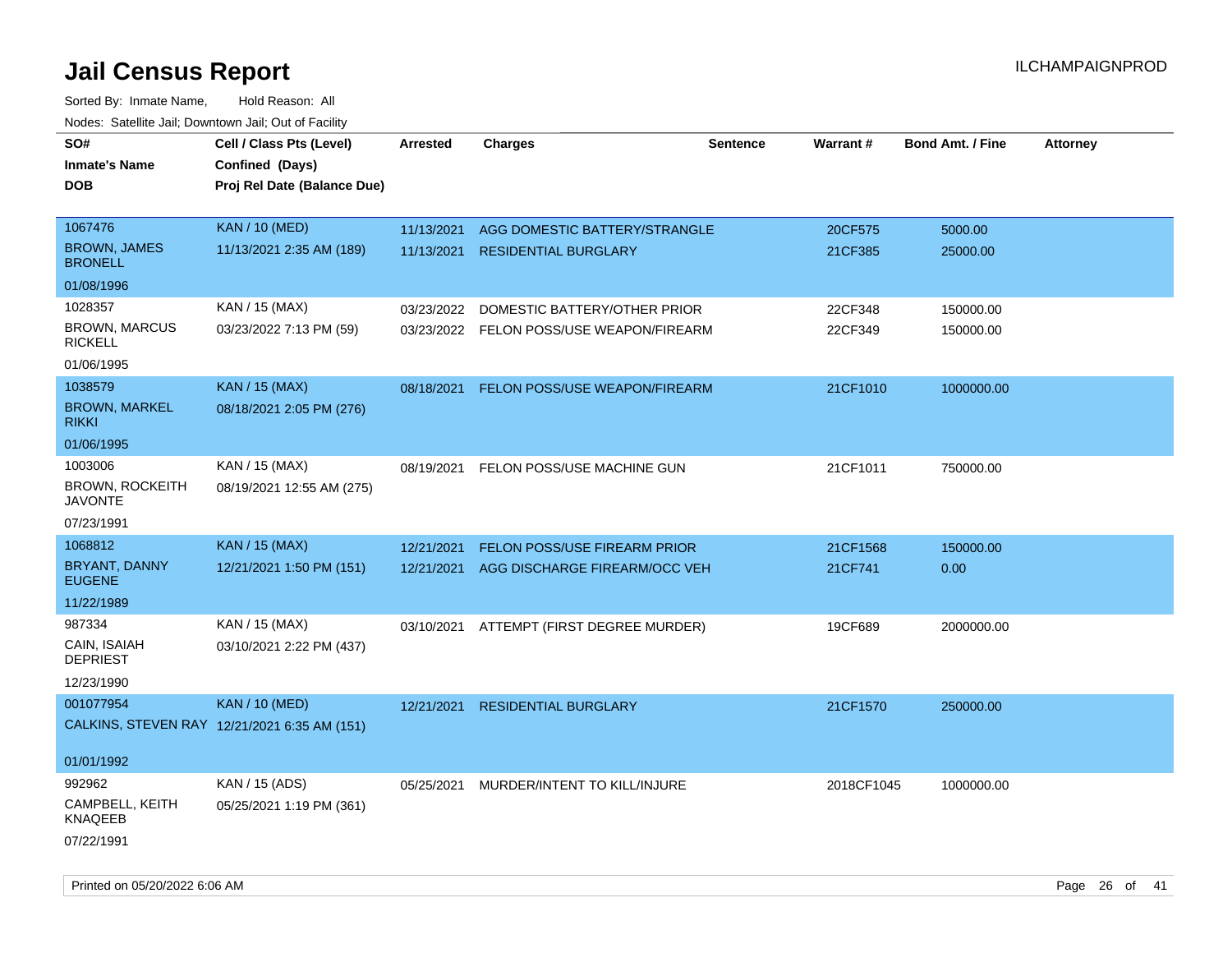| SO#                                     | Cell / Class Pts (Level)    | <b>Arrested</b> | <b>Charges</b>                           | <b>Sentence</b> | <b>Warrant#</b> | <b>Bond Amt. / Fine</b> | <b>Attorney</b> |
|-----------------------------------------|-----------------------------|-----------------|------------------------------------------|-----------------|-----------------|-------------------------|-----------------|
| <b>Inmate's Name</b>                    | Confined (Days)             |                 |                                          |                 |                 |                         |                 |
| <b>DOB</b>                              | Proj Rel Date (Balance Due) |                 |                                          |                 |                 |                         |                 |
|                                         |                             |                 |                                          |                 |                 |                         |                 |
| 001078953                               | <b>KAN / 10 (MED)</b>       |                 | 03/15/2022 POSSESSION OF STOLEN FIREARM  |                 | 2022CF319       | 150000.00               |                 |
| CAMPBELL.<br><b>MOHAMMED BURNELL</b>    | 03/15/2022 10:50 PM (67)    |                 |                                          |                 |                 |                         |                 |
| 09/25/1991                              |                             |                 |                                          |                 |                 |                         |                 |
| 1045467                                 | KAN / 15 (MAX)              | 04/01/2022      | MFG/DEL CANNABIS/30-500 GRAMS            |                 | 20CF87          | 100000.00 / 34.00       |                 |
| CARPENTER-MOORE,<br>JOSEPH CARL, Junior | 04/02/2022 5:22 PM (49)     |                 | 04/01/2022 MFG/DEL CANNABIS/30-500 GRAMS |                 | 19CF1770        | 100000.00 / 34.00       |                 |
| 04/18/1992                              |                             |                 |                                          |                 |                 |                         |                 |
| 001078576                               | <b>KAN / 15 (MAX)</b>       | 11/09/2021      | UNLAWFUL USE OF A WEAPON                 |                 | 21CF1383        | 350000.00               |                 |
| CARTER, DEMONDRE<br><b>DAVON</b>        | 11/09/2021 6:01 PM (193)    |                 |                                          |                 |                 |                         |                 |
| 05/27/2001                              |                             |                 |                                          |                 |                 |                         |                 |
| 1060436                                 | KAN / 10 (MED)              | 01/06/2022      | AGGRAVATED UNLAWFUL RESTRAINT            |                 | 22CF29          | 50000.00                |                 |
| CARTER, DERESHEO<br><b>DEWAYNE</b>      | 01/06/2022 8:43 PM (135)    |                 | 01/06/2022 FELON ESCAPE/PEACE OFFICER    |                 | 22CF28          | 25000.00                |                 |
| 09/10/1991                              |                             |                 |                                          |                 |                 |                         |                 |
| 1064838                                 | <b>KAN / 15 (MAX)</b>       | 04/13/2022      | <b>VIOLATE OP/OTHER PRIOR</b>            |                 | 2022CM68        | 5000.00                 |                 |
| CARTER, JAMAL                           | 04/13/2022 6:34 PM (38)     | 04/13/2022      | DRIVING DURING SUSPENSION                |                 | 2022MT403       | 200.00                  |                 |
| <b>ANTONIO</b>                          |                             | 04/13/2022      | FELON POSS/USE WEAPON/FIREARM            |                 | 2022CF464       | 75000.00                |                 |
| 09/25/1997                              |                             | 04/18/2022      | <b>CRIMINAL TRESPASS TO PROPERTY</b>     |                 | 2020CF1015      | 5000.00                 |                 |
| 001077353                               | KAN / 15 (MAX)              | 02/12/2022      | FELON POSS/USE WEAPON/FIREARM            |                 | 22CF173         | 200000.00               |                 |
| CARTER, JAMES<br><b>IVORY</b>           | 02/13/2022 1:19 AM (97)     |                 | 02/12/2022 ALCOHOL SALES - MINOR 19-20   |                 | 2020OV127       | 1000.00                 |                 |
| 08/12/2000                              |                             |                 |                                          |                 |                 |                         |                 |
| 1064992                                 | <b>KAN / 15 (MAX)</b>       | 09/20/2021      | ARMED VIOLENCE/CATEGORY I                |                 | 21CF1137        | 500000.00               |                 |
| <b>CARTER, KEJUAN</b><br><b>JAVONTE</b> | 09/20/2021 11:42 PM (243)   |                 |                                          |                 |                 |                         |                 |
| 06/27/1998                              |                             |                 |                                          |                 |                 |                         |                 |
| 001078729                               | KAN / 15 (ADS)              |                 | 01/02/2022 MURDER/INTENT TO KILL/INJURE  |                 | 20CF396         | 1000000.00              |                 |
| CARTER, TROY<br><b>DEMON</b>            | 01/02/2022 10:29 AM (139)   |                 |                                          |                 |                 |                         |                 |
| 01/02/2004                              |                             |                 |                                          |                 |                 |                         |                 |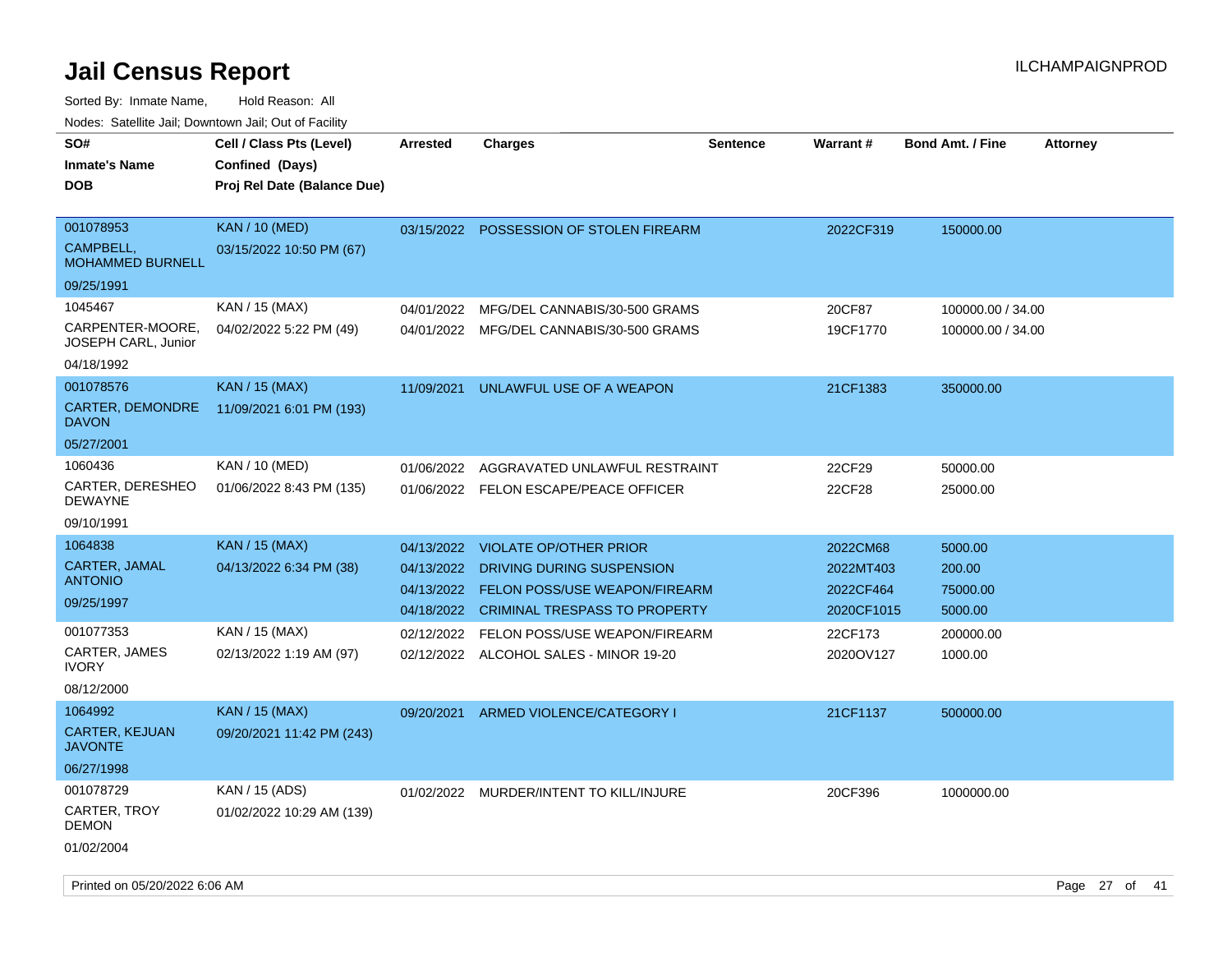Sorted By: Inmate Name, Hold Reason: All Nodes: Satellite Jail; Downtown Jail; Out of Facility

| roado. Catolino can, Bowritown can, Cat or Fability |                             |                 |                                                |                 |            |                         |                 |
|-----------------------------------------------------|-----------------------------|-----------------|------------------------------------------------|-----------------|------------|-------------------------|-----------------|
| SO#                                                 | Cell / Class Pts (Level)    | <b>Arrested</b> | <b>Charges</b>                                 | <b>Sentence</b> | Warrant#   | <b>Bond Amt. / Fine</b> | <b>Attorney</b> |
| <b>Inmate's Name</b>                                | Confined (Days)             |                 |                                                |                 |            |                         |                 |
| <b>DOB</b>                                          | Proj Rel Date (Balance Due) |                 |                                                |                 |            |                         |                 |
|                                                     |                             |                 |                                                |                 |            |                         |                 |
| 957936                                              | <b>KAN / 15 (MAX)</b>       |                 | 03/10/2022 DELIVERY OF OR POSSESSION OF W/ INT |                 | 22CF295    | 500000.00               |                 |
| CAVETTE, JUSTIN<br><b>EUGENE</b>                    | 03/10/2022 12:10 PM (72)    |                 |                                                |                 |            |                         |                 |
| 08/02/1988                                          |                             |                 |                                                |                 |            |                         |                 |
| 001078812                                           | KAN / 15 (MAX)              | 02/01/2022      | ARMED ROBBERY/ARMED W/FIREARM                  |                 | 22CF145    | 500000.00               |                 |
| COBB, SINTRAE<br>SANCHEZ                            | 02/01/2022 8:33 PM (109)    |                 |                                                |                 |            |                         |                 |
| 07/05/2002                                          |                             |                 |                                                |                 |            |                         |                 |
| 1048488                                             | <b>KAN / 10 (ADS)</b>       | 12/30/2021      | ARMED VIOLENCE/CATEGORY I                      |                 | 2022CF4    | 500000.00               |                 |
| COLSON, WAYNE<br><b>ARTHUR, Third</b>               | 12/30/2021 8:27 AM (142)    |                 |                                                |                 |            |                         |                 |
| 10/14/1995                                          |                             |                 |                                                |                 |            |                         |                 |
| 57733                                               | KAN / 15 (SPH)              | 02/25/2020      | <b>HOMICIDE</b>                                |                 | 2020-CF250 | 0.00                    |                 |
| <b>CRAIG, ANTOINE</b><br><b>DARRELL</b>             | 02/25/2020 4:08 PM (816)    | 02/25/2020      | FELON POSS/USE WEAPON/FIREARM                  |                 | 19CF-1827  | 0.00                    |                 |
| 10/09/1982                                          |                             |                 |                                                |                 |            |                         |                 |
| 526864                                              | <b>EHD</b>                  | 05/10/2022      | DRIVING RVK/SUSP DUI/SSS 2ND                   |                 | 2020CF913  | 0.00                    |                 |
| <b>CROOM, STEVEN</b><br><b>NATE</b>                 | 05/10/2022 10:32 AM (11)    |                 |                                                |                 |            |                         |                 |
| 08/04/1984                                          | 6/8/2022 (0.00)             |                 |                                                |                 |            |                         |                 |
| 001077939                                           | KAN / 10 (MED)              | 05/10/2021      | FIREARM/FOID INVALID/NOT ELIG                  |                 | 21CF526    | 350000.00               |                 |
| <b>CROSS, PATRICK</b><br><b>DONTRELLE</b>           | 05/10/2021 7:31 PM (376)    | 06/02/2021      | POSS STOLEN VEHICLE > \$25,000                 |                 | 21CF612    | 10000.00                |                 |
| 11/07/2001                                          |                             |                 |                                                |                 |            |                         |                 |
| 1023587                                             | KAN / 15 (MAX)              | 09/24/2021      | MFG/DEL CANNABIS/2.5-10 GRAMS                  |                 | 21CF1155   | 50000.00                |                 |
| DAVIS, MARTIN<br><b>DENNIS</b>                      | 09/24/2021 9:38 PM (239)    | 09/24/2021      | <b>ARMED HABITUAL CRIMINAL</b>                 |                 | 2021-CF681 | 500000.00               |                 |
| 12/02/1994                                          |                             |                 |                                                |                 |            |                         |                 |
| 001077214                                           | KAN / 15 (MAX)              | 12/20/2021      | <b>MURDER</b>                                  |                 | 21CF1572   | 5000000.00              |                 |
| DAVIS-MURDOCK,<br><b>ERION VASSHAD</b>              | 12/21/2021 10:13 AM (151)   |                 |                                                |                 |            |                         |                 |
|                                                     |                             |                 |                                                |                 |            |                         |                 |

06/22/1998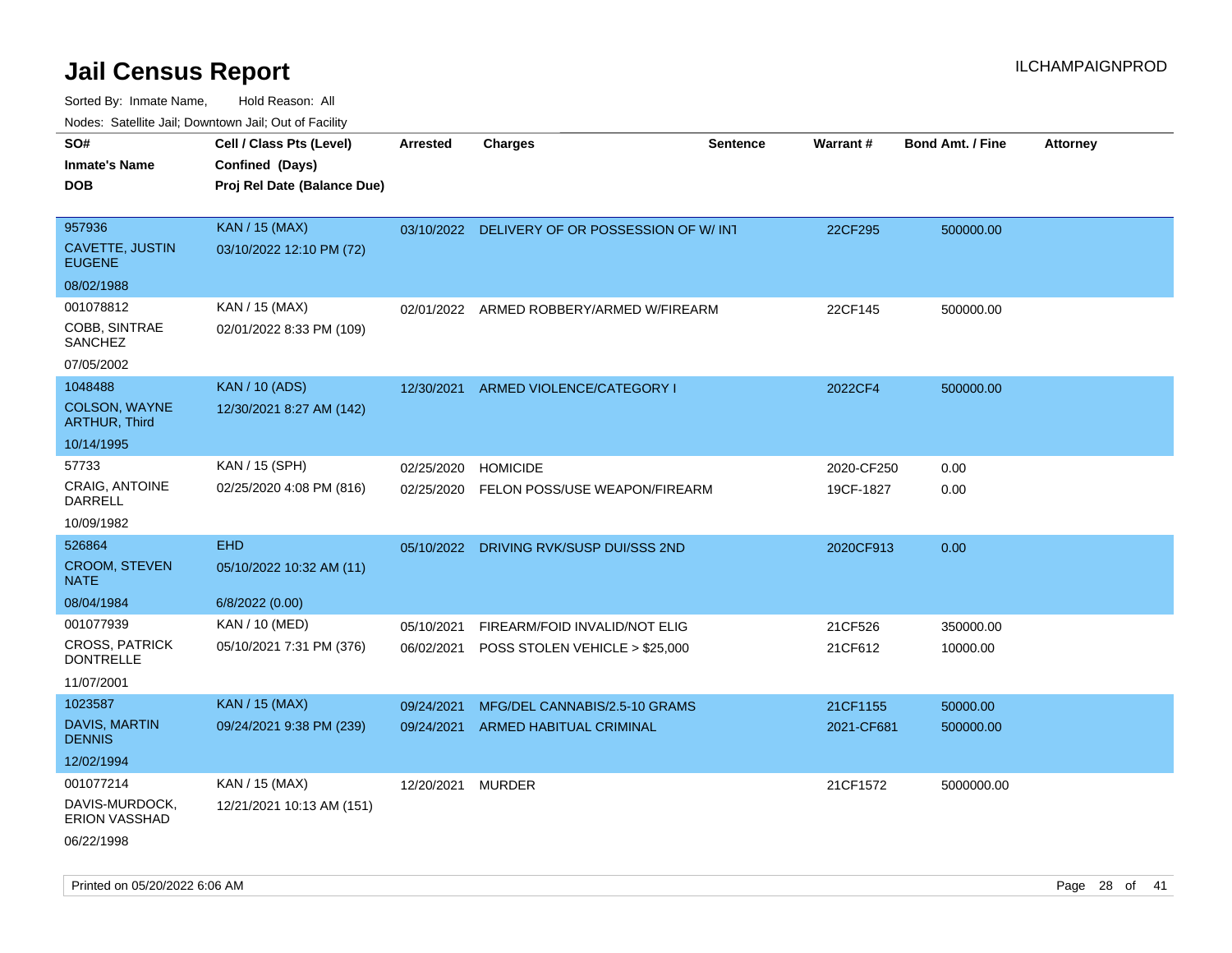| Noues. Sateme Jan, Downtown Jan, Out of Facility |                             |                     |                                         |                 |                 |                         |                 |
|--------------------------------------------------|-----------------------------|---------------------|-----------------------------------------|-----------------|-----------------|-------------------------|-----------------|
| SO#                                              | Cell / Class Pts (Level)    | Arrested            | <b>Charges</b>                          | <b>Sentence</b> | <b>Warrant#</b> | <b>Bond Amt. / Fine</b> | <b>Attorney</b> |
| <b>Inmate's Name</b>                             | Confined (Days)             |                     |                                         |                 |                 |                         |                 |
| <b>DOB</b>                                       | Proj Rel Date (Balance Due) |                     |                                         |                 |                 |                         |                 |
|                                                  |                             |                     |                                         |                 |                 |                         |                 |
| 001078538                                        | <b>KAN / 10 (ADS)</b>       | 10/26/2021          | <b>CRIM SEX ASSAULT/FORCE</b>           |                 | 21CF1301        | 250000.00               |                 |
| DAWKINS, LEN                                     | 10/26/2021 8:18 PM (207)    |                     |                                         |                 |                 |                         |                 |
| 03/23/1987                                       |                             |                     |                                         |                 |                 |                         |                 |
| 64070                                            | KAN / 10 (MED)              | 02/18/2022 BURGLARY |                                         |                 | 21CF1176        | 20000.00                |                 |
| DECKER, ANTHONY V                                | 02/18/2022 6:52 PM (92)     |                     |                                         |                 |                 |                         |                 |
|                                                  |                             |                     |                                         |                 |                 |                         |                 |
| 11/27/1982                                       |                             |                     |                                         |                 |                 |                         |                 |
| 001078223                                        | <b>KAN / 5 (MIN)</b>        |                     | 11/09/2021 AGG DUI/NO VALID DL          |                 | 21CF1382        | 250000.00               |                 |
| DIEGO-MATEO,<br><b>JOAQUIN</b>                   | 11/09/2021 10:52 PM (193)   |                     |                                         |                 |                 |                         |                 |
| 01/23/2002                                       |                             |                     |                                         |                 |                 |                         |                 |
| 1061304                                          | KAN / 15 (MAX)              | 10/11/2021          | ARMED HABITUAL CRIMINAL                 |                 | 21CF1226        | 750000.00               |                 |
| DORRIS, KEMION                                   | 10/11/2021 7:30 PM (222)    | 10/11/2021          | ARMED HABITUAL CRIMINAL                 |                 | 21CF1227        | 750000.00               |                 |
| DAETOCE                                          |                             | 10/11/2021          | HOME INVASION/FIREARM                   |                 | 21CF1228        | 1000000.00              |                 |
| 11/19/1997                                       |                             |                     |                                         |                 |                 |                         |                 |
| 959292                                           | <b>KAN / 15 (ADS)</b>       | 04/01/2021          | ATTEMPT (FIRST DEGREE MURDER)           |                 | 2020CF565       | 2000000.00              |                 |
| DUNCAN, COREYON<br><b>ANTHONY</b>                | 04/01/2021 8:46 PM (415)    | 12/17/2021          | <b>MURDER</b>                           |                 | 21CF1542        | 2500000.00              |                 |
| 01/17/1989                                       |                             |                     |                                         |                 |                 |                         |                 |
| 665841                                           | EHD                         | 05/03/2022          | DRIVING RVK/SUSP DUI/SSS 2ND            |                 | 2021CF1492      | 0.00                    |                 |
| EVELAND, JEREMY<br><b>DOUGLAS</b>                | 05/03/2022 8:55 AM (18)     |                     |                                         |                 |                 |                         |                 |
| 12/03/1973                                       | 6/15/2022 (0.00)            |                     |                                         |                 |                 |                         |                 |
| 1053207                                          | <b>KAN / 15 (SPH)</b>       | 06/06/2019          | MURDER/INTENT TO KILL/INJURE            |                 | 2019-CF849      | 2000000.00              |                 |
| FAUST, JAQUAVEON<br><b>LAVELL</b>                | 06/06/2019 2:24 PM (1,080)  |                     |                                         |                 |                 |                         |                 |
| 07/25/1996                                       |                             |                     |                                         |                 |                 |                         |                 |
| 001079018                                        | <b>EHD</b>                  |                     | 04/05/2022 DRIVING RVK/SUSP DUI/SSS 4-9 |                 | 2022CF22        | 0.00                    |                 |
| FINLEY, KEITH DAVID                              | 04/05/2022 10:38 AM (46)    |                     |                                         |                 |                 |                         |                 |
|                                                  |                             |                     |                                         |                 |                 |                         |                 |
| 08/23/1963                                       | 10/1/2022 (0.00)            |                     |                                         |                 |                 |                         |                 |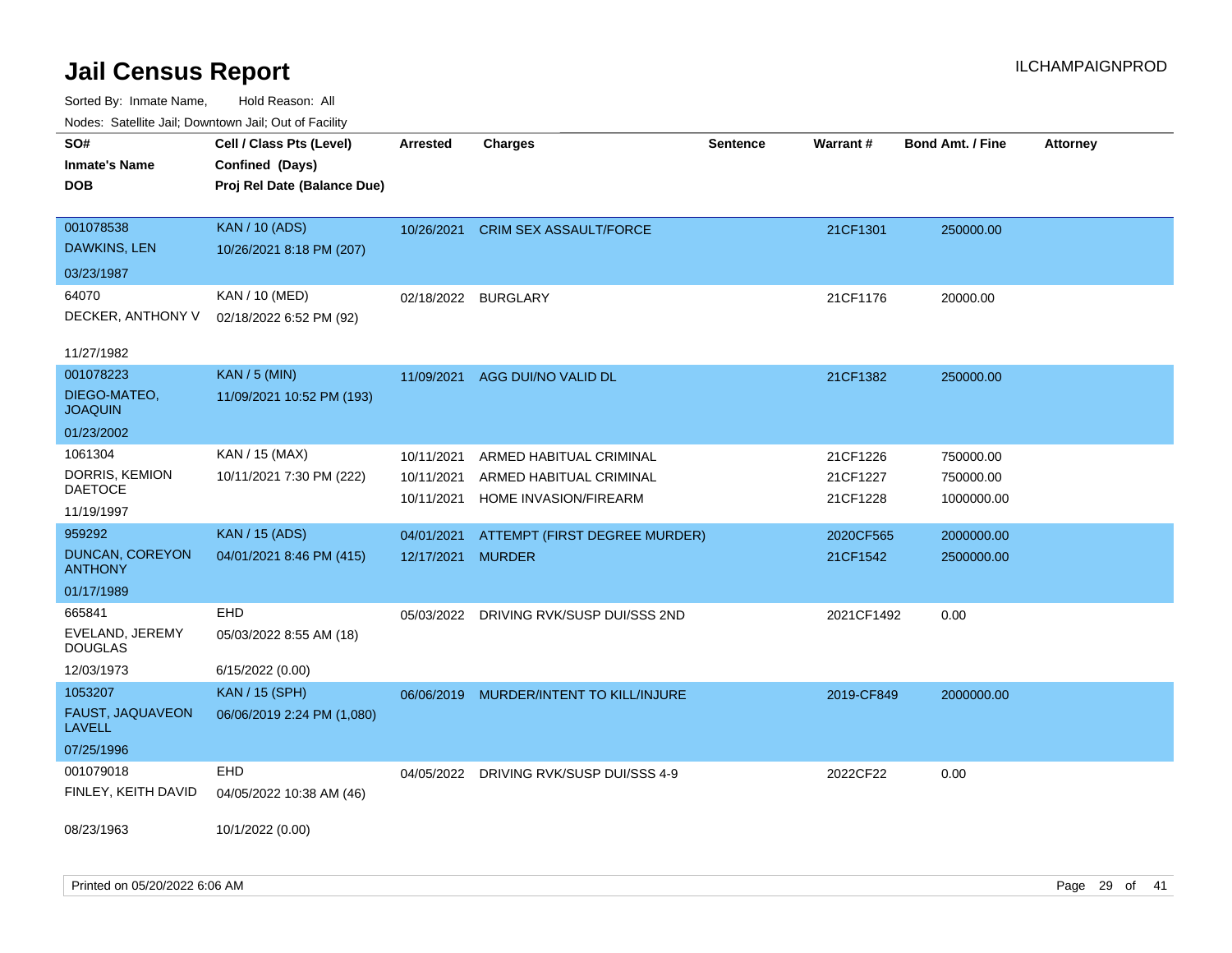| routs. Saltille Jali, Downlown Jali, Out of Facility<br>SO# | Cell / Class Pts (Level)                     | <b>Arrested</b> | <b>Charges</b>                            | <b>Sentence</b> | <b>Warrant#</b> | <b>Bond Amt. / Fine</b> | <b>Attorney</b> |
|-------------------------------------------------------------|----------------------------------------------|-----------------|-------------------------------------------|-----------------|-----------------|-------------------------|-----------------|
| <b>Inmate's Name</b>                                        | Confined (Days)                              |                 |                                           |                 |                 |                         |                 |
| <b>DOB</b>                                                  |                                              |                 |                                           |                 |                 |                         |                 |
|                                                             | Proj Rel Date (Balance Due)                  |                 |                                           |                 |                 |                         |                 |
| 001078961                                                   | KAN / 10 (MED)                               | 03/21/2022      | AGG BATTERY/DISCHARGE FIREARM             |                 | 22CF39          | 750000.00               |                 |
| <b>FISCHER, KYRE</b><br><b>ORLANDO</b>                      | 03/21/2022 1:21 PM (61)                      |                 |                                           |                 |                 |                         |                 |
| 04/14/2002                                                  |                                              |                 |                                           |                 |                 |                         |                 |
| 524764                                                      | KAN / 5 (MIN)                                | 09/18/2021      | METH DELIVERY/15<100 GRAMS                |                 | 21CF627         | 50000.00                |                 |
| <b>FISCUS, ROBERT</b><br>LOWELL                             | 09/18/2021 10:50 AM (245)                    |                 |                                           |                 |                 |                         |                 |
| 02/17/1986                                                  |                                              |                 |                                           |                 |                 |                         |                 |
| 1075614                                                     | <b>KAN / 15 (MAX)</b>                        | 03/19/2022      | AGGRAVATED DOMESTIC BATTERY               |                 | 22CF333         | 75000.00                |                 |
| <b>GANT, TEVIN</b><br><b>ODELROW</b>                        | 03/19/2022 5:29 PM (63)                      |                 | 03/19/2022 PAROLE REVOCATION              |                 | CM2201590       | 0.00                    |                 |
| 03/03/1991                                                  |                                              |                 |                                           |                 |                 |                         |                 |
| 1013012                                                     | KAN / 15 (MAX)                               | 07/08/2021      | FELON POSS/USE FIREARM PRIOR              |                 | 21CF798         | 500000.00               |                 |
|                                                             | GARY, XAVIER LAMAR  07/08/2021 9:24 AM (317) | 07/08/2021      | ATTEMPT (FIRST DEGREE MURDER)             |                 | 2021CF790       | 1000000.00              |                 |
| 12/14/1991                                                  |                                              | 07/08/2021      | FELON POSS/USE FIREARM PRIOR              |                 | 2020CF650       | 25000.00                |                 |
| 1065946                                                     | KAN / 10 (MED)                               | 09/04/2021      | AGG BATTERY/DISCHARGE FIREARM             |                 | 21CF1057        | 750000.00               |                 |
| <b>GODBOLT, DESMOND</b><br><b>DEVONTAE</b>                  | 09/04/2021 1:17 AM (259)                     | 09/04/2021      | <b>RESIST/OBSTRUCTING A PEACE OFFICEF</b> |                 | 21CM407         | 0.00                    |                 |
| 11/15/1997                                                  |                                              |                 |                                           |                 |                 |                         |                 |
| 1070118                                                     | KAN / 15 (MAX)                               | 08/31/2021      | AGGRAVATED DOMESTIC BATTERY               |                 | 21CF1049        | 750000.00               |                 |
| <b>GRAHAM, CORTEZ</b><br>LAMON                              | 08/31/2021 9:32 PM (263)                     | 09/02/2021      | PROBATION VIOLATION                       |                 | 21CF55          | 50000.00                |                 |
| 03/31/1976                                                  |                                              |                 |                                           |                 |                 |                         |                 |
| 1076506                                                     | <b>KAN</b> / 15 (MAX)                        | 09/17/2021      | AGG UUW/PERSON/CM THREAT VIOL             |                 | 21CF1131        | 100000.00               |                 |
|                                                             | GRAY, JAMARH EMERE 09/17/2021 10:41 AM (246) | 09/20/2021      | <b>DOMESTIC BATTERY</b>                   |                 | 21CM430         | 5000.00                 |                 |
| 06/21/2003                                                  |                                              |                 |                                           |                 |                 |                         |                 |
| 1055117                                                     | <b>EHD</b>                                   |                 | 02/15/2022 AGG BATTERY/PUBLIC PLACE       |                 | 2021CM47        | 0.00                    |                 |
| GREAM, JOHN<br>ROBERT LEE                                   | 02/15/2022 10:44 AM (95)                     |                 |                                           |                 |                 |                         |                 |
| 08/23/1996                                                  | 6/13/2022 (0.00)                             |                 |                                           |                 |                 |                         |                 |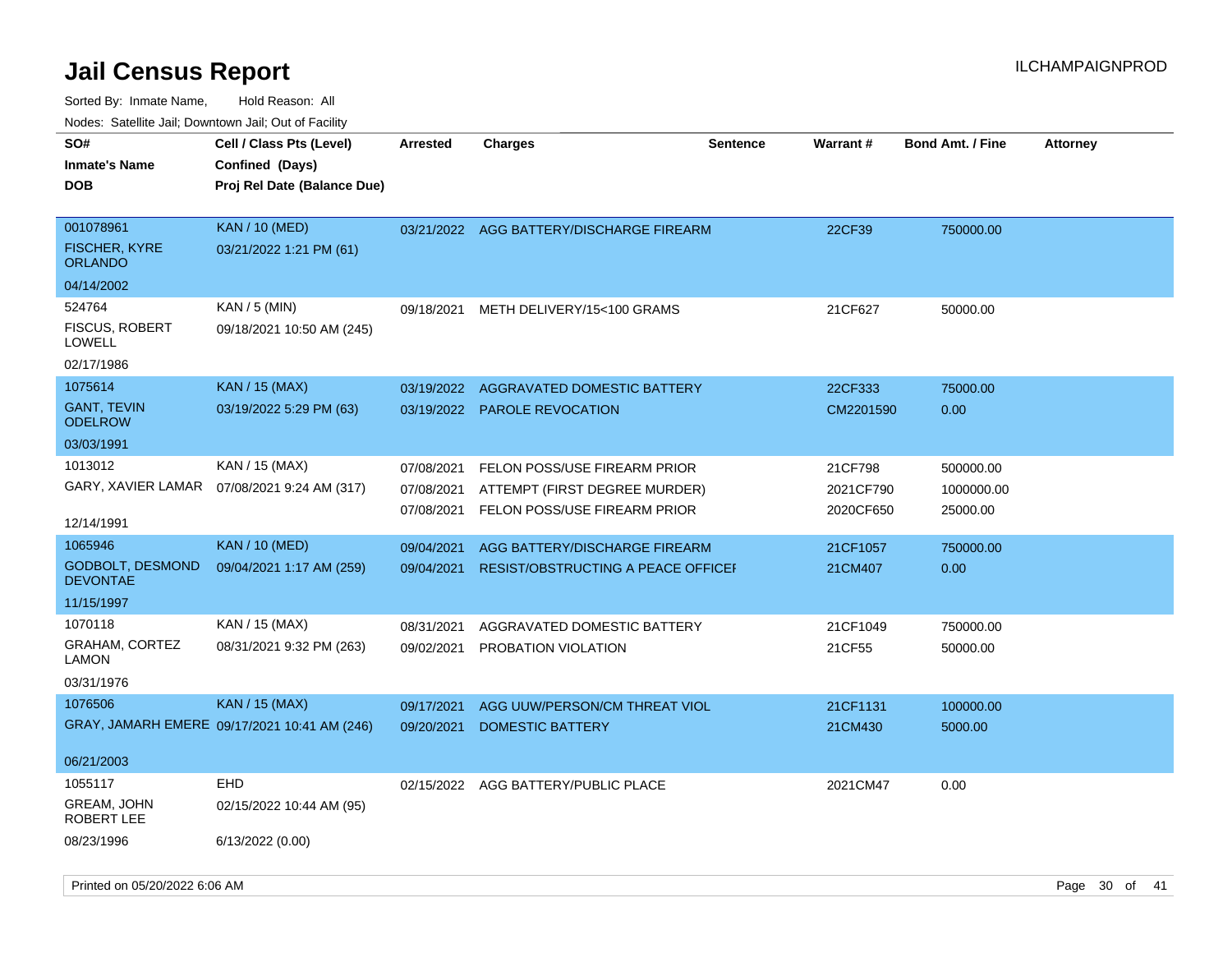| SO#                                       | Cell / Class Pts (Level)    | <b>Arrested</b>   | <b>Charges</b>                        | <b>Sentence</b> | Warrant#   | <b>Bond Amt. / Fine</b> | <b>Attorney</b> |
|-------------------------------------------|-----------------------------|-------------------|---------------------------------------|-----------------|------------|-------------------------|-----------------|
| <b>Inmate's Name</b>                      | Confined (Days)             |                   |                                       |                 |            |                         |                 |
| <b>DOB</b>                                | Proj Rel Date (Balance Due) |                   |                                       |                 |            |                         |                 |
|                                           |                             |                   |                                       |                 |            |                         |                 |
| 001078871                                 | <b>KAN / 5 (MIN)</b>        | 02/22/2022        | <b>RESIDENTIAL BURGLARY</b>           |                 | 2020JD14   | 0.00                    |                 |
| <b>HARRIS, MARTELL</b><br><b>TE'SHAWN</b> | 02/22/2022 3:44 PM (88)     | 02/22/2022        | <b>INDIRECT CRIMINAL CONTEMPT</b>     |                 | 2020CC9    | 20000.00                |                 |
| 07/02/2003                                |                             | 02/22/2022        | <b>ESCAPE/VIOLATE ELEC MONITORING</b> |                 | 22CF316    | 150000.00               |                 |
| 001079080                                 | KAN / 15 (MAX)              | 04/18/2022        | FELON POSS/USE WEAPON/FIREARM         |                 | 22CF477    | 300000.00               |                 |
| HARRIS, MILEEK<br><b>JAEQUAN</b>          | 04/19/2022 12:10 AM (32)    |                   |                                       |                 |            |                         |                 |
| 08/04/2000                                |                             |                   |                                       |                 |            |                         |                 |
| 1037683                                   | <b>EHD</b>                  | 02/23/2022        | AGG DUI/LIC SUSP OR REVOKED           |                 | 2020CF350  | 0.00                    |                 |
| <b>HARRISON, HAROLD</b><br><b>RAY</b>     | 02/23/2022 10:01 AM (87)    |                   | 02/23/2022 AGG DUI/3                  |                 | 2020CF1351 | 0.00                    |                 |
| 11/30/1963                                | 5/22/2022 (0.00)            |                   |                                       |                 |            |                         |                 |
| 1073611                                   | KAN / 5 (MIN)               | 02/09/2021        | DELIVERY OF OR POSSESSION OF W/INT    |                 | 21CF160    | 750000.00               |                 |
| HAYES, CAMERON<br><b>TAYLOR MALEEK</b>    | 02/09/2021 3:10 PM (466)    | 02/09/2021        | MFG 15>100 GR ECSTASY/ANALOG          |                 | 21CF121    | 500000.00               |                 |
| 08/10/1998                                |                             |                   |                                       |                 |            |                         |                 |
| 1045186                                   | <b>KAN / 15 (MAX)</b>       | 08/16/2021        | ARMED VIOLENCE/CATEGORY I             |                 | 21CF934    | 1000000.00              |                 |
| <b>HOLBROOK, JOHNNIE</b>                  | 08/16/2021 11:07 AM (278)   | 08/16/2021        | <b>FELON POSS/USE WEAPON/FIREARM</b>  |                 | 19CF968    | 50000.00                |                 |
| <b>MATHIS</b>                             |                             | 08/16/2021        | AGG FLEEING POLICE/21 MPH OVER        |                 | 21CF988    | 1690.00                 |                 |
| 07/19/1996                                |                             | 08/16/2021        | FELON POSS/USE WEAPON/FIREARM         |                 | 21CF989    | 100000.00               |                 |
|                                           |                             | 03/30/2022 MURDER |                                       |                 |            | 2000000.00              |                 |
| 972300                                    | KAN / 10 (MED)              | 12/22/2021        | <b>RESIDENTIAL BURGLARY</b>           |                 | 18CF1691   | 25000.00                |                 |
| HOLT, MICHAEL<br><b>TERRELL</b>           | 12/22/2021 8:36 AM (150)    | 12/22/2021        | AGG CRIM SEX ABUSE/VICTIM <9          |                 | 19CF1277   | 250000.00               |                 |
| 12/25/1989                                |                             |                   |                                       |                 |            |                         |                 |
| 987949                                    | <b>KAN / 10 (SPH)</b>       | 03/29/2022        | <b>FELON POSS/FIREARM</b>             |                 | 22CF365    | 150000.00               |                 |
| <b>HOLT. TERRELL</b><br><b>VALENTINO</b>  | 03/29/2022 12:53 AM (53)    |                   |                                       |                 |            |                         |                 |
| 02/17/1991                                |                             |                   |                                       |                 |            |                         |                 |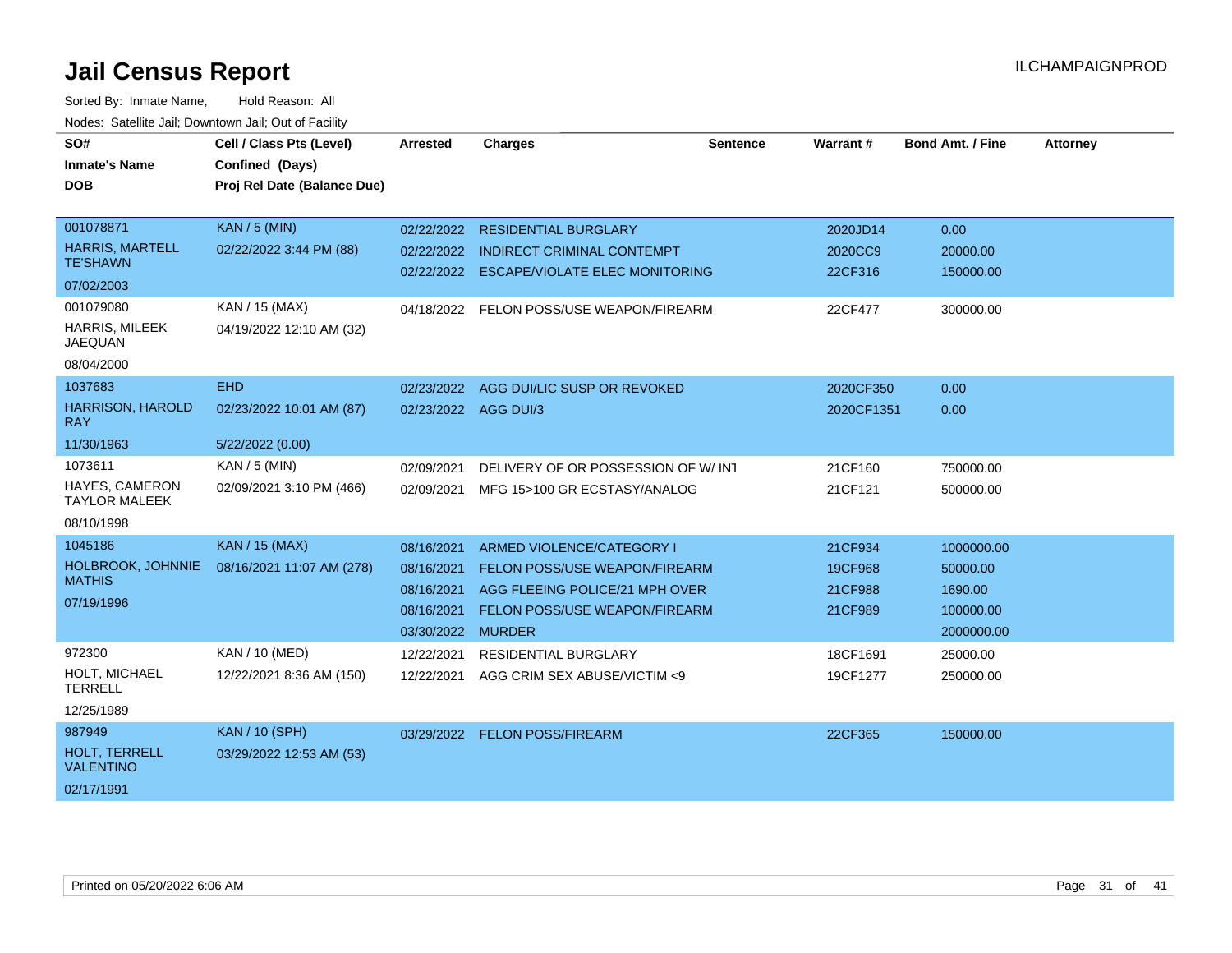| SO#                              | Cell / Class Pts (Level)    | <b>Arrested</b> | <b>Charges</b>                           | <b>Sentence</b> | Warrant#   | <b>Bond Amt. / Fine</b> | <b>Attorney</b> |
|----------------------------------|-----------------------------|-----------------|------------------------------------------|-----------------|------------|-------------------------|-----------------|
| <b>Inmate's Name</b>             | Confined (Days)             |                 |                                          |                 |            |                         |                 |
| <b>DOB</b>                       | Proj Rel Date (Balance Due) |                 |                                          |                 |            |                         |                 |
|                                  |                             |                 |                                          |                 |            |                         |                 |
| 001078146                        | <b>KAN / 15 (MAX)</b>       | 07/09/2021      | AGG BATTERY/DISCHARGE FIREARM            |                 | 21CF795    | 1000000.00              |                 |
| HUNT, TEIGAN<br><b>JAZAIREO</b>  | 07/09/2021 12:41 PM (316)   |                 | 07/09/2021 ARMED ROBBERY/ARMED W/FIREARM |                 | 21CF806    | 1000000.00              |                 |
| 05/14/2003                       |                             |                 |                                          |                 |            |                         |                 |
| 1065515                          | EHD                         |                 | 05/17/2022 DRIVING ON SUSPENDED LICENSE  |                 | 2017TR5412 | 0.00                    |                 |
| HUNTER, KADEEM<br><b>DESHAWN</b> | 05/17/2022 9:22 AM (4)      |                 |                                          |                 |            |                         |                 |
| 08/15/1993                       | 7/30/2022 (0.00)            |                 |                                          |                 |            |                         |                 |
| 989743                           | <b>KAN / 15 (ADS)</b>       | 04/13/2021      | AGGRAVATED DOMESTIC BATTERY              |                 | 21CF399    | 250000.00               |                 |
| JACKSON, STEVE<br>ALLEN          | 04/13/2021 2:45 AM (403)    |                 |                                          |                 |            |                         |                 |
| 06/04/1991                       |                             |                 |                                          |                 |            |                         |                 |
| 001078788                        | KAN / 5 (ADS)               |                 | 01/21/2022 AGGRAVATED BATTERY            |                 | 22CF93     | 0.00                    |                 |
| JOHNSON, BRENTON<br>ZAE          | 01/21/2022 8:33 PM (120)    |                 |                                          |                 |            |                         |                 |
| 08/07/1987                       | 7/18/2022 (0.00)            |                 |                                          |                 |            |                         |                 |
| 1042582                          | <b>KAN / 15 (MAX)</b>       |                 | 03/10/2022 VIOLATE ORDER PROTECTION      |                 | 22CM61     | 200000.00               |                 |
| JONES, DEONTA<br><b>DANTRAL</b>  | 03/10/2022 4:50 AM (72)     |                 |                                          |                 |            |                         |                 |
| 02/01/1993                       |                             |                 |                                          |                 |            |                         |                 |
| 956822                           | KAN / 15 (MAX)              | 11/25/2021      | AGGRAVATED DOMESTIC BATTERY              |                 | 21CF1442   | 150000.00               |                 |
| JONES, MARIO                     | 11/25/2021 10:37 AM (177)   | 11/25/2021      | PAROLE REVOCATION                        |                 | CH2106361  | 0.00                    |                 |
| NATHANIEL                        |                             | 11/25/2021      | UNLAWFUL RESTRAINT                       |                 | 21CF1443   | 150000.00               |                 |
| 10/27/1987                       |                             |                 |                                          |                 |            |                         |                 |
| 1017059                          | <b>EHD</b>                  | 05/18/2022      | <b>DRIVING RVK/SUSP DUI/SSS 4-9</b>      |                 | 2021CF1031 | 0.00                    |                 |
| <b>JUNIOUS, DERRICK</b>          | 05/18/2022 9:00 AM (3)      |                 |                                          |                 |            |                         |                 |
| 11/09/1988                       | 11/13/2022 (0.00)           |                 |                                          |                 |            |                         |                 |
| 45193                            | KAN / 10 (MED)              |                 | 04/29/2022 FELON POSS/USE FIREARM PRIOR  |                 | 22CF531    | 100000.00               |                 |
| KASPERS, JOHNNY<br>RAY           | 04/29/2022 11:00 AM (22)    |                 |                                          |                 |            |                         |                 |
| 05/28/1977                       |                             |                 |                                          |                 |            |                         |                 |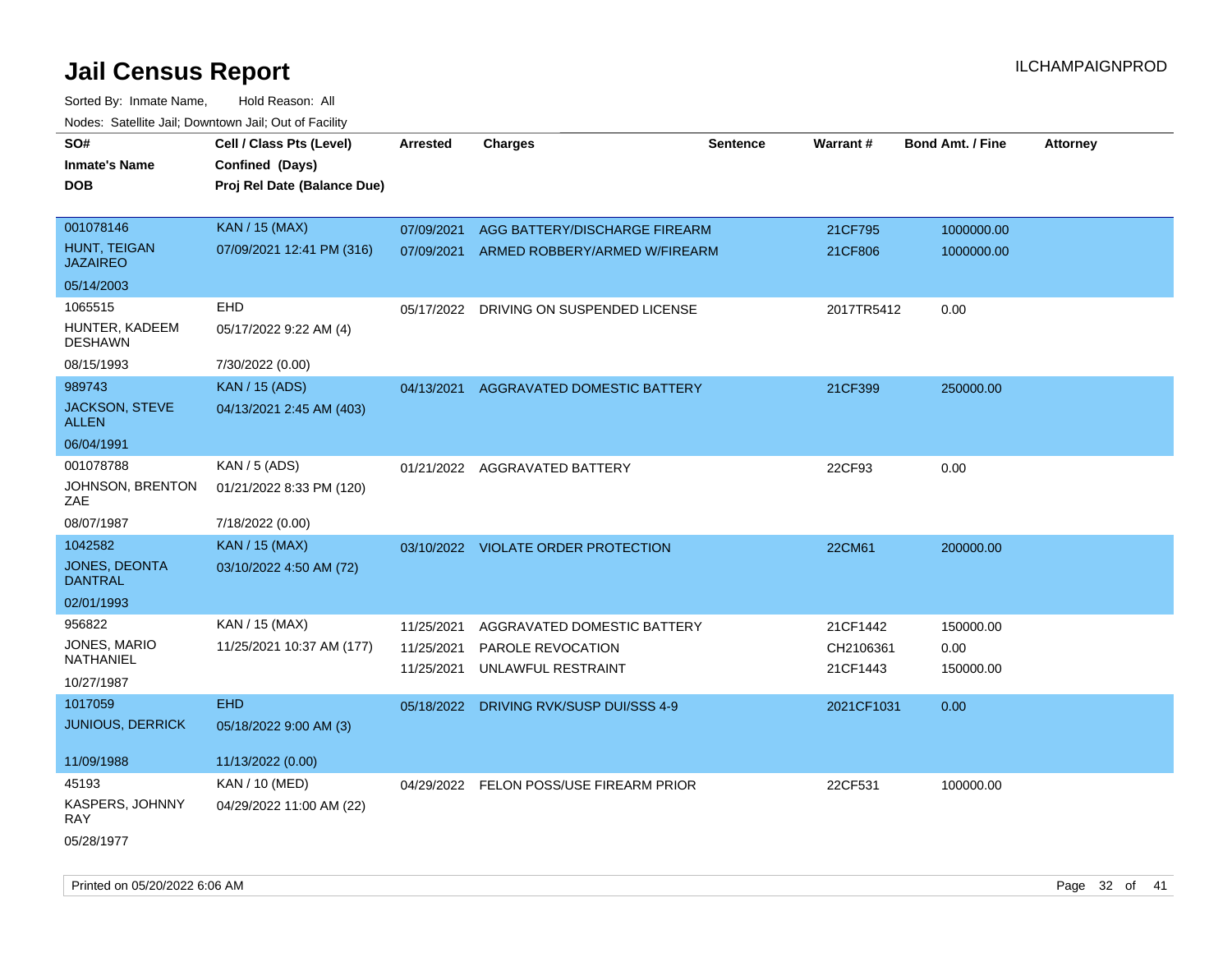| ivouss. Saleling Jali, Downlown Jali, Out of Facility |                             |                      |                                         |                 |            |                         |                 |
|-------------------------------------------------------|-----------------------------|----------------------|-----------------------------------------|-----------------|------------|-------------------------|-----------------|
| SO#                                                   | Cell / Class Pts (Level)    | <b>Arrested</b>      | <b>Charges</b>                          | <b>Sentence</b> | Warrant#   | <b>Bond Amt. / Fine</b> | <b>Attorney</b> |
| <b>Inmate's Name</b>                                  | Confined (Days)             |                      |                                         |                 |            |                         |                 |
| <b>DOB</b>                                            | Proj Rel Date (Balance Due) |                      |                                         |                 |            |                         |                 |
|                                                       |                             |                      |                                         |                 |            |                         |                 |
| 57271                                                 | <b>EHD</b>                  | 03/08/2022           | DRIVING RVK/SUSP DUI/SSS 4-9            |                 | 2021CF34   | 0.00                    |                 |
| <b>KEYS, CAPREE</b><br><b>REMONE</b>                  | 03/08/2022 9:17 AM (74)     |                      | 03/08/2022 DRIVING RVK/SUSP DUI/SSS 4-9 |                 | 2020CF1116 | 0.00                    |                 |
| 11/23/1982                                            | 9/3/2022(0.00)              |                      |                                         |                 |            |                         |                 |
| 987201                                                | KAN / 15 (MAX)              | 05/14/2022           | FELON POSS/USE WEAPON/FIREARM           |                 | 20CF927    | 25000.00                |                 |
| LAMBERT, DERRICK                                      | 05/14/2022 11:04 AM (7)     |                      | 05/14/2022 ARMED HABITUAL CRIMINAL      |                 | 21CF1340   | 250000.00               |                 |
| <b>LAMONT</b>                                         |                             |                      | 05/14/2022 ARMED HABITUAL CRIMINAL      |                 | 22CF596    | 1000000.00              |                 |
| 07/13/1989                                            |                             |                      |                                         |                 |            |                         |                 |
| 1064445                                               | <b>KAN / 15 (MAX)</b>       | 04/23/2021           | AGG DISCHARGE FIREARM/OCC VEH           |                 | 2021CF295  | 500000.00               |                 |
| LARUE, TERENCE                                        | 04/23/2021 11:18 AM (393)   | 04/23/2021           | POSSESS 15<100 GRAMS COCAINE            |                 | 19CF1052   | 10000.00                |                 |
| <b>TRAMEL</b>                                         |                             | 04/23/2021           | FELON POSS/USE FIREARM/PAROLE           |                 | 21CF899    | 500000.00               |                 |
| 12/23/1998                                            |                             |                      |                                         |                 |            |                         |                 |
| 001078470                                             | KAN / 15 (MAX)              | 10/10/2021           | MURDER/INTENT TO KILL/INJURE            |                 | 21CF1221   | 1000000.00              |                 |
| LEE, AMAHRION<br><b>JA'MERE</b>                       | 10/10/2021 1:23 PM (223)    |                      |                                         |                 |            |                         |                 |
|                                                       |                             |                      |                                         |                 |            |                         |                 |
| 11/05/2002                                            |                             |                      |                                         |                 |            |                         |                 |
| 1052425                                               | <b>EHD</b>                  |                      | 04/26/2022 DRIVING ON SUSPENDED LICENSE |                 | 2021TR9328 | 0.00                    |                 |
| LEO, MICHAEL JAMES                                    | 04/26/2022 9:13 AM (25)     |                      |                                         |                 |            |                         |                 |
| 04/09/1994                                            | 5/25/2022 (0.00)            |                      |                                         |                 |            |                         |                 |
| 1005717                                               | KAN / 5 (MIN)               | 03/31/2022           | AGG DUI/3                               |                 | 22CF372    | 100000.00               |                 |
| LEWIS, ORLANDO                                        | 03/31/2022 1:56 PM (51)     | 03/31/2022 AGG DUI/3 |                                         |                 | 22CF373    | 100000.00               |                 |
| <b>DESHONE</b>                                        |                             |                      |                                         |                 |            |                         |                 |
| 01/31/1987                                            |                             |                      |                                         |                 |            |                         |                 |
| 56792                                                 | <b>KAN</b> / 10 (MED)       | 02/02/2021           | ARMED HABITUAL CRIMINAL                 |                 | 2021CF141  | 500000.00               |                 |
| LILLARD, LAWRENCE<br><b>TYRONE</b>                    | 02/02/2021 2:11 PM (473)    | 02/22/2021           | DRIVING ON REVOKED LICENSE              |                 | 21TR426    | 5000.00                 |                 |
| 10/20/1982                                            |                             |                      |                                         |                 |            |                         |                 |
| 001077850                                             | <b>EHD</b>                  |                      | 05/04/2022 DRIVING RVK/SUSP DUI/SSS 4-9 |                 | 2021CF303  | 0.00                    |                 |
| MALDONADO-<br>GUITIERREZ, FELIX                       | 05/04/2022 10:11 AM (17)    |                      |                                         |                 |            |                         |                 |
| 06/19/1977                                            | 10/30/2022 (0.00)           |                      |                                         |                 |            |                         |                 |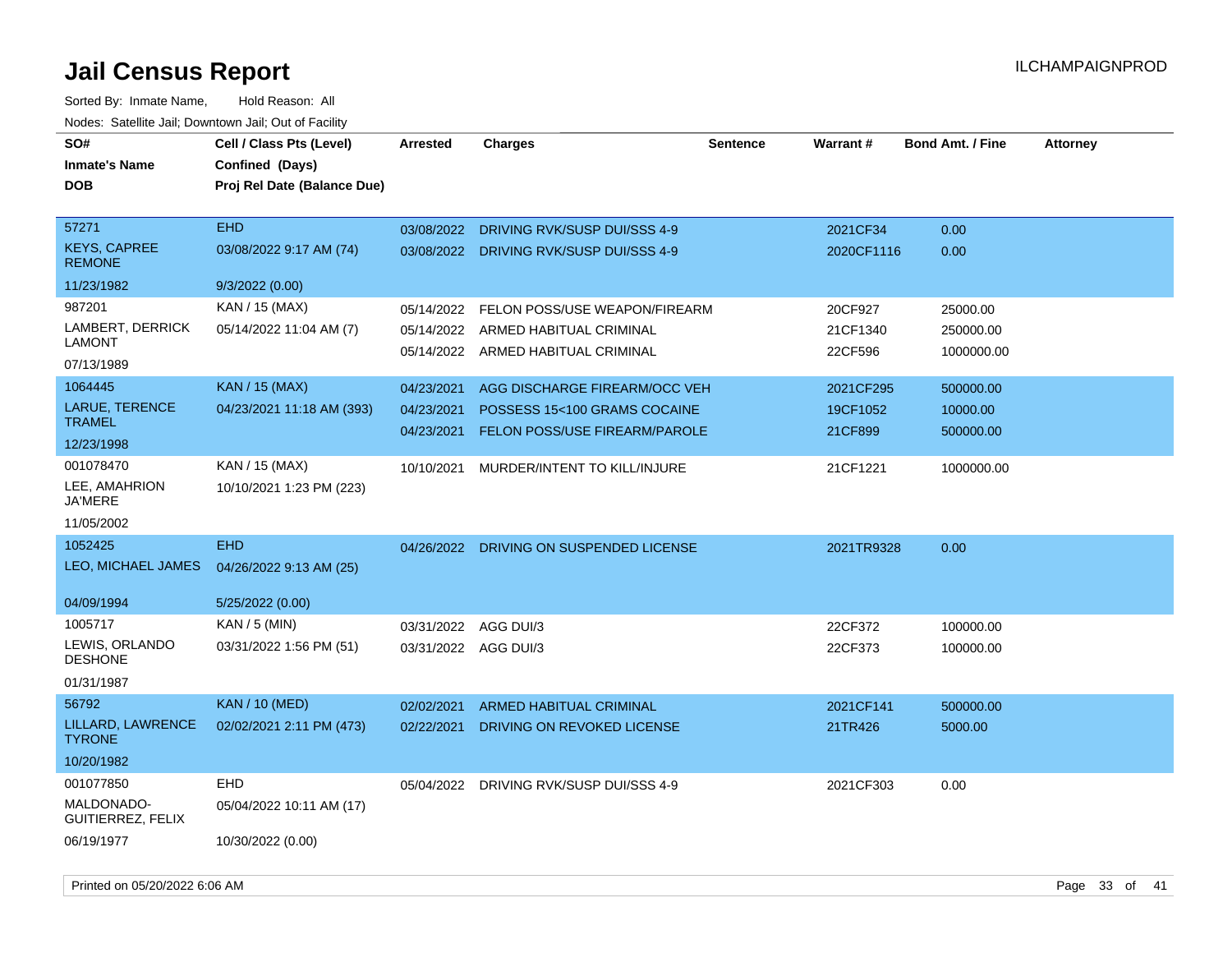Sorted By: Inmate Name, Hold Reason: All Nodes: Satellite Jail; Downtown Jail; Out of Facility

| SO#                                             | Cell / Class Pts (Level)                  | <b>Arrested</b>   | <b>Charges</b>                            | <b>Sentence</b> | Warrant#   | <b>Bond Amt. / Fine</b> | <b>Attorney</b> |
|-------------------------------------------------|-------------------------------------------|-------------------|-------------------------------------------|-----------------|------------|-------------------------|-----------------|
| <b>Inmate's Name</b>                            | Confined (Days)                           |                   |                                           |                 |            |                         |                 |
| <b>DOB</b>                                      | Proj Rel Date (Balance Due)               |                   |                                           |                 |            |                         |                 |
|                                                 |                                           |                   |                                           |                 |            |                         |                 |
| 001078896                                       | <b>KAN / 15 (MAX)</b>                     |                   | 03/01/2022 ARMED HABITUAL CRIMINAL        |                 | 22CF239    | 350000.00               |                 |
| MANN, DAVID<br><b>WILBERT, Junior</b>           | 03/01/2022 4:35 AM (81)                   |                   |                                           |                 |            |                         |                 |
| 04/02/1976                                      |                                           |                   |                                           |                 |            |                         |                 |
| 1004137                                         | KAN / 15 (MAX)                            |                   | 02/14/2022 AGG CRIM SEX ABUSE/VIC 13-17   |                 | 22CF165    | 250000.00               |                 |
|                                                 | MCDONALD, DAVON D 02/14/2022 4:21 PM (96) |                   |                                           |                 |            |                         |                 |
|                                                 |                                           |                   |                                           |                 |            |                         |                 |
| 11/08/1992                                      |                                           |                   |                                           |                 |            |                         |                 |
| 001078575                                       | <b>KAN / 10 (MED)</b>                     |                   | 11/09/2021 GUNRUNNING                     |                 | 21CF1330   | 750000.00               |                 |
| <b>MCLAURIN, KEYON A</b>                        | 11/09/2021 12:41 PM (193)                 |                   |                                           |                 |            |                         |                 |
|                                                 |                                           |                   |                                           |                 |            |                         |                 |
| 11/19/2002                                      |                                           |                   |                                           |                 |            |                         |                 |
| 1011046                                         | KAN / 15 (ADS)                            | 04/10/2021        | ATTEMPT (FIRST DEGREE MURDER)             |                 | 21CF392    | 1000000.00              |                 |
| <b>MILES, DARRION</b><br><b>ANTONIO KEVONTA</b> | 04/11/2021 12:46 AM (405)                 | 03/24/2022 MURDER |                                           |                 | 22CF346    | 3000000.00              |                 |
| 03/18/1990                                      |                                           |                   |                                           |                 |            |                         |                 |
| 1075635                                         | <b>KAN / 10 (ADS)</b>                     | 05/11/2021        | MFG/DEL CANNABIS/30-500 GRAMS             |                 | 20CF1402   | 100000.00               |                 |
| MILES, DEVLON VON,                              | 05/11/2021 10:39 PM (375)                 | 05/11/2021        | AGG DISCHARGE FIREARM/OCC VEH             |                 | 21CF538    | 750000.00               |                 |
| Junior                                          |                                           | 02/23/2022 MURDER |                                           |                 | 22CF219    | 1000000.00              |                 |
| 11/04/2000                                      |                                           |                   |                                           |                 |            |                         |                 |
| 001077278                                       | KAN / 15 (MAX)                            | 10/06/2020        | MURDER/INTENT TO KILL/INJURE              |                 | 2020CF146  | 2000000.00              |                 |
| MILLER, D'ANDRE                                 | 10/06/2020 12:49 PM (592)                 | 10/06/2020        | AGG FLEEING POLICE/21 MPH OVER            |                 | 2019CF1171 | 50000.00                |                 |
| 09/08/1986                                      |                                           |                   |                                           |                 |            |                         |                 |
| 001077922                                       | KAN / 15 (MAX)                            |                   | 05/15/2022 AGG UNLAWFUL USE OF WEAPON/VEH |                 | 22CF602    | 100000.00               |                 |
| MOFFITT, STEFONCE<br><b>TERRELL</b>             | 05/15/2022 7:14 PM (6)                    |                   |                                           |                 |            |                         |                 |
| 02/14/2001                                      |                                           |                   |                                           |                 |            |                         |                 |
| 001078712                                       | KAN / 10 (MED)                            | 12/23/2021        | AGG DISCH FIREARM/1ST AID PERS            |                 | 21CF1581   | 200000.00               |                 |
| MONTGOMERY,<br><b>RASHARD MYKI</b>              | 12/23/2021 4:27 PM (149)                  |                   |                                           |                 |            |                         |                 |
| 11/05/2001                                      |                                           |                   |                                           |                 |            |                         |                 |

Printed on 05/20/2022 6:06 AM Page 34 of 41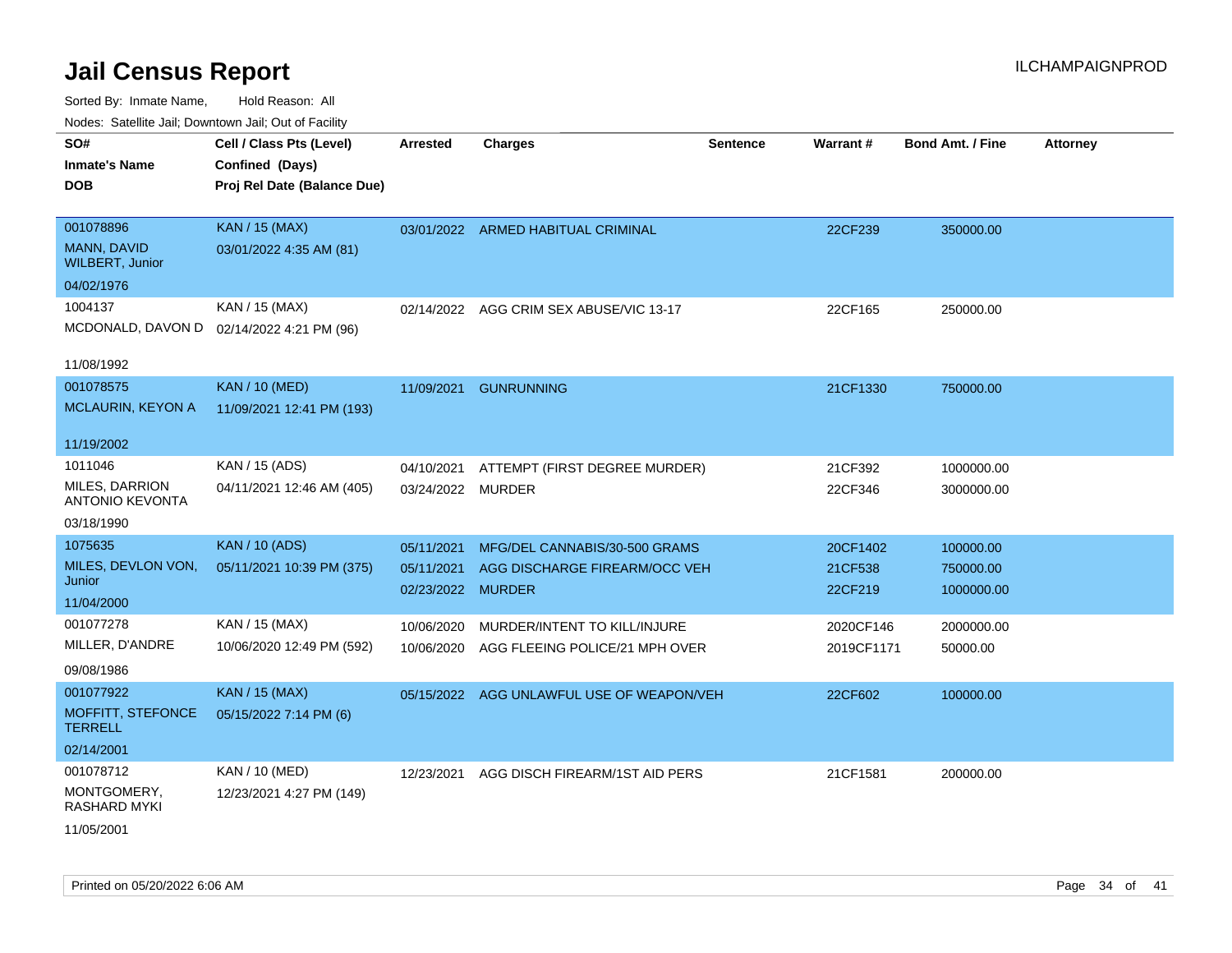| 10000. Catolino can, Domntonn can, Cat or I doint              |                                                                            |                          |                                                      |                 |                        |                         |                 |
|----------------------------------------------------------------|----------------------------------------------------------------------------|--------------------------|------------------------------------------------------|-----------------|------------------------|-------------------------|-----------------|
| SO#<br><b>Inmate's Name</b><br>DOB                             | Cell / Class Pts (Level)<br>Confined (Days)<br>Proj Rel Date (Balance Due) | <b>Arrested</b>          | <b>Charges</b>                                       | <b>Sentence</b> | Warrant#               | <b>Bond Amt. / Fine</b> | <b>Attorney</b> |
| 001078517<br><b>NELSON, RORY</b><br><b>DEMOND</b>              | <b>KAN / 15 (MAX)</b><br>10/19/2021 3:55 AM (214)                          |                          | 10/19/2021 ATTEMPT (FIRST DEGREE MURDER)             |                 | 21CF1267               | 1000000.00              |                 |
| 08/14/1984                                                     |                                                                            |                          |                                                      |                 |                        |                         |                 |
| 1026477<br>NEWBILL, DEVONTRE<br>LAMONT<br>11/22/1993           | KAN / 15 (ADS)<br>09/21/2021 2:27 AM (242)                                 | 09/21/2021<br>09/22/2021 | AGG DISCHARGE FIREARM/OCC VEH<br>PROBATION VIOLATION |                 | 21CF1138<br>20CF577    | 2000000.00<br>10000.00  |                 |
| 001078063                                                      | <b>KAN / 15 (MAX)</b><br>PERRY, ROBERT Junior 06/15/2021 4:37 PM (340)     | 06/15/2021<br>06/15/2021 | AGG CRIM SEX ASSAULT/WEAPON<br><b>ROBBERY</b>        |                 | 2021CF678<br>2021CF159 | 1000000.00<br>25000.00  |                 |
| 12/21/1990<br>1015033<br>PICKENS, DANTE<br>DEVON<br>01/05/1993 | KAN / 10 (MED)<br>03/05/2022 4:01 AM (77)                                  | 03/05/2022               | POSSESSION OF STOLEN FIREARM                         |                 | 21CF1172               | 500000.00               |                 |
| 001078799<br>PURNELL, MARKISE<br>MONROE<br>07/13/2002          | <b>KAN / 10 (MED)</b><br>01/27/2022 9:50 AM (114)                          | 01/27/2022               | FIREARM/FOID INVALID/NOT ELIG                        |                 | 22CF116                | 100000.00               |                 |
| 001078942<br>QATTOUM, ADHAM M<br>07/22/1994                    | KAN / 5 (MIN)<br>03/13/2022 11:31 PM (69)                                  |                          | 03/13/2022 MFG/DEL CANNABIS/500<2000 GR              |                 | 22CF307                | 350000.00               |                 |
| 001078482<br><b>REED, MONTRES</b><br>ANTRON                    | <b>KAN / 10 (MED)</b><br>03/14/2022 12:06 PM (68)                          | 03/14/2022               | AGG DISCHARGE FIREARM/VEH/SCH                        |                 | 22CF299                | 250000.00               |                 |
| 02/26/2004<br>982660<br>REYNOLDS, DAVID<br>ALLEN<br>03/27/2002 | KAN / 10 (MED)<br>03/22/2022 4:11 AM (60)                                  | 03/22/2022               | BURGLARY                                             |                 | 22CF339                | 200000.00               |                 |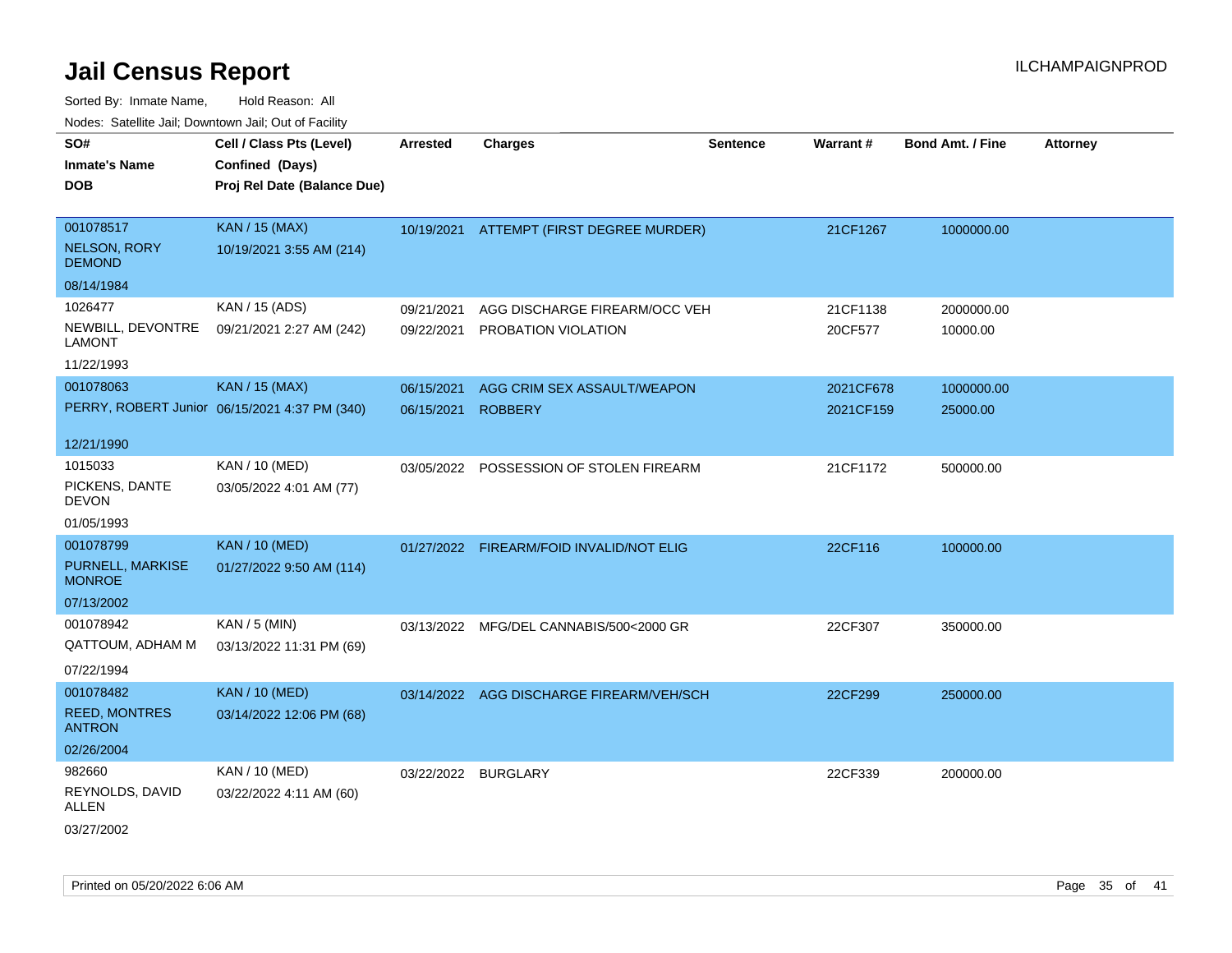| SO#<br><b>Inmate's Name</b>                                      | Cell / Class Pts (Level)<br>Confined (Days)                   | Arrested                                                           | <b>Charges</b>                                                                                                                                     | <b>Sentence</b> | Warrant#                                                            | <b>Bond Amt. / Fine</b>                                      | <b>Attorney</b> |
|------------------------------------------------------------------|---------------------------------------------------------------|--------------------------------------------------------------------|----------------------------------------------------------------------------------------------------------------------------------------------------|-----------------|---------------------------------------------------------------------|--------------------------------------------------------------|-----------------|
| <b>DOB</b>                                                       | Proj Rel Date (Balance Due)                                   |                                                                    |                                                                                                                                                    |                 |                                                                     |                                                              |                 |
| 24139<br><b>ROBERTS, ERIC</b><br><b>BRYANT</b><br>03/15/1964     | <b>EHD</b><br>05/11/2022 10:28 AM (10)<br>11/6/2022 (0.00)    |                                                                    | 05/11/2022 DRIVING RVK/SUSP DUI/SSS 4-9                                                                                                            |                 | 2021CF437                                                           | 0.00                                                         |                 |
| 1072114<br>ROBINSON, DONNELL<br><b>LEVON</b><br>10/23/2000       | KAN / 15 (SPH)<br>01/17/2021 2:40 PM (489)                    | 01/17/2021<br>01/17/2021<br>02/17/2021                             | ATTEMPT (FIRST DEGREE MURDER)<br>ARMED ROBBERY/NO FIREARM<br><b>AGGRAVATED BATTERY</b>                                                             | 4y (DOC)        | 2021CF65<br>2020CF824                                               | 500000.00<br>75000.00<br>250000.00                           |                 |
| 001077614<br><b>DEVON</b><br>09/22/2002                          | KAN / 15 (MAX)<br>ROBINSON, DONTRELL 01/17/2021 3:08 PM (489) | 01/17/2021                                                         | ATTEMPT (FIRST DEGREE MURDER)                                                                                                                      |                 | 21CF66                                                              | 500000.00                                                    |                 |
| 982614<br>RODGERS, DAVID<br><b>BENARD</b><br>11/17/1990          | EHD<br>05/11/2022 9:34 AM (10)<br>6/9/2022 (0.00)             |                                                                    | 05/11/2022 DRIVING ON SUSPENDED LICENSE                                                                                                            |                 | 2019TR10982                                                         | 0.00                                                         |                 |
| 1061216<br><b>RUNGE, ANDRE</b><br><b>MARSEAN</b><br>12/05/1997   | <b>KAN / 10 (MED)</b><br>06/22/2021 4:42 PM (333)             | 06/22/2021                                                         | HOME INVASION/FIREARM                                                                                                                              |                 | 21CF727                                                             | 750000.00                                                    |                 |
| 650295<br>SANDAGE, JERALD<br><b>EUGENE</b><br>06/07/1971         | <b>PIA / 50 (MAX)</b><br>04/22/2020 6:30 AM (759)             | 04/22/2020<br>04/22/2020<br>04/22/2020<br>04/22/2020<br>04/22/2020 | <b>CRIMINAL SEXUAL ASSAULT</b><br><b>CRIMINAL SEXUAL ASSAULT</b><br><b>CRIMINAL SEXUAL ABUSE</b><br>CRIMINAL SEXUAL ASSAULT<br>OFFICIAL MISCONDUCT |                 | 2020-CF407<br>2020-CF408<br>2020-CF409<br>2020-CF410<br>2019-CF1811 | 750000.00<br>750000.00<br>750000.00<br>750000.00<br>25000.00 |                 |
| 1075386<br><b>SANDERS, MARQUIS</b><br><b>JOVON</b><br>01/19/2002 | <b>KAN / 15 (MAX)</b><br>04/13/2022 7:18 PM (38)              | 04/13/2022                                                         | AGG UNLAWFUL USE OF WEAPON/VEH                                                                                                                     |                 | 2022CF463                                                           | 25000.00                                                     |                 |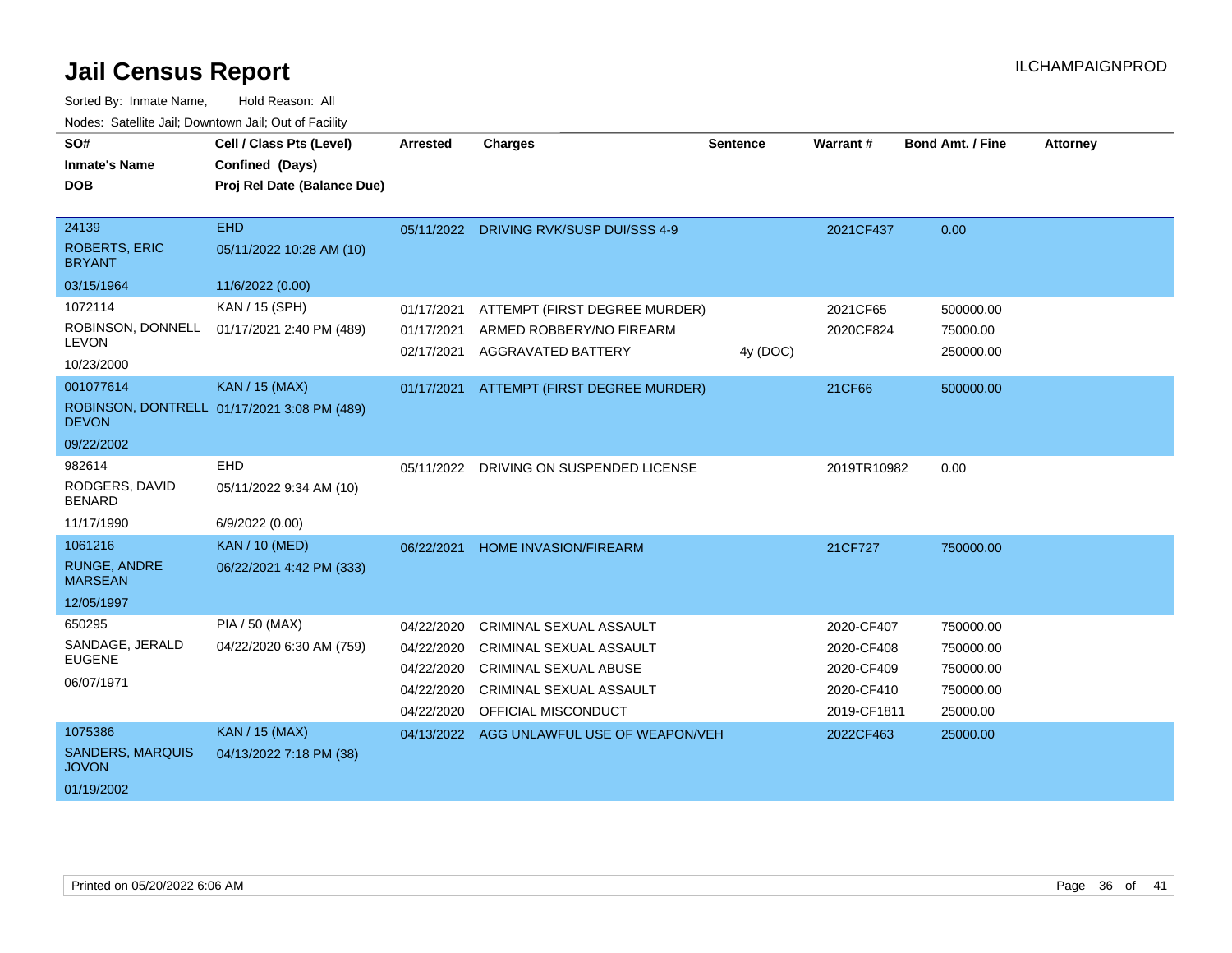| SO#<br><b>Inmate's Name</b><br><b>DOB</b> | Cell / Class Pts (Level)<br>Confined (Days)<br>Proj Rel Date (Balance Due) | Arrested   | <b>Charges</b>                          | <b>Sentence</b> | <b>Warrant#</b> | <b>Bond Amt. / Fine</b> | <b>Attorney</b> |
|-------------------------------------------|----------------------------------------------------------------------------|------------|-----------------------------------------|-----------------|-----------------|-------------------------|-----------------|
| 59178<br><b>SANDERS, MICHAEL</b><br>JEAN  | <b>KAN / 15 (MAX)</b><br>12/13/2021 4:17 PM (159)                          | 12/13/2021 | AGG DISCHARGE FIREARM/OCC VEH           |                 | 21CF1274        | 1500000.00              |                 |
| 12/22/1967                                |                                                                            |            |                                         |                 |                 |                         |                 |
| 001078898                                 | KAN / 15 (MAX)                                                             |            | 03/02/2022 AGG DISCHARGE FIREARM        |                 | 22CF254         | 800000.00               |                 |
| SAROLAS, JONATHAN<br>E                    | 03/02/2022 9:20 AM (80)                                                    |            |                                         |                 |                 |                         |                 |
| 07/16/1988                                |                                                                            |            |                                         |                 |                 |                         |                 |
| 1000820                                   | <b>KAN / 15 (MAX)</b>                                                      | 01/24/2022 | FELON POSS/USE WEAPON/FIREARM           |                 | 22CF105         | 300000.00               |                 |
| SCHNEIDER, SONGAN<br>MICHAEL              | 01/24/2022 8:20 AM (117)                                                   |            | 01/24/2022 AGGRAVATED DOMESTIC BATTERY  |                 | 21CF1433        | 25000.00                |                 |
| 08/18/1992                                |                                                                            |            |                                         |                 |                 |                         |                 |
| 001078704                                 | KAN / 15 (MAX)                                                             | 12/21/2021 | MURDER/INTENT TO KILL/INJURE            |                 | 21CF1575        | 5000000.00              |                 |
| SHORTER, JAQUAN<br>MAURICE                | 12/23/2021 1:23 AM (149)                                                   |            |                                         |                 |                 |                         |                 |
| 10/08/1998                                |                                                                            |            |                                         |                 |                 |                         |                 |
| 47195                                     | <b>KAN / 5 (MIN)</b>                                                       | 12/27/2021 | <b>RESIDENTIAL BURGLARY</b>             |                 | 2020CF1222      | 10000.00                |                 |
| SIMMONS, JAMES<br>ROBERT                  | 12/27/2021 8:42 AM (145)                                                   | 12/28/2021 | <b>RESIDENTIAL BURGLARY</b>             |                 | 2021CF1596      | 10000.00                |                 |
| 03/13/1975                                |                                                                            |            |                                         |                 |                 |                         |                 |
| 1038158                                   | KAN / 10 (MED)                                                             |            | 02/04/2022 CRIMINAL SEX ASSAULT/CONSENT |                 | 22CF146         | 500000.00               |                 |
| SMITH, RASHAD<br>JARECE                   | 02/04/2022 11:42 PM (106)                                                  |            |                                         |                 |                 |                         |                 |
| 09/16/1995                                |                                                                            |            |                                         |                 |                 |                         |                 |
| 001077868                                 | <b>KAN / 15 (MAX)</b>                                                      | 04/21/2021 | ARMED ROBBERY/ARMED W/FIREARM           |                 | 21CF445         | 500000.00               |                 |
| SPEARMENT,<br><b>KENTRELL</b>             | 04/21/2021 9:48 PM (395)                                                   | 08/19/2021 | FLEEING/ATTEMPT ELUDE OFFICER           |                 | 2021TR1053      | 1000.00                 |                 |
| 01/21/2002                                |                                                                            |            |                                         |                 |                 |                         |                 |
| 001078182                                 | $EHD / 5$ (MIN)                                                            | 12/20/2021 | DRIVING ON REVOKED LICENSE              |                 | 2021CF800       | 0.00                    |                 |
| STRONG, KEVIN<br>GARDNER                  | 12/20/2021 4:34 PM (152)                                                   |            |                                         |                 |                 |                         |                 |
| 02/12/1963                                | 6/18/2022 (0.00)                                                           |            |                                         |                 |                 |                         |                 |
|                                           |                                                                            |            |                                         |                 |                 |                         |                 |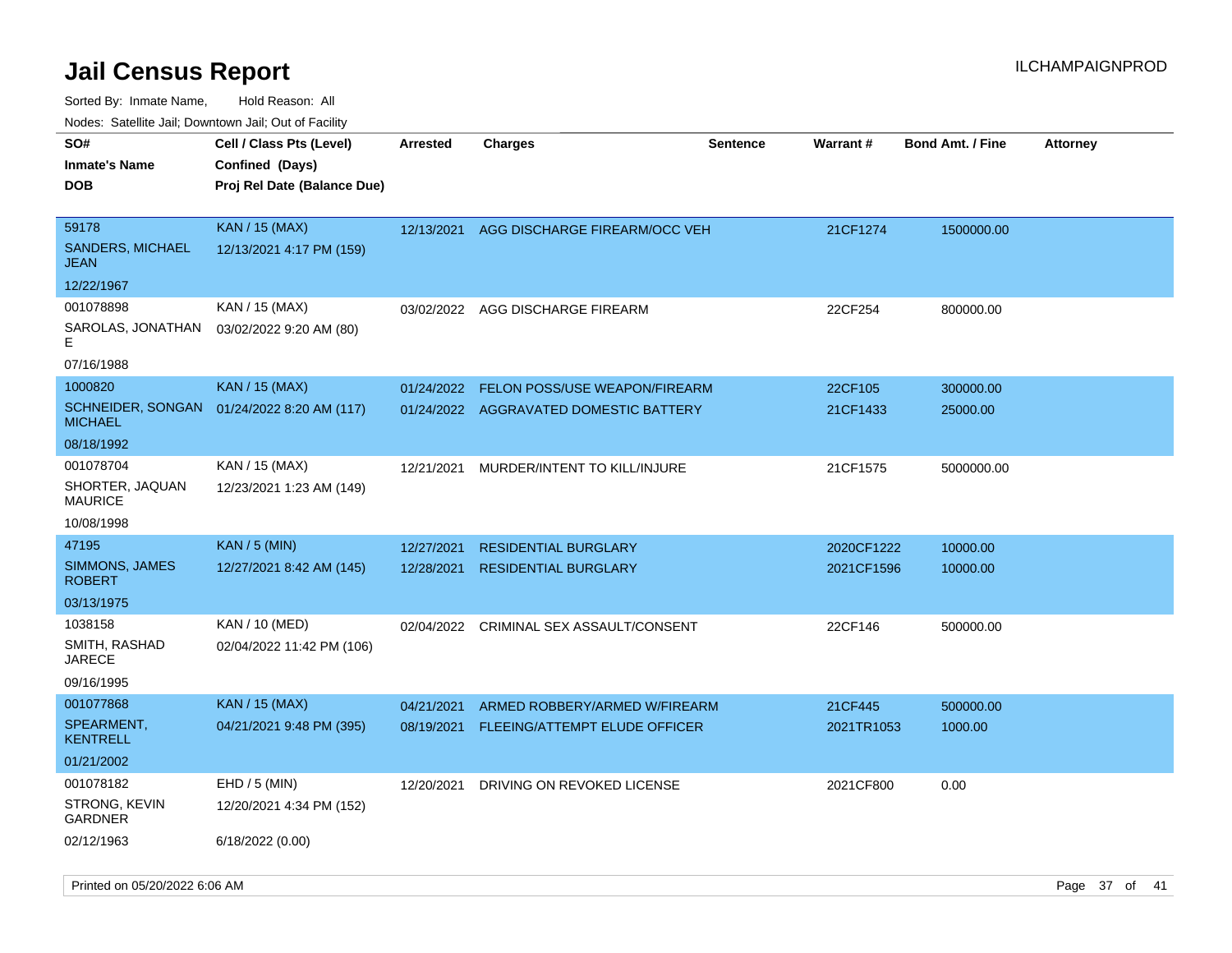| rougs. Calcing Jan, Downtown Jan, Out of Facility               |                                                                            |                 |                                    |                 |            |                         |                 |
|-----------------------------------------------------------------|----------------------------------------------------------------------------|-----------------|------------------------------------|-----------------|------------|-------------------------|-----------------|
| SO#<br><b>Inmate's Name</b><br><b>DOB</b>                       | Cell / Class Pts (Level)<br>Confined (Days)<br>Proj Rel Date (Balance Due) | <b>Arrested</b> | Charges                            | <b>Sentence</b> | Warrant#   | <b>Bond Amt. / Fine</b> | <b>Attorney</b> |
| 65920<br>TAPSCOTT,<br><b>CORNELIUS</b><br>07/14/1985            | <b>KAN / 15 (MAX)</b><br>12/21/2021 10:57 PM (151)                         | 12/21/2021      | ARMED ROBBERY/ARMED W/FIREARM      |                 | 21CF1543   | 100000.00               |                 |
| 1046632<br>08/10/1996                                           | KAN / 15 (MAX)<br>TATE, JAVON MARQUIS 09/14/2021 12:10 PM (249)            | 09/14/2021      | ARMED VIOLENCE/CATEGORY II         |                 | 21CF912    | 750000.00               |                 |
| 64779<br><b>TERRY, MICHAEL</b><br><b>DWAYNE</b><br>03/02/1963   | <b>EHD</b><br>04/27/2022 9:57 AM (24)<br>10/23/2022 (0.00)                 | 04/27/2022      | DRIVING RVK/SUSP DUI/SSS 4-9       |                 | 2021CF864  | 0.00                    |                 |
| 001079064<br>TOLBERT, ERIC<br><b>LAMONT</b><br>05/27/1997       | KAN / 10 (MED)<br>04/15/2022 6:29 PM (36)                                  |                 | 04/15/2022 AGG UUW/VEHICLE/NO FOID |                 | 2022CFAWOW | 250000.00               |                 |
| 1033031<br><b>TOMS, ANDREW</b><br><b>CHUCKY</b><br>09/28/1978   | <b>KAN / 15 (MAX)</b><br>08/19/2020 5:59 PM (640)                          | 08/19/2020      | *AGG BATTERY W/FIREARM/PERSON      |                 | 2020-CF923 | 500000.00               |                 |
| 1004142<br>TOY, KAYON LARENZ<br>09/12/1991                      | KAN / 15 (MAX)<br>10/22/2021 1:01 PM (211)                                 | 10/27/2021      | POSSESSION OF METH/15<100GRAMS     |                 | 2021CF1298 | 1500000.00              |                 |
| 512160<br><b>TURNER, CHARLES</b><br><b>EDWARD</b><br>09/05/1986 | <b>KAN / 15 (MAX)</b><br>03/10/2022 12:00 PM (72)                          |                 | 03/10/2022 ARMED HABITUAL CRIMINAL |                 | 22CF296    | 200000.00               |                 |
| 1068806<br>VELEZ-MENDEZ,<br><b>JAIME MANUAL</b><br>09/03/1983   | <b>EHD</b><br>05/04/2022 12:05 PM (17)<br>6/2/2022 (0.00)                  |                 | 05/04/2022 AGG DUI/NO VALID DL     |                 | 2020CF1474 | 0.00                    |                 |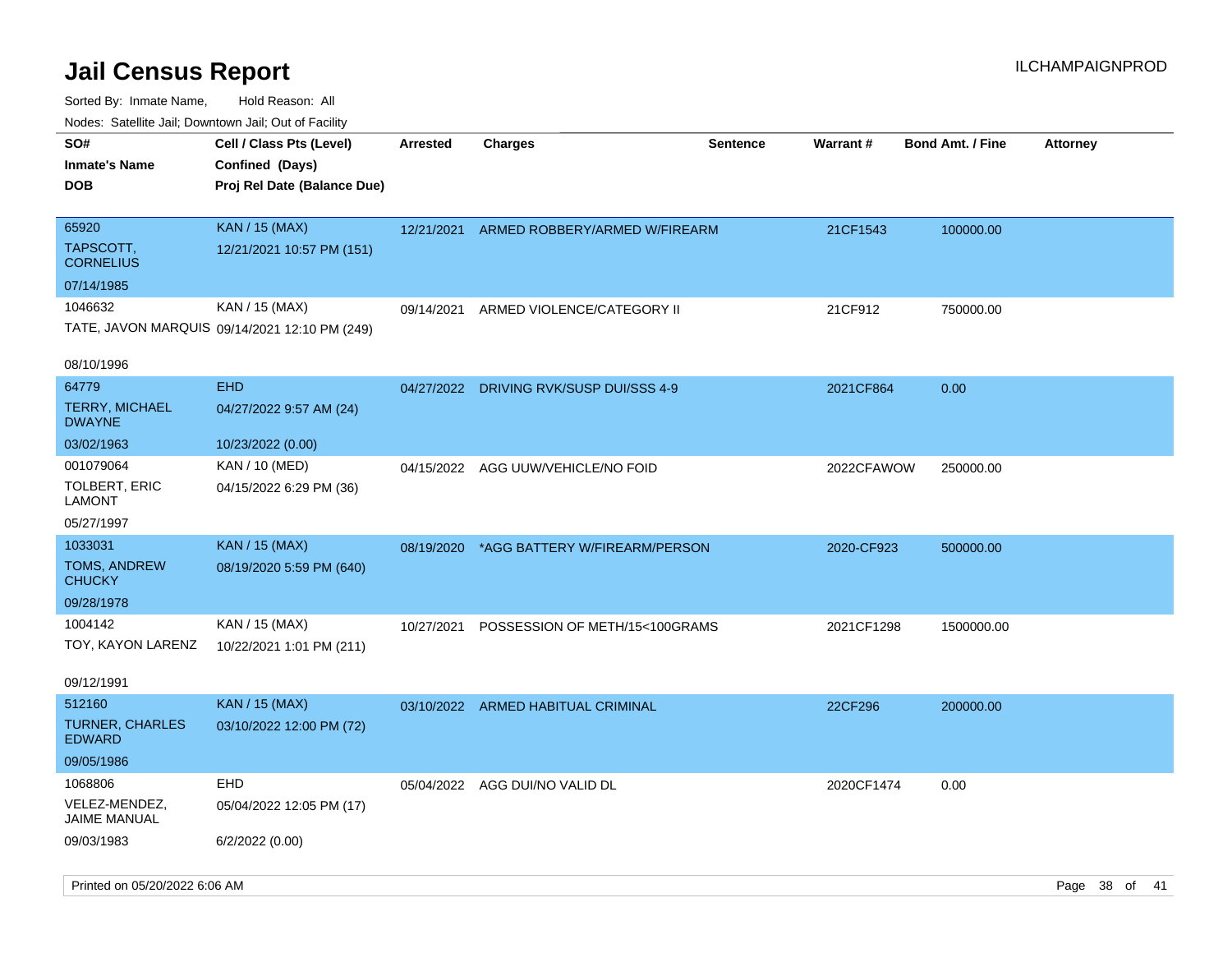| SO#<br><b>Inmate's Name</b>               | Cell / Class Pts (Level)<br>Confined (Days) | <b>Arrested</b> | <b>Charges</b>                      | <b>Sentence</b> | Warrant#      | <b>Bond Amt. / Fine</b> | <b>Attorney</b> |
|-------------------------------------------|---------------------------------------------|-----------------|-------------------------------------|-----------------|---------------|-------------------------|-----------------|
| <b>DOB</b>                                | Proj Rel Date (Balance Due)                 |                 |                                     |                 |               |                         |                 |
|                                           |                                             |                 |                                     |                 |               |                         |                 |
| 001077992                                 | <b>KAN / 15 (MAX)</b>                       |                 | 03/31/2022 ARMED ROBBERY/NO FIREARM |                 | 21CF590       | 100000.00               |                 |
| <b>WADE, DONTE</b><br><b>LAMONT</b>       | 03/31/2022 1:25 PM (51)                     |                 |                                     |                 |               |                         |                 |
| 09/05/1986                                |                                             |                 |                                     |                 |               |                         |                 |
| 001079004                                 | KAN / 15 (MED)                              | 04/02/2022      | FELON POSS/USE WEAPON/FIREARM       |                 | 22CF391       | 250000.00               |                 |
| <b>WALLS, MICHAEL</b><br><b>DIANSIO</b>   | 04/02/2022 4:16 AM (49)                     |                 |                                     |                 |               |                         |                 |
| 06/21/1991                                |                                             |                 |                                     |                 |               |                         |                 |
| 961786                                    | <b>KAN / 15 (ADS)</b>                       |                 | 01/24/2022 ARMED HABITUAL CRIMINAL  |                 | 22CF104       | 300000.00               |                 |
| <b>WARREN, DESIE</b><br><b>ARNEZ</b>      | 01/24/2022 7:23 AM (117)                    |                 |                                     |                 |               |                         |                 |
| 04/28/1988                                |                                             |                 |                                     |                 |               |                         |                 |
| 1035462                                   | KAN / 15 (MAX)                              |                 | 03/25/2022 ARMED HABITUAL CRIMINAL  |                 | 22CF186       | 750000.00               |                 |
| <b>WASHINGTON, MARK</b><br><b>ANTHONY</b> | 03/25/2022 8:47 AM (57)                     |                 |                                     |                 |               |                         |                 |
| 01/06/1994                                |                                             |                 |                                     |                 |               |                         |                 |
| 1062558                                   | <b>KAN / 10 (MED)</b>                       | 10/02/2021      | FELON POSS/USE WEAPON/FIREARM       |                 | 21CF1185      | 200000.00               |                 |
| <b>WELLS, JIAMANTE</b><br><b>AMORE</b>    | 10/02/2021 8:29 PM (231)                    |                 |                                     |                 |               |                         |                 |
| 09/02/1995                                |                                             |                 |                                     |                 |               |                         |                 |
| 1002033                                   | KAN / 15 (MAX)                              | 09/08/2021      | DRIVING ON SUSPENDED LICENSE        |                 | 2019-TR-11944 | 5000.00                 |                 |
| <b>WEST, ANTONIO</b>                      | 09/08/2021 11:01 PM (255)                   | 09/08/2021      | ARMED ROBBERY/ARMED W/FIREARM       |                 | 2020-CF-1406  | 500000.00               |                 |
| <b>DEONTA</b>                             |                                             | 09/08/2021      | AGG UNLAWFUL USE OF WEAPON/VEH      |                 | 2021-CF-AWOW  | 0.00                    |                 |
| 04/15/1992                                |                                             | 09/08/2021      | OBSTRCT JUSTICE/LEAVE STATE         |                 | 2021-CF-AWOW  | 0.00                    |                 |
|                                           |                                             | 09/08/2021      | ARMED VIOLENCE/CATEGORY I           |                 | 2021-CF-AWOW  | 0.00                    |                 |
| 001078328                                 | <b>KAN / 15 (MAX)</b>                       | 08/30/2021      | FELON POSS/USE WEAPON/FIREARM       |                 | 21CF1045      | 100000.00               |                 |
| <b>WHITE, JUSTIN</b><br><b>STEVEN</b>     | 08/30/2021 10:48 AM (264)                   |                 |                                     |                 |               |                         |                 |
| 10/25/1995                                |                                             |                 |                                     |                 |               |                         |                 |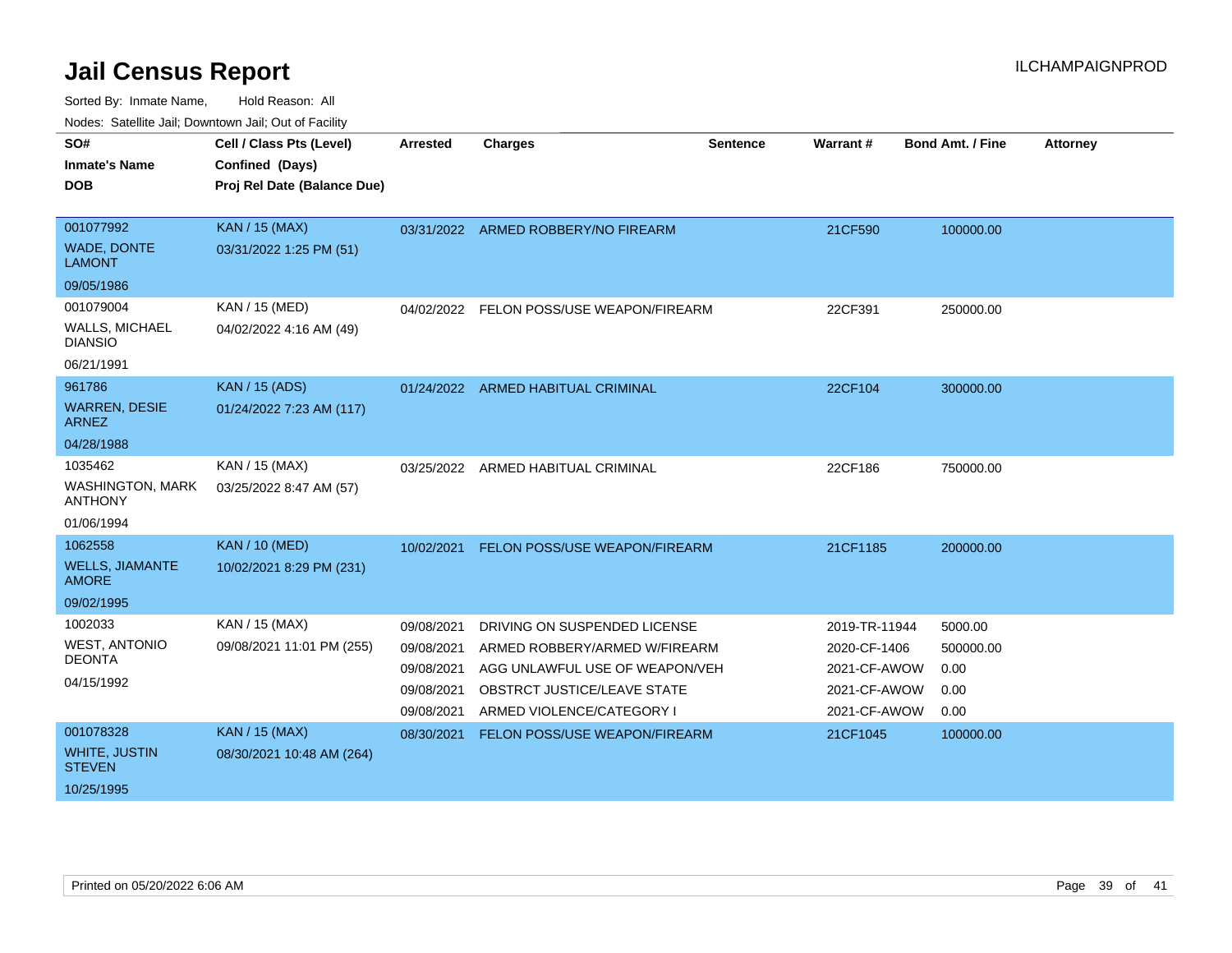| ivoues. Salellite Jali, Downtown Jali, Out of Facility |                                             |                          |                                                 |                 |                         |                         |                 |
|--------------------------------------------------------|---------------------------------------------|--------------------------|-------------------------------------------------|-----------------|-------------------------|-------------------------|-----------------|
| SO#<br>Inmate's Name<br><b>DOB</b>                     | Cell / Class Pts (Level)<br>Confined (Days) | <b>Arrested</b>          | <b>Charges</b>                                  | <b>Sentence</b> | Warrant#                | <b>Bond Amt. / Fine</b> | <b>Attorney</b> |
|                                                        | Proj Rel Date (Balance Due)                 |                          |                                                 |                 |                         |                         |                 |
| 1022068                                                | <b>KAN / 15 (ADS)</b>                       | 10/10/2021               | FELON POSS/USE WEAPON/FIREARM                   |                 | 21CF1212                | 75000.00                |                 |
| WILKINS, MICHAEL<br>CARL                               | 10/10/2021 5:07 AM (223)                    |                          |                                                 |                 |                         |                         |                 |
| 07/10/1992                                             |                                             |                          |                                                 |                 |                         |                         |                 |
| 001078709                                              | KAN / 15 (MAX)                              | 12/22/2021               | ARMED VIOLENCE/CATEGORY I                       |                 | 21CF1586                | 250000.00               |                 |
| WILLIAMS, DAVID LEE                                    | 12/22/2021 11:00 AM (150)                   |                          |                                                 |                 |                         |                         |                 |
| 12/18/1989                                             |                                             |                          |                                                 |                 |                         |                         |                 |
| 1049234                                                | <b>KAN / 10 (MED)</b>                       |                          | 01/22/2022 AGGRAVATED DOMESTIC BATTERY          |                 | <b>22CF94</b>           | 75000.00                |                 |
| <b>WILLIAMS, KHAMRON</b><br>MARCELL                    | 01/22/2022 9:30 AM (119)                    |                          |                                                 |                 |                         |                         |                 |
| 08/15/1995                                             |                                             |                          |                                                 |                 |                         |                         |                 |
| 64846                                                  | EHD                                         | 05/04/2022               | DRIVING RVK/SUSP DUI/SSS 3RD                    |                 | 2021CF572               | 0.00                    |                 |
| WILLIAMS.<br>MUHAMMAD TIRRELL                          | 05/04/2022 10:46 AM (17)                    |                          |                                                 |                 |                         |                         |                 |
| 11/05/1982                                             | 6/1/2022 (0.00)                             |                          |                                                 |                 |                         |                         |                 |
| 1037579                                                | <b>KAN / 10 (MED)</b>                       | 08/17/2021               | <b>FELON POSS/USE WEAPON/FIREARM</b>            |                 | 2019CF73                | 0.00                    |                 |
| <b>WILLIAMS, STEVEN</b><br>PATRICK, Second             | 08/17/2021 8:16 PM (277)                    |                          |                                                 |                 |                         |                         |                 |
| 11/25/1994                                             |                                             |                          |                                                 |                 |                         |                         |                 |
| 1020914                                                | KAN / 10 (MED)                              |                          | 03/06/2022 FELON POSS/USE WEAPON/FIREARM        |                 | 21CF1337                | 250000.00               |                 |
| WILSON, BRANDON<br>LARON                               | 03/06/2022 11:46 AM (76)                    |                          |                                                 |                 |                         |                         |                 |
| 07/05/1994                                             |                                             |                          |                                                 |                 |                         |                         |                 |
| 545746                                                 | <b>KAN / 15 (ADS)</b>                       | 08/07/2021               | <b>FELON POSS/USE WEAPON/FIREARM</b>            |                 | 21CF949                 | 500000.00               |                 |
| WOODS, MICHAEL<br>LACKENDRICK                          | 08/07/2021 8:40 AM (287)                    | 08/07/2021<br>08/07/2021 | <b>BURGLARY</b><br><b>WARRANT OUT OF COUNTY</b> |                 | 2020CF597<br>2020TR9119 | 50000.00<br>5000.00     |                 |
| 10/06/1996                                             |                                             |                          |                                                 |                 |                         |                         |                 |
| 001078539                                              | KAN / 15 (MAX)                              | 10/27/2021               | AGG DISCHARGE FIREARM                           |                 | 21CF1296                | 750000.00               |                 |
| <b>WRIGHT, AMARION</b><br>MALIK                        | 10/27/2021 7:31 AM (206)                    |                          |                                                 |                 |                         |                         |                 |
| 10/31/2002                                             |                                             |                          |                                                 |                 |                         |                         |                 |